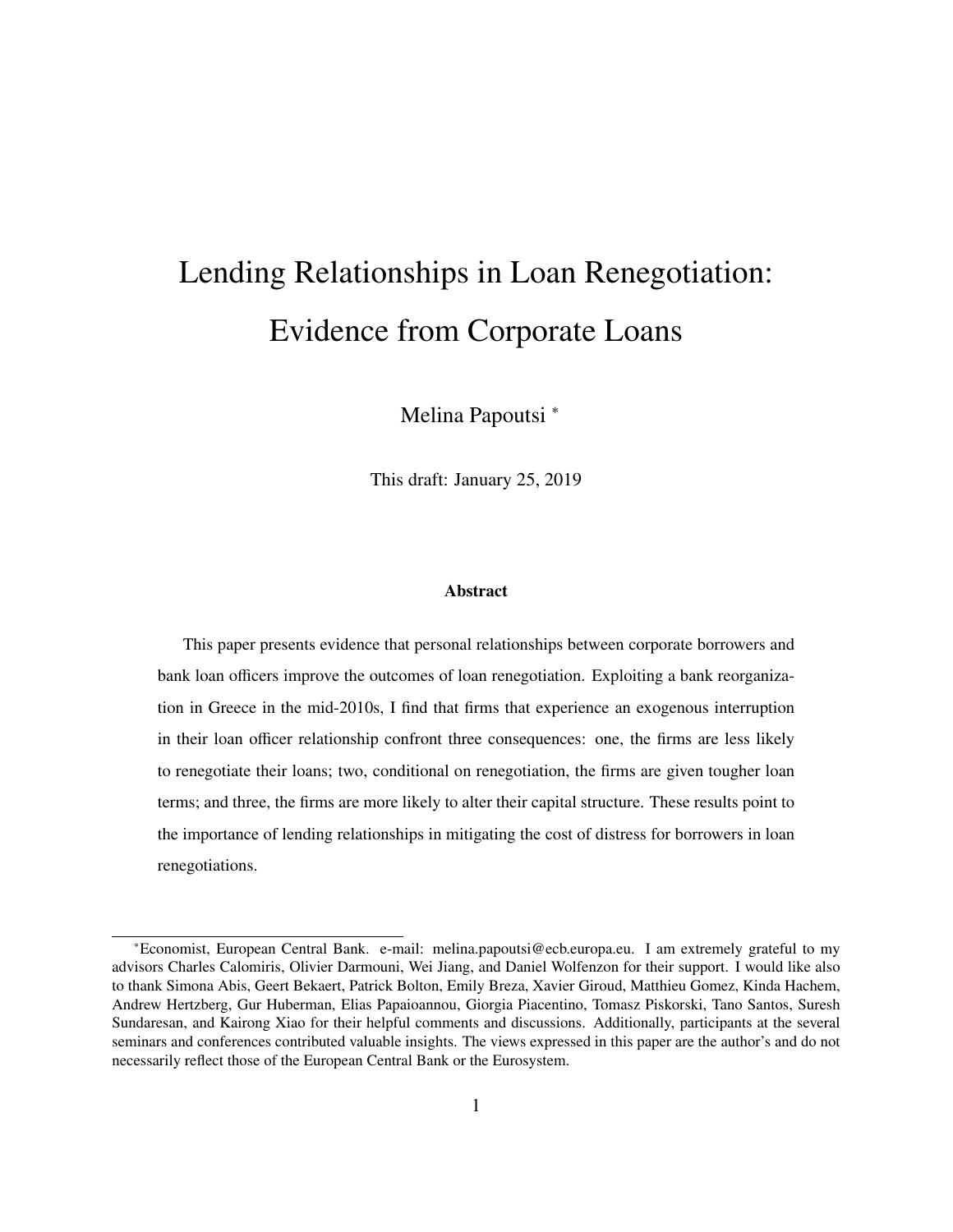# 1 Introduction

Are personal relationships with bank loan officers consequential for corporate borrowers? Could stronger relationships help a firm secure better loan terms in a renegotiation? Most corporate credit is mediated by a personal relationship between a firm and a loan officer, as this connection helps to mitigate agency problems. Financial intermediation theory suggests that relationships can be beneficial because they reduce information asymmetries and alleviate moral hazard (through monitoring, screening, repeated interaction etc.).<sup>[1](#page-1-0)</sup> At the same time, strong relationships between borrowers and lenders may give rise to other problems, e.g., soft-budget-constraint problems, hold-up problems, or nepotistic behavior.<sup>[2](#page-1-1)</sup> Whether the benefits of these relationships offset the costs is a challenging empirical question.

In this paper, I study the impact of lending relationships between loan officers and firms on loan renegotiations and investigate whether these relationships have significant effects on the probability of successful renegotiation and on the newly agreed loan terms. A renegotiation can be initiated by either the creditor or the borrower prior to or coincident with default on a loan. Classic contract theory suggests that in unanticipated states of the world, renegotiation is Pareto improving.<sup>[3](#page-1-2)</sup> Especially when financial distress results from a macroeconomic shock, it is probable that both the bank and the borrower benefit from a successful renegotiation. Renegotiation relaxes inefficient constraints on the borrowers as well as the bank and can increase expected loan repayments.

There are two main challenges for accurately estimating the impact of personal relationships on loan renegotiation. The first is the difficulty of quantifying the value of a personal relationship. No direct measure of relationship intensity exists. The length of a given relationship may seem like a straightforward measure, but the endogeneity of the decision to sever an existing relationship will

<span id="page-1-0"></span><sup>&</sup>lt;sup>1</sup>Classic references: [Leland and Pyle](#page-33-0) [\(1977\)](#page-33-0), [Diamond](#page-32-0) [\(1984\)](#page-34-0), [Ramakrishnan and Thakor](#page-34-0) (1984), [Allen](#page-31-0) [\(1990\)](#page-31-0) <sup>2</sup>[Sharpe](#page-34-1) [\(1990\)](#page-34-1), [Rajan](#page-34-2) [\(1992\)](#page-34-2), [Dewatripont and Maskin](#page-32-1) [\(1995\)](#page-32-1), [Bolton and Scharfstein](#page-31-1) [\(1996\)](#page-31-1)

<span id="page-1-2"></span><span id="page-1-1"></span>

<sup>3</sup>[Hart and Moore](#page-32-2) [\(1988\)](#page-32-2), [Rajan](#page-34-2) [\(1992\)](#page-34-2), [Aghion, Dewatripont, and Rey](#page-31-2) [\(1994\)](#page-31-2), [Bolton and Scharfstein](#page-31-1) [\(1996\)](#page-31-1), [Hart](#page-33-1) [and Moore](#page-33-1) [\(1998\)](#page-33-1), [Maskin and Moore](#page-33-2) [\(1999\)](#page-33-2), [Gorton and Kahn](#page-32-3) [\(2000\)](#page-32-3), [Garleanu and Zwiebel](#page-32-4) [\(2008\)](#page-32-4)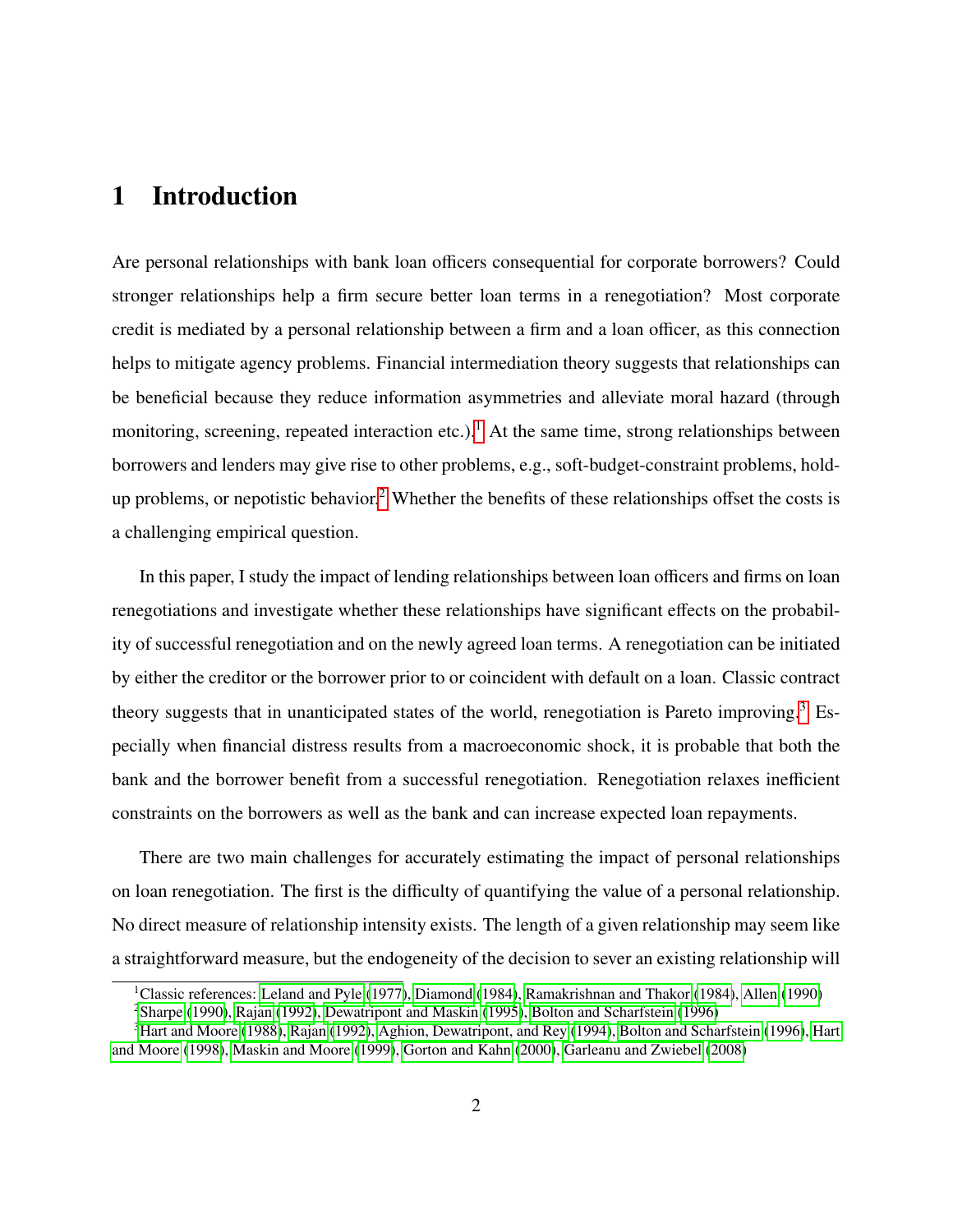complicate the interpretation of the time span measure. The endogeneity factor creates the second challenge. A bank's decision to break an existing relationship may reflect its perception of the declining creditworthiness of the borrower. Under some circumstances a successful firm may seek to broaden its access to external finance by weakening its relationship with the particular bank. Such decisions are endogenous and would bias any results estimated by treating relationships as exogenous in a simple OLS framework.

To overcome these challenges, I use micro data and a 2013 bank reorganization in Greece. This experiment provides exogenous variation in the length of the relationships between loan officers and firms. Moreover, detailed confidential data on corporate loans allow me to quantify accurately the effect of interrupted relationships, by controlling for region, bank unit, and firm-specific effects. My central finding is that relationships between loan officers and firms have a significant positive impact on loan renegotiation. Firms with interrupted relationships are less likely to renegotiate a loan compared to firms experiencing continuous relationships. In addition, firms with interrupted relationships receive tougher loan terms on the loans that are renegotiated. I also observe that firms alter their capital structure after the relationship with the loan officer is interrupted.

The empirical setting is based on the consolidation of a major commercial bank in Greece with business activity throughout the country. Bank network consolidation is a common response of banks to financial distress, as consolidation reduces operating costs and centralizes lending decisions.[4](#page-2-0) During consolidation, some bank units are closed and the loan accounts from those units are merged with accounts in other surviving units. A bank unit closure interrupts personal relationships between loan officers and firms because merged accounts obtain new loan officers. Thus, after consolidation, two types of firms are identified: one, those whose loans were transferred to another unit and whose personal relationships were consequently discontinued, and two, those that remained at the same unit for the entire period.

<span id="page-2-0"></span><sup>&</sup>lt;sup>4</sup>Several banks in Italy, Spain, Portugal have consolidated their network during the recent crisis as well as banks in the United States.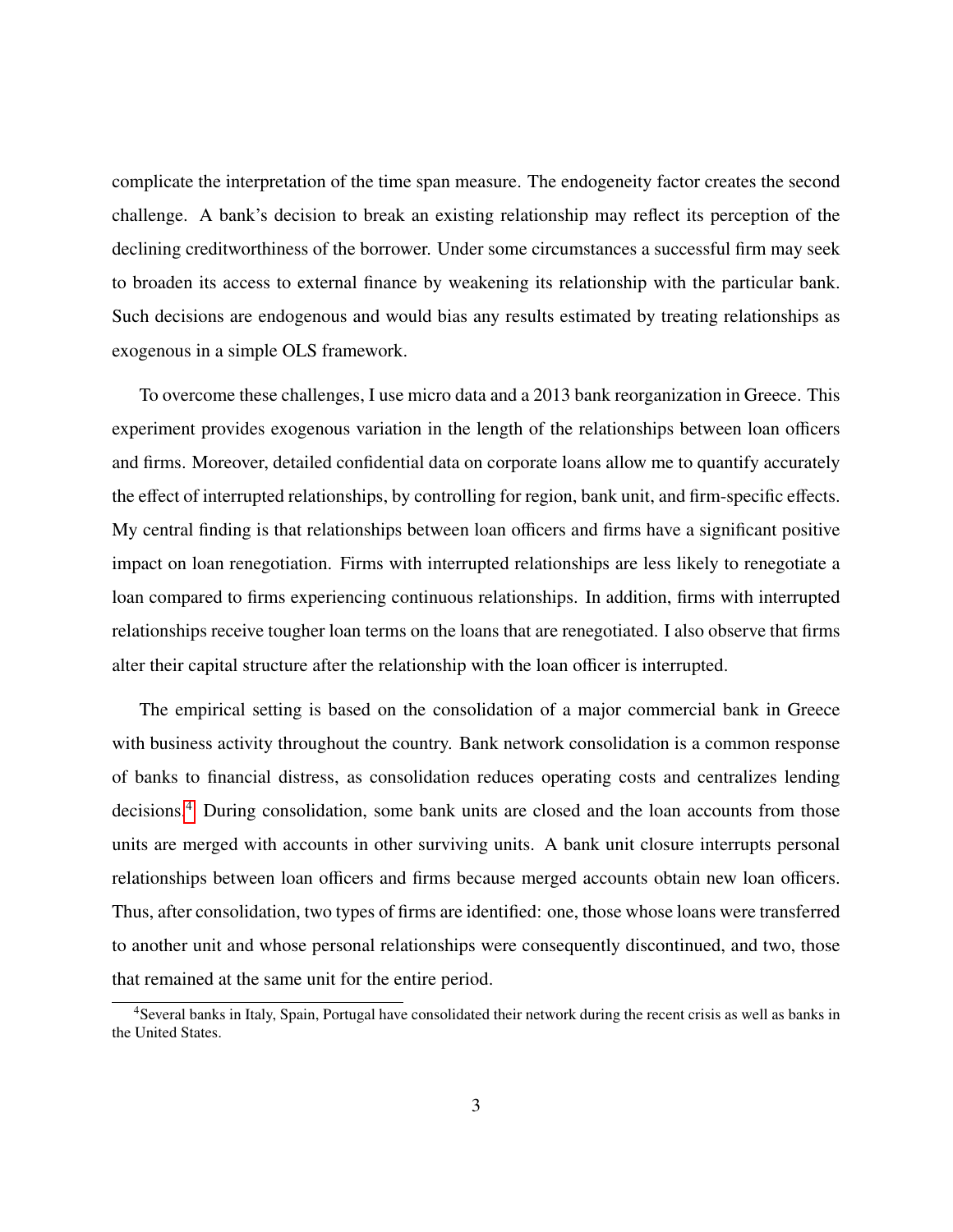The criterion for bank units' consolidation was geographic location. My identifying assumption is that the decision to close a bank unit is orthogonal to firms' characteristics. I find support for that assumption in the data by testing for differences in observable characteristics. First, I compare the loan terms and performance, and firm financial variables of borrowers in closed and open units in the pre-unit closure period and I find no statistically significant differences. Second, I provide out-of-sample evidence that the identifying assumption holds by using the Amadeus Bureau van Dijk dataset to test for differences based on the zip codes of bank units.

I apply a difference-in-difference methodology to estimate the effect of relationship interruption. I define as *treated* the firms with exogenously discontinued personal relationships and as *control* those with continuing relationships. Hard information passed from one loan officer to another as the transfer happened within the same bank. Observed differences between the two groups in the post-consolidation period should be driven by the consequences of interrupted relationships.

I find strong evidence for the significant effect of personal relationships on loan renegotiations at both extensive and intensive margins. Loans to firms with interrupted relationships have a 14% lower probability to be renegotiated upon their transfer to another unit, compared to loans to firms that remained at the same unit. The unconditional probability of renegotiating a loan is 59% and the estimated effect corresponds to a 9% lower probability of renegotiation. Moreover, conditional on renegotiating a loan, affected firms received tougher loan terms on their renegotiated loans. The affected loan terms for firms whose accounts were transferred to another unit include higher interest rates, approximately 150% shorter maturities, and requirements that these firms pledge 50% more collateral per loan amount compared to firms that remained with their original bank unit for the entire period. The economic magnitudes of the impact on loan maturity and collateral are significant as they correspond, on average, to approximately two years shorter maturity and an additional  $\epsilon$  0.65 of collateral for each euro of loan amount. The results remain robust when I exploit a within-firm variation and apply a difference-in-difference-in-differences methodology. This confirms that the effect of the interrupted relationships is not driven by any firm characteristics.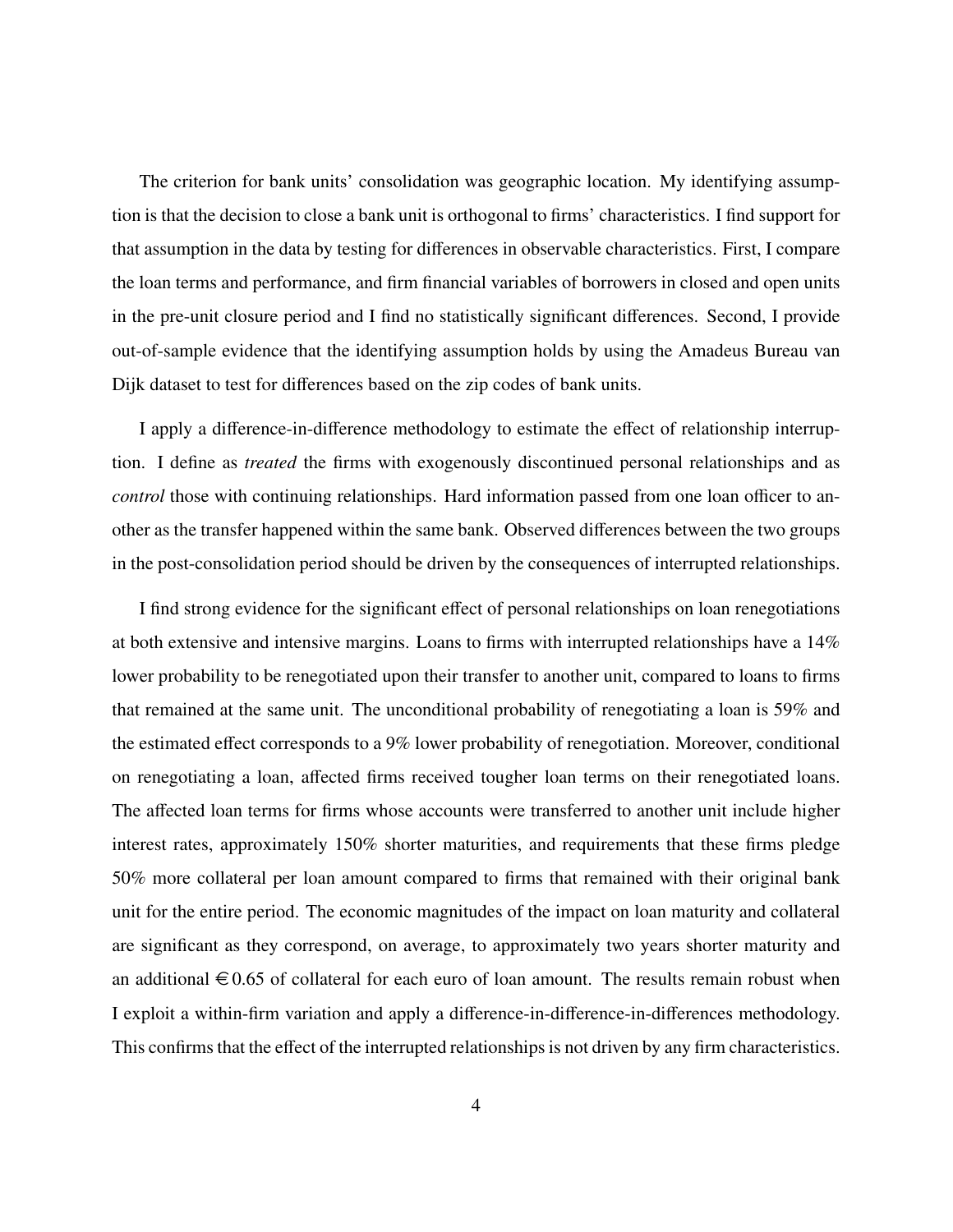I also observe that firms alter their capital structure after their relationship with the bank is interrupted. The change in capital structure indicates that firms cannot substitute lending from other banks without cost when the relationship with one bank is exogenously interrupted. In particular, we observe that, when the relationship with one bank is interrupted, firms raise more equity and decrease leverage. Firms only partially substitute loans from other banks to make up for the borrowing reduction from the bank whose relationship was severed. This change in a firm's sources of financing is likely to have important implications for the firm's business model and investments.

A possible selection bias on renegotiation could change the interpretation of the results for loan term differences between interrupted- and continuing-relationship loans. If the loan officer chooses to renegotiate with firms based on their performance, the intensive margin results will be biased. To address this concern, I conduct two tests. First, I compare the pre-unit-closure period characteristics of the treated and control firms that renegotiated a loan in the post-unit-closure period and I find no statistically significant difference. Second, I consider all the hard information available to both the loan officer and the econometrician to identify the variables that can trigger a renegotiation. This test demonstrates that the loan officer who remained at the same unit for the entire period chose to renegotiate with treated firms with higher profitability prospects. Loan officer behavior, therefore, biases estimated coefficients towards zero, implying that my intensive margin results are conservative.

To further investigate the explanatory mechanism for the value of a relationship between a loan officer and a firm, I examine closer and more distant relationships separately. In most cases, a closer relationship entails fewer outside financing options, and when a closer relationship is interrupted, it causes a significant informational loss. In contrast, firms with more distant relationships and, hence, greater outside financing options are expected to have stronger bargaining power. To test for the value of a stronger relationship, I construct a measure of relationship strength. This analysis confirms the value of relationships, as a firm with a stronger previous loan-officer relationship displays a significant negative effect on its renegotiated loan terms when this relationship ends.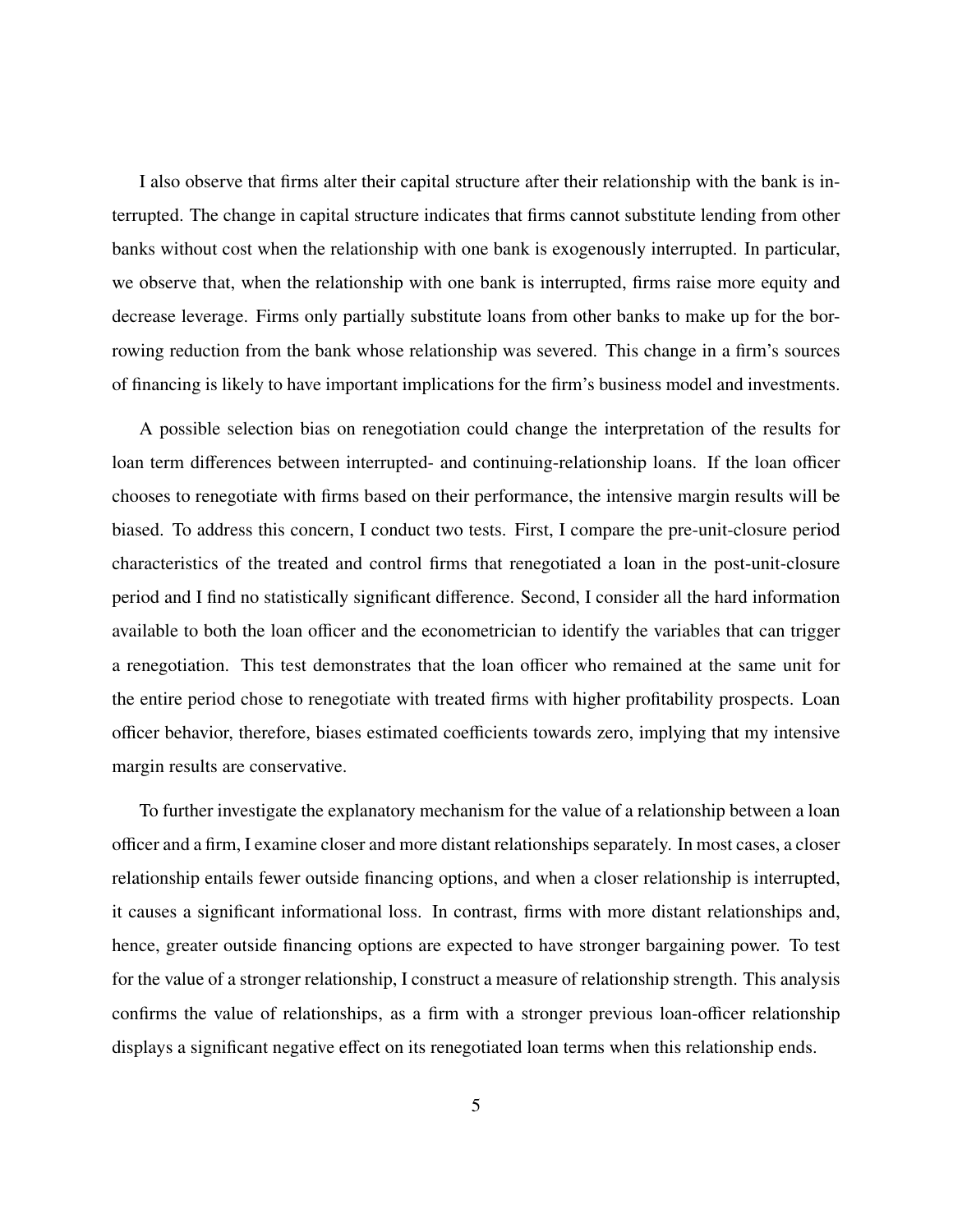This paper's main conclusion is that personal relationships mitigate the cost of distress for the firm in a loan renegotiation. The firm is worse off following the interruption of its loan officer relationship, as it is less able to renegotiate, and receives tougher loan terms on renegotiated loans. Moreover, an interruption of the firm-loan officer relationship causes the firm to alter its capital structure and its sources of financing. These results may be driven either by a loss of valuable soft information or by unwarranted favoritism. The similar performance of firms with interrupted relationships with that of firms with continuing relationships as well as the firm level effects support the view that favoritism is not driving the results.

In the next section, I describe the paper's contributions to the literature. In section [3,](#page-8-0) I provide an overview of the institutional background and the dataset structure. In section [4,](#page-12-0) I present the empirical specification and a detailed comparison of the treated and control groups. The regression results are presented in section [5.](#page-16-0) In section [6,](#page-30-0) I conclude.

# 2 Related Literature

This paper contributes to the literature by being the first to combine two classic research streams relationship banking and contract renegotiation—and by estimating the consequences of personal relationships between loan officers and firms for loan renegotiations.

The broader literature to which this study contributes addresses the role of relationships in credit markets. A rich theoretical literature on bank debt highlights the importance of informa-tional asymmetry and moral hazard for financial intermediation.<sup>[5](#page-5-0)</sup> Several empirical papers have examined the relationship between banks and borrowers for evidence to determine whether asymmetric information affects lending. [Petersen and Rajan](#page-34-3) [\(1994\)](#page-34-3) and [Berger and Udell](#page-31-3) [\(1995\)](#page-31-3) used

<span id="page-5-0"></span><sup>&</sup>lt;sup>5</sup>Jaff[ee and Russell](#page-33-3) [\(1976\)](#page-33-3); [Stiglitz and Weiss](#page-34-4) [\(1981\)](#page-34-4); [Myers and Majluf](#page-33-4) [\(1984\)](#page-33-4); [Diamond\(1984](#page-32-0)[,1991\)](#page-32-5); [Ramakr](#page-34-0)[ishnan and Thakor](#page-34-0) [\(1984\)](#page-34-0)[;Sharpe](#page-34-1) [\(1990\)](#page-34-1); [Besanko and Kanatas](#page-31-4) [\(1993\)](#page-31-4); [Rajan and Winton](#page-34-5) [\(1995\)](#page-34-5)[;Bolton and Freixas](#page-31-5) [\(2000\)](#page-31-5)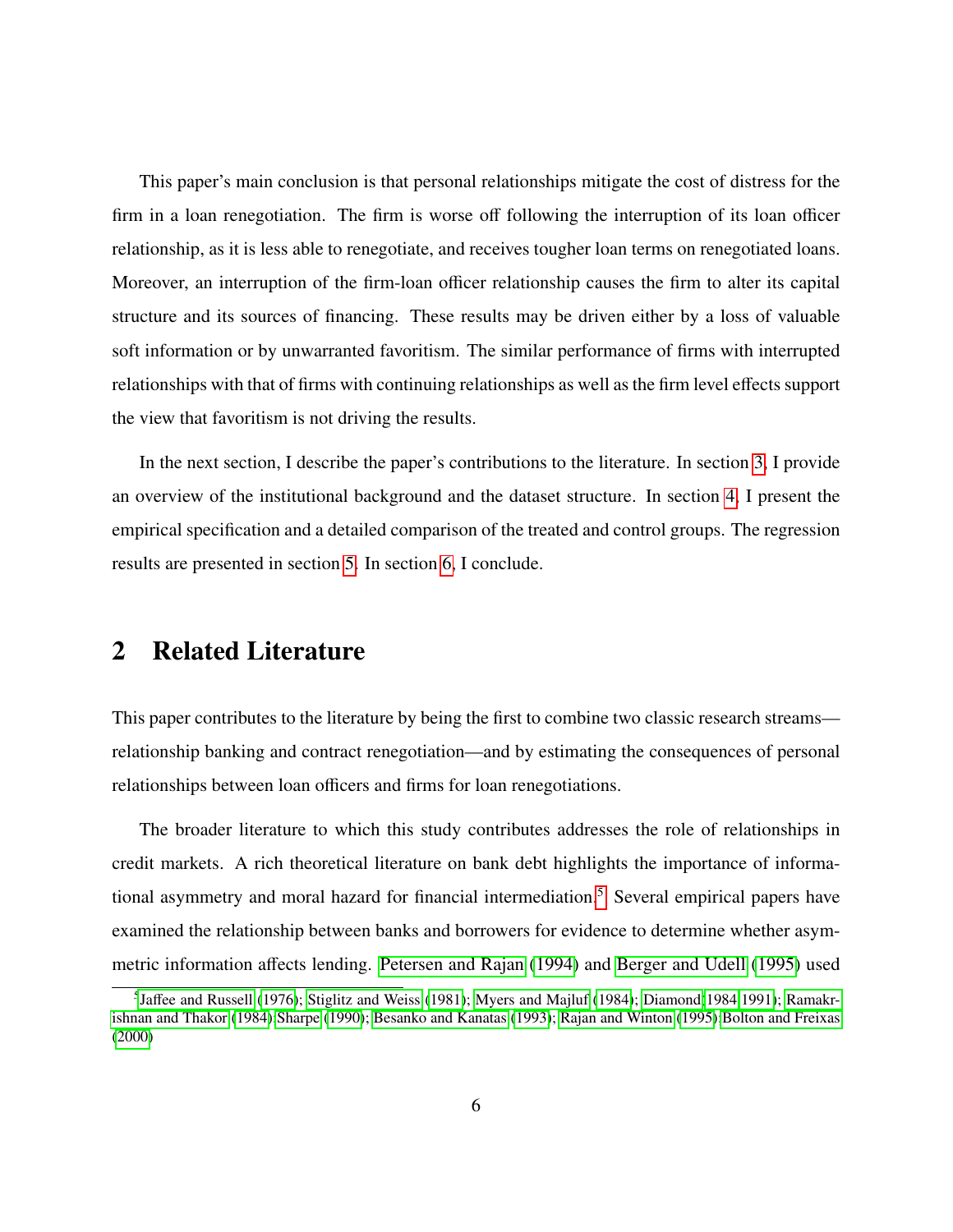the repeated interaction between a borrower and a financial institution as a measure of relationship. [Mian](#page-33-5) [\(2006\)](#page-33-5), [Agarwal and Hauswald](#page-31-6) [\(2010\)](#page-31-6), [Canales and Nanda](#page-32-6) [\(2012\)](#page-32-6), and [Bolton, Freixas,](#page-31-7) [Gambacorta, and Mistrulli](#page-31-7) [\(2016\)](#page-31-7) define relationship lending as a function of geographic distance. [Ongena and Smith](#page-34-6) [\(2001\)](#page-34-6) analyze the duration of a bank relationship with a firm. [Sufi](#page-34-7) [\(2007\)](#page-34-7) and [Ivashina](#page-33-6) [\(2009\)](#page-33-6) explore informational asymmetries in a lending syndicate.<sup>[6](#page-6-0)</sup>

The empirical literature to which this paper is most closely related identifies the effects of personal relationships between bank employees and borrowers. These studies focus on how loan approvals or performance can be influenced by different factors such as cultural proximity [\(Fisman,](#page-32-7) [Paravisini, and Vig, 2017\)](#page-32-7), social connections [\(Haselmann, Schoenherr, and Vig, 2016\)](#page-33-7), hierarchical and geographical distance [\(Liberti and Mian, 2009\)](#page-33-8), or the loan officer being on leave [\(Drexler](#page-32-8) [and Schoar, 2014\)](#page-32-8). Several papers examine the effect on interest rates of strong interpersonal connections between a banker and a firm [\(Engelberg, Gao, and Parsons, 2012\)](#page-32-9), or the effect of a strong relationship as measured by the number of interactions [\(Herpfer, 2017\)](#page-33-9), or the effect of an interruption of a relationship caused by an executive's death or retirement [\(Karolyi, 2018\)](#page-33-10). Lastly, [Hertzberg, Liberti, and Paravisini](#page-33-11) [\(2010\)](#page-33-11) and [Cole, Kanz, and Klapper](#page-32-10) [\(2015\)](#page-32-10) provide insights on the effects of bank-specific governance policies on the moral hazard behavior of a loan officer.

Within the field of literature on relationship banking, this paper is the first to demonstrate how exogenous interruptions in bank-borrower relationships affect loan renegotiation. One important difference between new and renegotiated loans is the bank's prior exposure to the risk of default on pre-existing loans, which gives the borrower a stronger negotiation position. The risk of a higher probability of default is magnified in a crisis period, such as in Greece in 2010-2015, when banks faced very high delinquency ratios that drove their overall risk assessment. In such periods, the value of a successful renegotiation surges.<sup>[7](#page-6-1)</sup> This paper not only shows the effect of relationships on the probability of renegotiation, but also on the attributes of the loans that are renegotiated.

<span id="page-6-0"></span><sup>6</sup>Extensive surveys of this literature are provided by [Ongena and Smith](#page-33-12) [\(2000\)](#page-33-12), [Boot](#page-31-8) [\(2000\)](#page-31-8), [Srinivasan](#page-34-8) [\(2014\)](#page-34-8)

<span id="page-6-1"></span><sup>&</sup>lt;sup>7</sup>[Karolyi](#page-33-10) [\(2018\)](#page-33-10) highlights also the importance of lending relationships during recessions.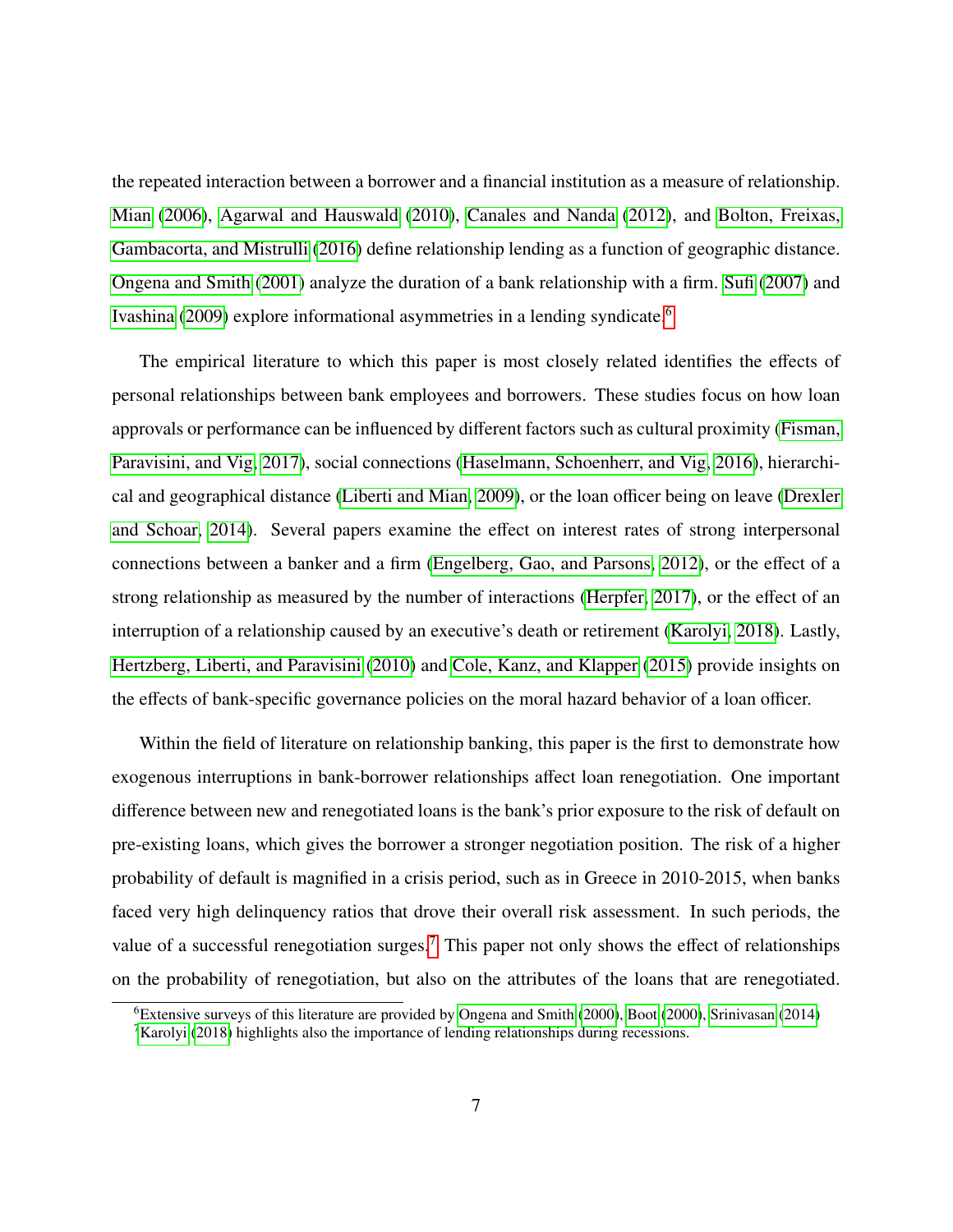Further, whereas existing literature focuses on estimating relationship effects on lending either at the extensive margin or on the interest rate only, this paper examines the impact on the three main variables characterizing the loan structure (i.e., interest rate, maturity, and collateral).

Given that the main focus of this paper is loan renegotiations, the analysis also contributes to the literature on contract renegotiation. Several influential papers have examined renegotiation in incomplete contracts as an out-of-equilibrium phenomenon.<sup>[8](#page-7-0)</sup> Although the existing theory of contact renegotiation has evolved significantly, the empirical evidence on this topic is limited due to data restrictions. This paper investigates renegotiation independent of previous defaults on a loan payment, and for that reason is also related to the work of [Roberts and Sufi](#page-34-9) [\(2009\)](#page-34-9), who analyze in detail the factors triggering a renegotiation, and those determining its outcomes. [Roberts](#page-34-10) [\(2015\)](#page-34-10) is the closest to my paper, as he shows that a corporate loan renegotiation happens frequently, modifies significantly the initial loan terms, and is affected significantly by the duration of the lending relationship. Although similar conclusions to those found in these two papers arise in my analysis regarding the frequency and the outcomes of a renegotiation, my paper advances beyond these to estimate the effect of the relationship between a loan officer and a borrower on the probability of renegotiation and the nature of its outcomes.

A few empirical papers have considered other factors affecting loan renegotiation. The importance of the liquidation value of collateral [\(Benmelech and Bergman, 2008\)](#page-31-9) of the mortgage securitization [\(Piskorski, Seru, and Vig, 2010\)](#page-34-11), and of policy intervention [\(Agarwal, Amromin,](#page-31-10) [Ben-David, Chomsisengphet, Piskorski, and Seru, 2017\)](#page-31-10) on loan renegotiation are highlighted. [James](#page-33-13) [\(1995\)](#page-33-13) focuses on debt restructurings and shows that the financial condition of the firm determines the bank's incentives to make concessions. Lastly, [Chodorow-Reich and Falato](#page-32-11) [\(2017\)](#page-32-11) show the importance of the financial institution's health on contracting credit using covenant violations.

<span id="page-7-0"></span><sup>&</sup>lt;sup>8</sup>[Hart and Moore\(1988](#page-32-2) [1998,](#page-33-1) [Rajan](#page-34-2) [\(1992\)](#page-34-2), [Aghion et al.](#page-31-2) [\(1994\)](#page-31-2), [Von Thadden](#page-34-12) [\(1995\)](#page-34-12), [Bolton and Scharfstein](#page-31-1) [\(1996\)](#page-31-1), [Maskin and Moore](#page-33-2) [\(1999\)](#page-33-2), [Gorton and Kahn](#page-32-3) [\(2000\)](#page-32-3), [Garleanu and Zwiebel](#page-32-4) [\(2008\)](#page-32-4), [Tirole](#page-34-13) [\(2010\)](#page-34-13)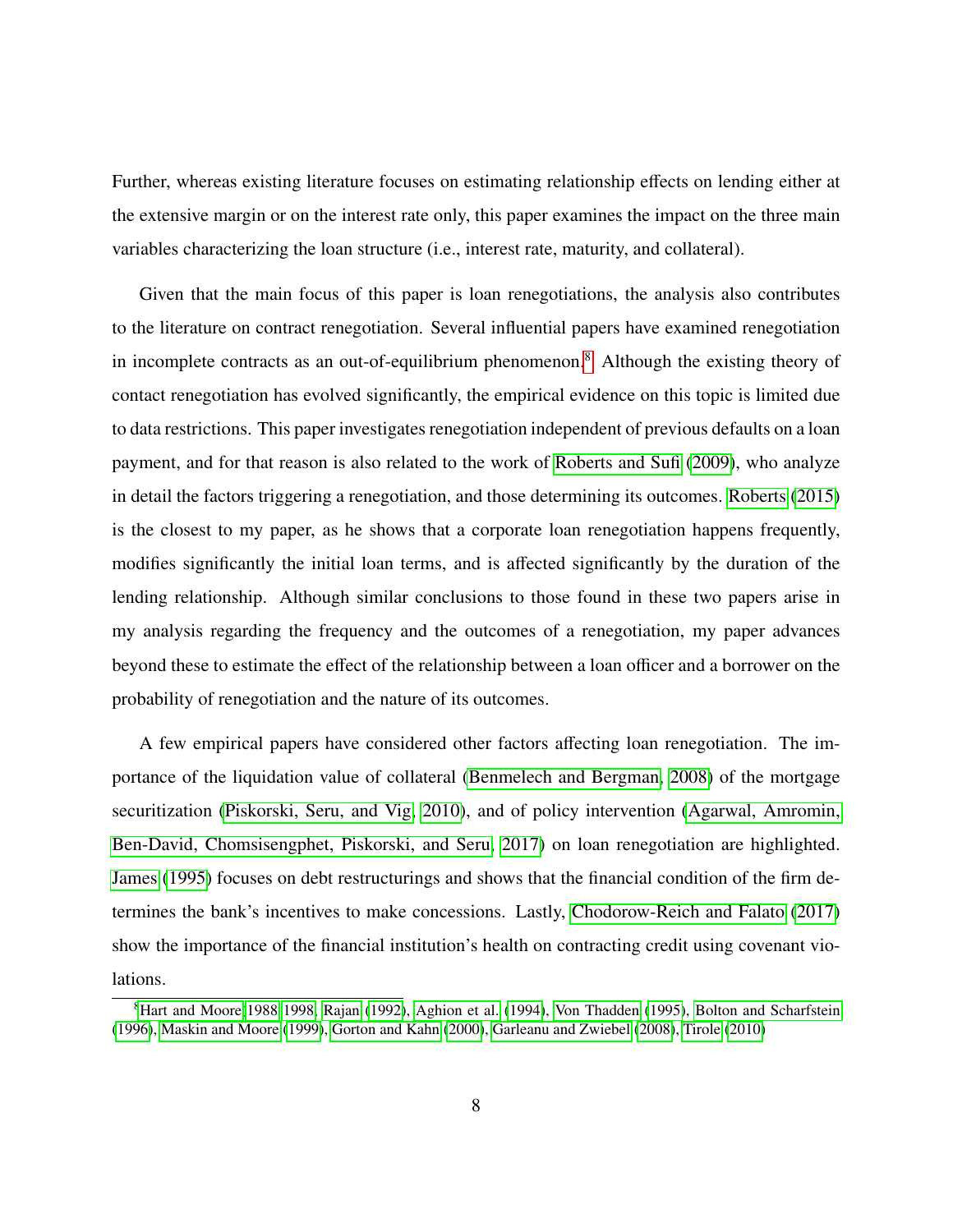This paper also complements literature examining the impact of bank branch consolidation. In this area, the most relevant paper is by [Nguyen](#page-33-14) [\(2019\)](#page-33-14), as she examines how branch closures in the United States affect local access to credit. Lastly, this paper is linked to the strain of European debt crisis literature that employs micro–level data to identify the impact on bank lending.<sup>[9](#page-8-1)</sup>

# <span id="page-8-0"></span>3 Institutional Background & Data

# 3.1 Institutional Background

The identification setting and the data that I use in this paper come from a Greek bank and cover the period 2012–2015. Several important facts characterize the economy and the banking sector of that period. <sup>[10](#page-8-2)</sup> From 2008 and until the end of 2016, the Greek GDP contracted by approximately 25%; unemployment rose to approximately 26% of the labor force, the highest level in the European Union; and investment declined by 75%. The collapse in investment was partially caused by a decreased access to credit. Access to finance was the most pressing concern for small- and medium-size enterprises (SMEs) operating in Greece, as 33% of SME owners consider this their most important problem.[11](#page-8-3) This issue is critical given that SMEs account for more than 90% of private companies and 87% of total employment.

The Greek banking sector suffered during this period from a lack of access to international capital markets, deposit flight, and losses from the sovereign debt restructuring. Several banks were resolved and their deposits as well as a number of their loan portfolios were transferred to the four largest banks, thus causing a significant centralization of the sector. The four largest banks

<span id="page-8-1"></span><sup>&</sup>lt;sup>9</sup>[Acharya, Eisert, Eufinger, and Hirsch](#page-31-11) [\(2016\)](#page-31-12), Bentolila, Jansen, and Jiménez (2016), [Cingano, Manaresi, and](#page-32-12) [Sette](#page-32-12) [\(2016\)](#page-32-12), [Popov and Van Horen](#page-34-14) [\(2015\)](#page-34-14), [De Marco](#page-32-13) [\(2016\)](#page-32-13)

<span id="page-8-2"></span><sup>&</sup>lt;sup>10</sup>[Gourinchas, Philippon, and Vayanos](#page-32-14) [\(2017\)](#page-32-14) provide a detailed empirical and theoretical analysis of the Greek crisis.

<span id="page-8-3"></span><sup>11</sup>OECD, 2016 Financing SMEs Report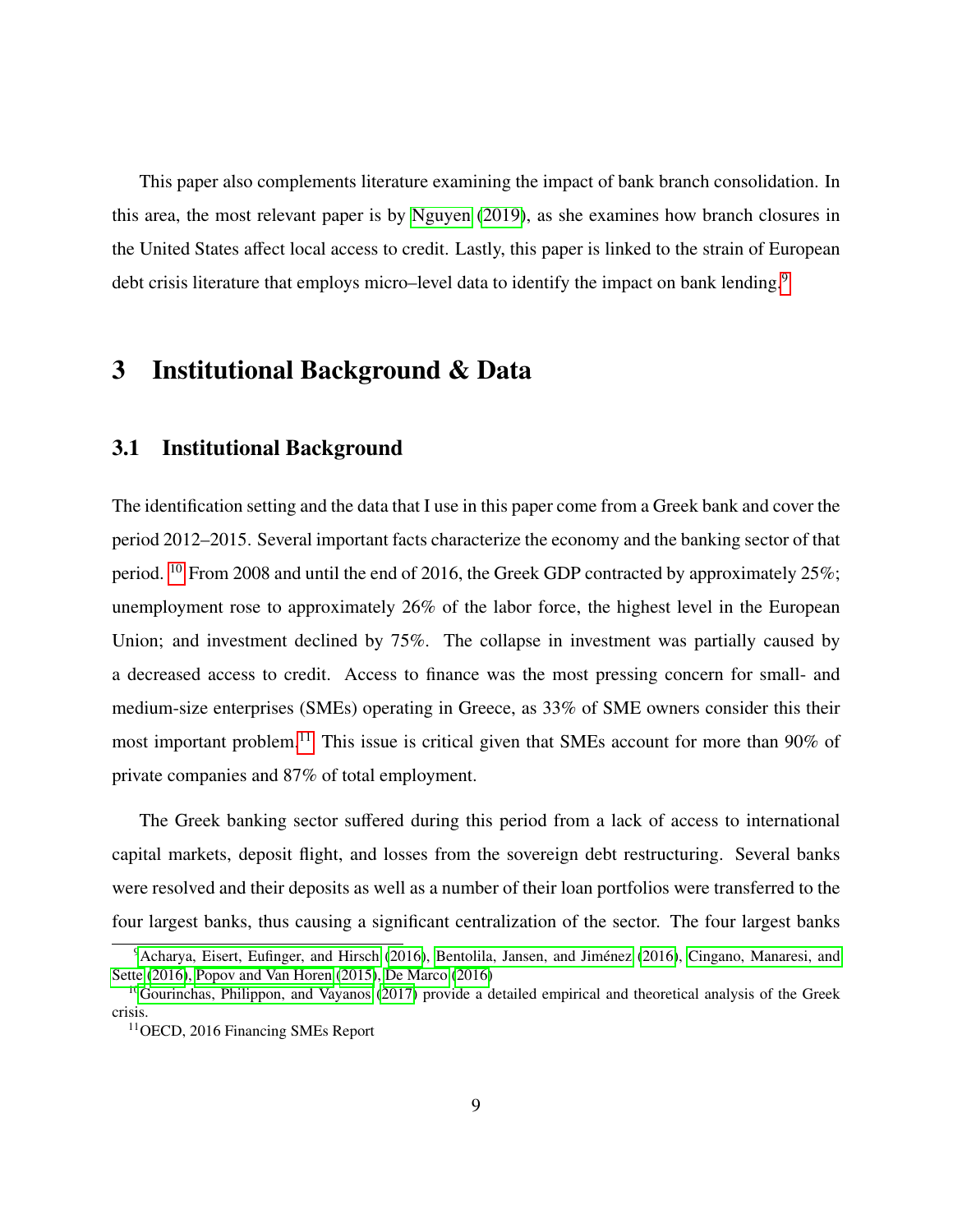went through three large-scale recapitalizations (July 2013, May 2014, and December 2015) during this period. However, availability of long-term finance remained limited, and cost of credit was very high compared to EU standards. One of the main reasons for the limited credit supply was the deterioration of banking asset quality. In 2016, the nonperforming loans (NPLs) reached 45% of the loan portfolio, and provisions stood at 50% of total NPLs. In particular, in the corporate sector, about 60% of loans to small- and medium-size businesses were nonperforming. The rise of the NPLs ties up bank capital, thereby reducing profitability and increasing funding costs.

In this paper, I exploit a major internal reorganization that was implemented in one of Greece's largest banks, and led to the closure of bank units. It is important to clarify what a bank unit is and distinguish bank units from branch closures. In this case, a bank unit entails a center that manages corporate loans, and more centralized centers managing specific loan types. For the analysis that follows, a bank unit can be considered a type of branch, because, as in distinct branches, personal relationships develop between loan officers and the firm whose loans they manage.

The main goal of this internal reorganization was increased efficiency regarding NPL management. In response to the significant rise in the NPL ratio for corporate loans, the bank established specialized NPL workout units at the end of 2013. The new units were separate from the units responsible for loan origination and were responsible for monitoring, managing, or liquidating the nonperforming exposures. Approximately half of total loans to small- and medium-size corporations were transferred to these specialized NPL units.

This transfer of loans to the NPL units caused a significantly reduced workload for the original units assigned to manage corporate loans. Consequently, it became cost effective for the bank to consolidate the original units, by closing several and relocating the loans' management to the closest unit that remained open. Originally there were 112 units that managed corporate loans, and after the mergers, there were 37. The bank intended to retain its network across the country, ensuring clients would remain. For that reason, the main criterion for mergers was geographic location, and mergers would only take place in areas served by two or more units. The unit remaining open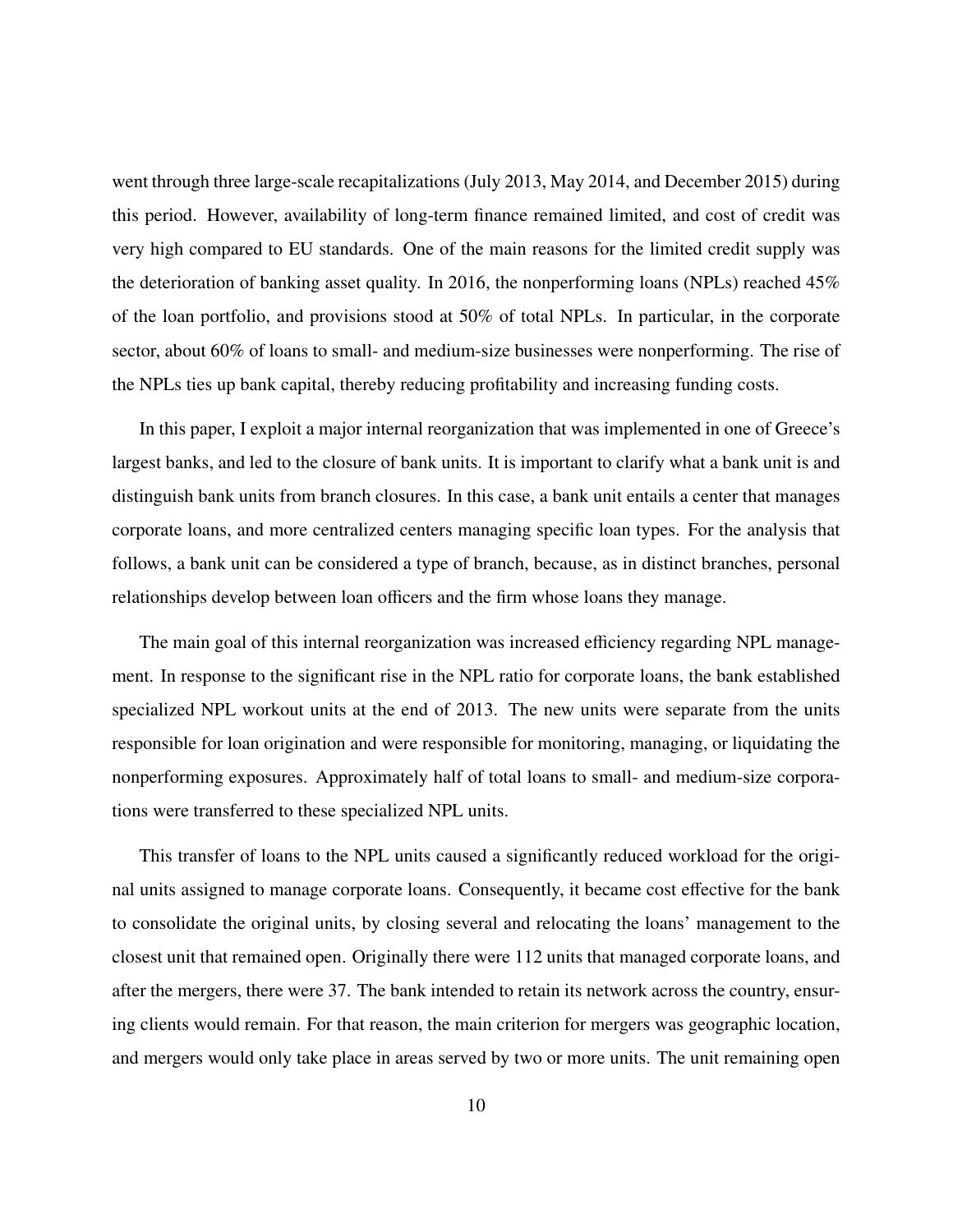in a given area, would be the unit managing the largest volume of loans. An important feature of the consolidation was the relocation of the loan officers. Loan officers who had worked in units that closed were transferred to the newly established NPL units. Loan officers who worked in units that remained open continued to manage their old loans and became additionally responsible for the loans transferred from closed units. Because firms whose loans were transferred to the closest unit lost the relation with the loan officer who had managed their loans, the feature of unit mergers, provides a good setting for testing the effect of personal relationships on loan renegotiation.

### 3.2 Dataset structure and descriptive statistics

The main data used in this study come from one of the largest commercial banks in Greece. The dataset contains detailed annual information on corporate loans for approximately 8,000 small and medium nonretail enterprises (SME) covering four years (2012–2015). The construction of the sample is based on the ECB supervision guidelines for the Asset Quality Review (AQR). Under these guidelines, an SME is defined as a corporation that has annual turnover up to  $\in$  50 million and employs fewer than 250 persons.

For several reasons, a restricted sample of nonretail SMEs is the most appropriate sample for the proposed analysis. First, it is necessary to exclude large corporations as they have access to other sources of financing, such as international banks and the stock market. Moreover, credit for large corporations is approved at higher level at the bank, and for that reason, relationships with loan officers are expected to be irrelevant. Second, the retail sector is also excluded from the dataset, as a different department at the bank manages this sector. By focusing on nonretail SMEs, I gained access to credible firm financial information, since the majority of the firms in the sample have audited financial statements, which they are required to submit to the bank. Moreover, by excluding very small firms, we can expect sample firms to be unaffected by the narrow local economic environment. Firms in the sample operate either regionally or nationally and their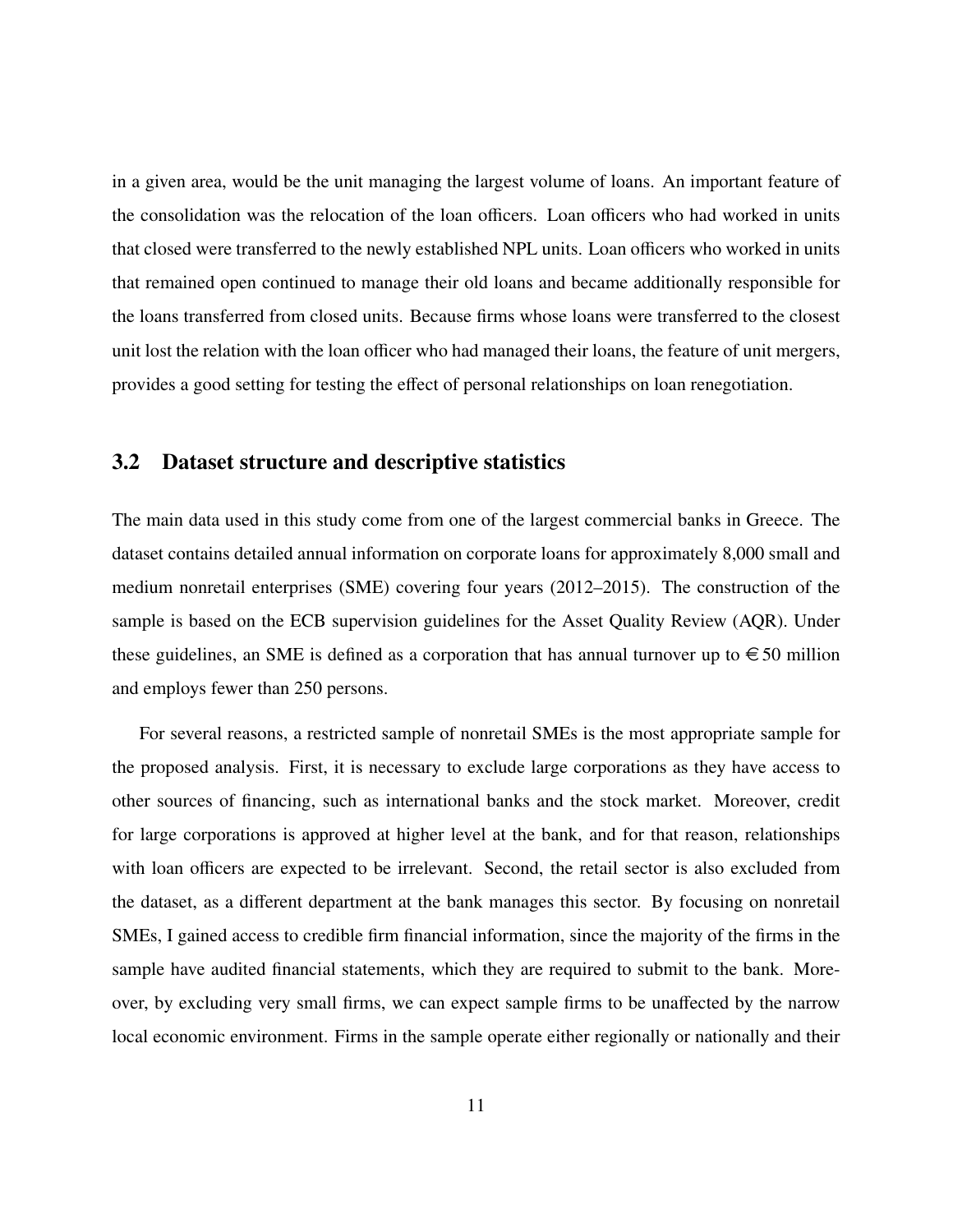performance is expected to be affected by the economic conditions at the region and industry level.

The dataset includes detailed information on the loan terms and performance as well as basic firm financial information. Each firm has multiple loans at this bank, and the loan types vary from the more secure, such as leasing, to the less secure, such as factoring, letters of credit, and revolving credit. Moreover, an indicator of the bank unit responsible for each loan is included, which allows for tracking transfers across units. Personal relationships develop between loan officers and firms at the bank unit and changes in the bank unit indicator reflect interruptions of such relationships.

As I focus on the merger of the original bank units, I exclude the loans that were transferred to the specialized NPL units. For that reason, the sample included is not representative of the Greek economy during this period, but rather represents the set of firms that performed relatively well during the crisis. The final sample consists of loans to 3,984 firms located across the 13 geographic regions of the country. Following the merger, a single bank unit managed on average 340 loans to 107 firms. Table [1](#page-35-0) presents the summary statistics for the main variables in the pre-period (2012, 2013). A median firm in the sample has two loans with a total balance of approximately  $\epsilon$  536,000 and total collateral cover of  $\epsilon$  187,630. The average interest rate is 5.97%, and the average remaining maturity of the loans is approximately one and a half years (528.34 days). The median firm performs well, with no nonperforming exposures, and has not delayed a payment. Regarding the firm's financial information, the median firm was medium-size with approximately  $\epsilon$  6 million in total assets and  $\epsilon$  4.25 million in total debt. It has a positive EBITDA of approximately  $\epsilon$  270,000, and a high leverage equal to 0.69. The summary statistics confirm the fact that the sample is comprised of firms that performed relatively well during the crisis.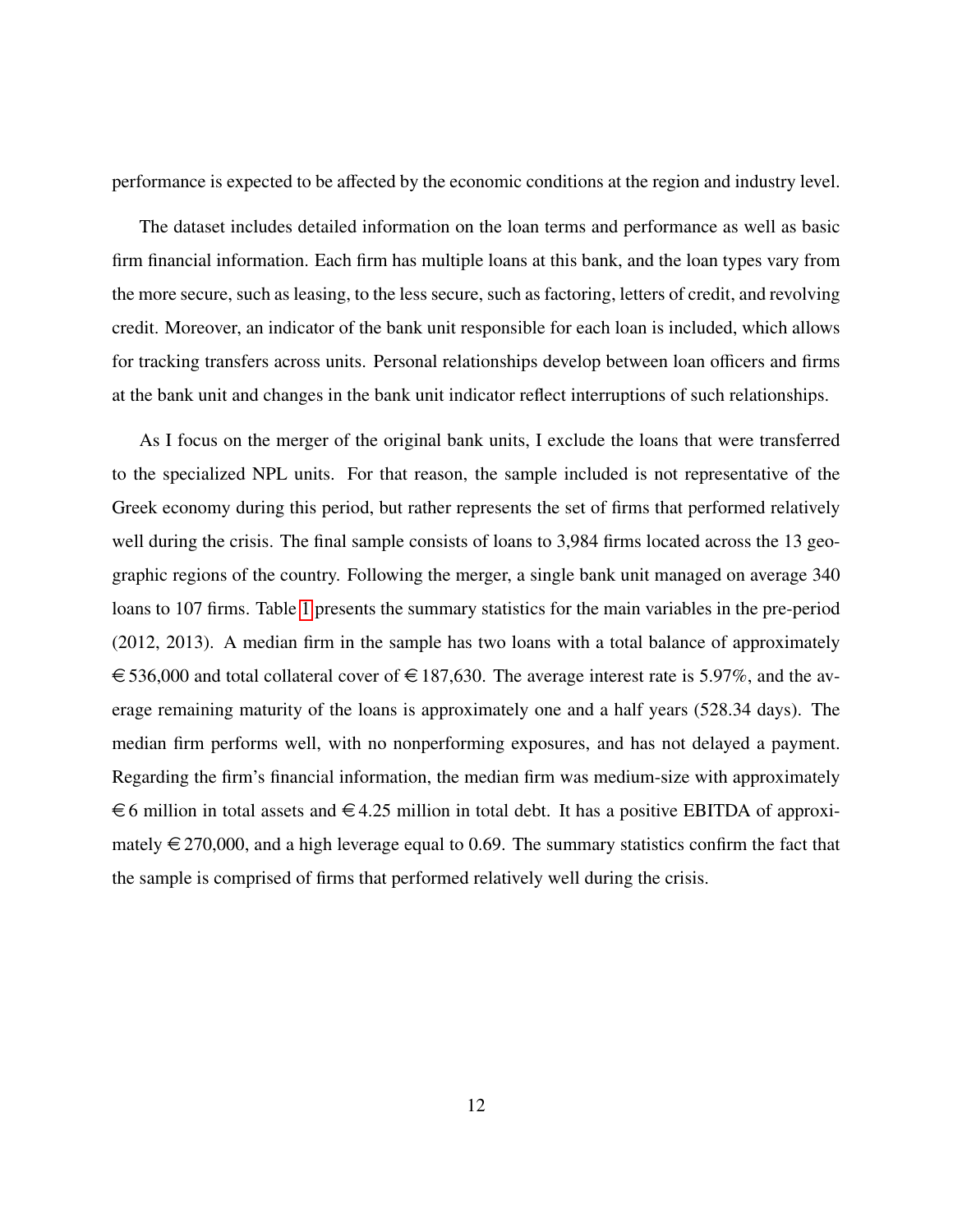# <span id="page-12-0"></span>4 Empirical Methodology

### 4.1 Identification Strategy

The identification of relationship interruption is based on a bank's internal reorganization and the closure of bank units. I employ this exogenous variation, define appropriate treatment and control groups, and apply the difference-in-difference methodology to accurately estimate the effect of interrupted personal relationships between loan officers and firms on loan renegotiation.

The first step is to exclude loans were transferred to the specialized NPL units. The sample is thus constrained to relatively good performing firms. The next step is to identify the firms whose accounts were transferred to another unit because their original unit closed. By looking at the transfers across bank units, we observe a set of firms whose accounts were transferred to other bank units without their original unit closing.<sup>[12](#page-12-1)</sup> It is necessary to exclude these firms from the analysis, due to the endogeneity of their transfer.

By using the closure of the original bank unit as the source of exogenous variation, I overcome the selection bias that may arise at the firm level. In particular, treated firms are defined as those whose loan accounts were transferred to another bank unit because their original unit closed. Control firms are defined as those whose loan accounts remained at the same unit during the whole period of the sample. This specification of treatment and control groups ensures that the variation comes only from the bank unit level and not from the firm level. Loans transferred from one unit to another as a result of a cause other than unit closure are excluded from the sample.

The feature that allows me to identify an interruption in personal relationships between loan officers and firms is the relocation of loan officers. Loan officers who worked in units that closed were transferred to the new NPL units. Loan officers who worked in the units that remained open

<span id="page-12-1"></span><sup>&</sup>lt;sup>12</sup>This set of observations accounts for approximately 11% of the original sample.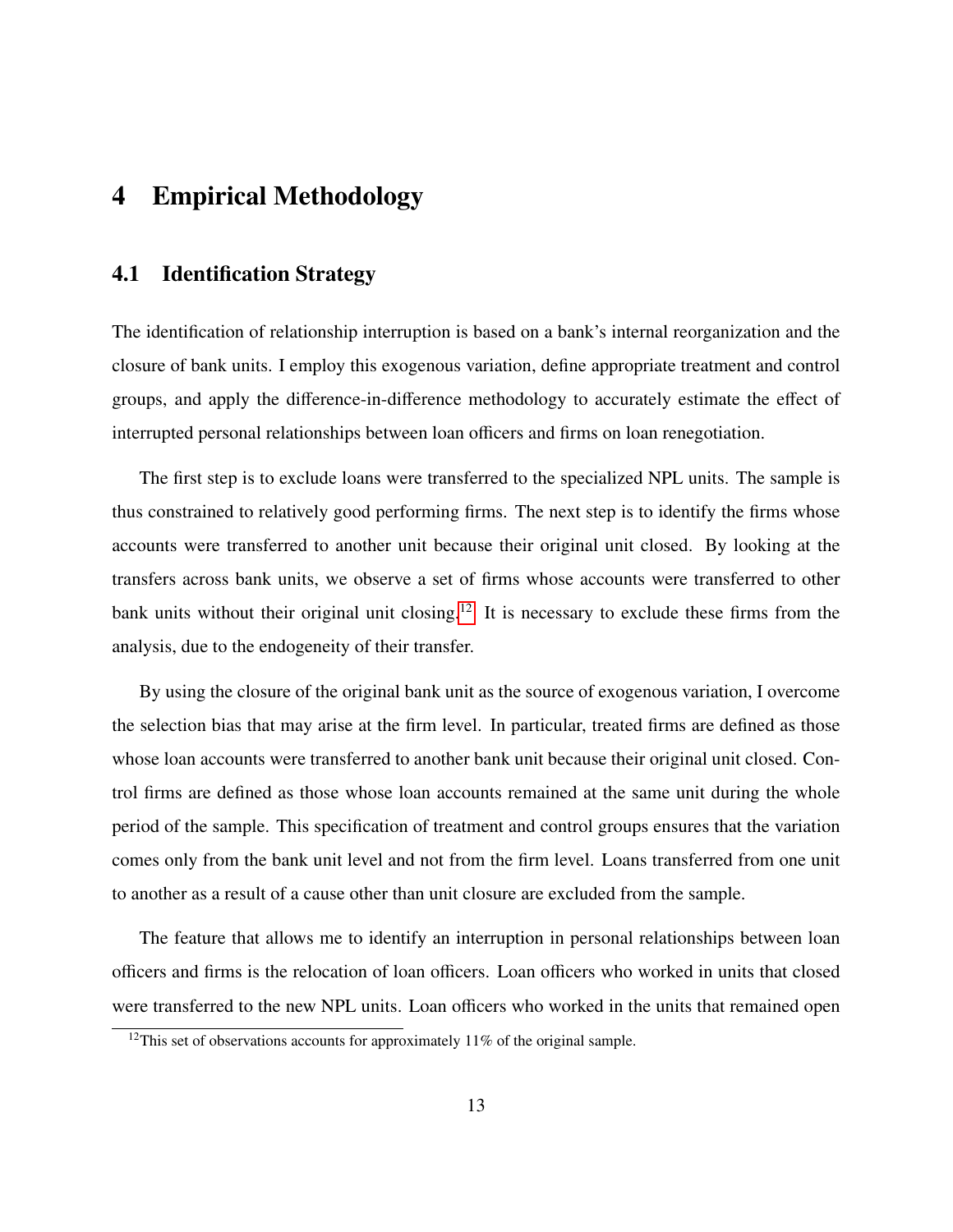continued to manage their old loans and became responsible for the loans that were transferred from the closed units. For that reason, firms that remained at the same unit continued to interact with the same loan officers, while firms whose accounts were transferred had to establish a new relationship with a different loan officer.

The baseline specification is a difference-in-difference, which allows me to compare the difference on the outcome variables between loans to firms in the treated group and those in the control group in the post-unit closure period (2014, 2015) relative to the difference that the two groups had in the pre-unit closure period (2012, 2013). The baseline regression is:

<span id="page-13-0"></span>
$$
y_{ijurt} = \alpha + \alpha_j + \alpha_{pre-u} + \alpha_{post-u} + \alpha_{rt} + \delta (Post_t * Treat_{ijur}) + \varepsilon_{ijurt}
$$
\n(1)

where  $y_{ijunt}$  stands for the outcome variable for firm *j* obtaining a loan *i* from bank unit *u* and located in region *r* in year *t*. *Treat<sub>ijur</sub>* is a dummy variable equal to one for treated firms and zero for control firms. *Post<sup>t</sup>* is a dummy variable equal to zero for the period before the bank units' closure (2012 – 2013) and one after the closures (2014 – 2015). The baseline specification includes firm fixed effects  $(\alpha_i)$  to capture any time-invariant firm characteristics. Both pre-period bank unit (α*pre*−*u*) and post-period bank-unit (α*post*−*u*) fixed effects are included to capture any time-invariant characteristics of the original bank unit and of the bank unit that the loan was transferred in the post-period (e.g., different lending limits). Region-year fixed effects (α*rt*) capture any region and time-varying shocks. The coefficient of interest is  $\delta$ , which measures the difference in the outcome variable for the firms that experienced an interruption in their relationship with the loan officers, relative to the firms that did not, controlling for the pre-period difference.

The outcome variables of interest belong to three groups: (i) the probability of renegotiating a loan (extensive margin); (ii) renegotiated loan terms (intensive margin); and (iii), firm level effects. Regarding the loan terms of the renegotiated loans, I use as outcome variables the interest rate, the remaining maturity of the loan, and the collateral value relative to the loan balance. I also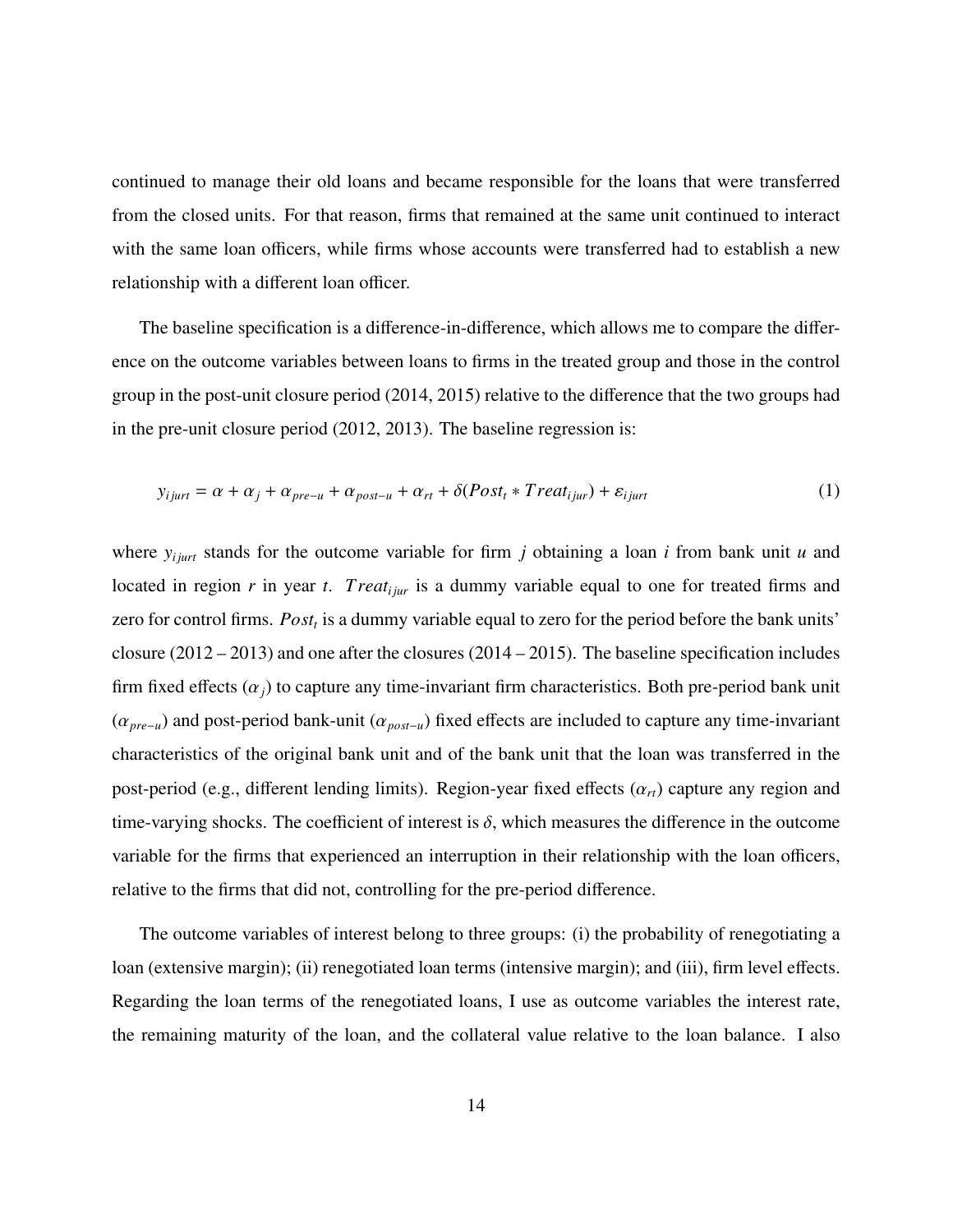construct two additional variables to help capture the effect of collateral. The first is an unsecured loan dummy and the second is a type-of-collateral dummy. To capture firm outcomes from an interrupted relationship, I examine the firm's equity over total assets, total debt over total assets, EBITDA over total assets, and the firm's total loan balance at the subject bank over its total debt.

### <span id="page-14-0"></span>4.2 Comparison of treated and control groups in the pre-unit closure period

The most important threat to identification is a possible selection bias that arises from the decision to close a bank unit. It is necessary to assume that the bank did not close units where debtors performed, or were expected to perform, worse. The main criterion for unit closure is geographic location: in areas where there were two or more units, the bank kept only one, while in areas with only one unit, it was optimal for the bank to keep it open and retain its clients.

A comparison between the two groups in the pre-unit-closure period (2012–2013) provides evidence that there are no statistically significant differences across the two groups. Table [2](#page-36-0) presents this comparison and includes variables related to loan terms, performance, and firms' financials. Column 1 shows the mean value and the standard deviation for the control firms, Column 2 for the treated firms, and Column 3 shows the *p*-value for the difference, with regional fixed effects included. The only variable significantly different across the two groups is the ratio of loans transferred to the NPL units from the originals: this variable is higher for the bank units that remained open. This difference indicates that, to the extent that units were selected for closure based on loan performance, the bank units that closed had better performing loans. For that reason, if a selection bias exists on which units closed, it will bias the results downwards. The fact that we do not observe any statistically significant difference for the loan terms, performance, and firms' financial information supports the assumption that the two groups shared similar characteristics. The probability is therefore high that the two groups would have continued to look similar if the personal relationships with loan officers had not been interrupted.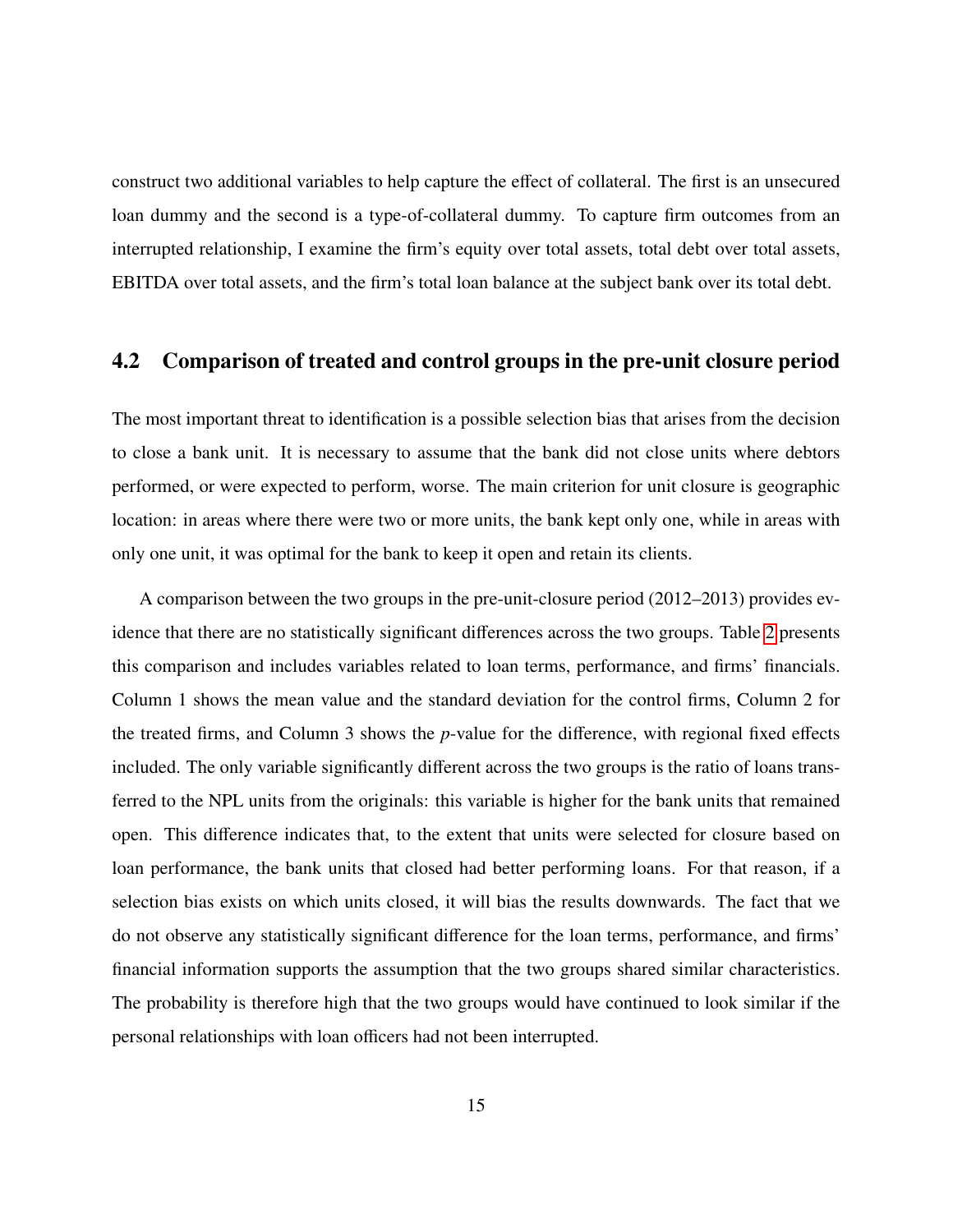I report also parallel trend graphs in Figures [1](#page-37-0) and [2](#page-37-1) for the nonperforming dummy, as higher default ratios could predict the bank-unit closure. These graphs provide evidence against this hypothesis. Figure [1a](#page-37-2) plots the mean values for the treated and the control groups, and Figure [1b](#page-37-0) plots the mean values of the residuals from a regression of the nonperforming dummy on region fixed effects. Figure [2](#page-37-1) plots the regression coefficients and confidence intervals from a regression of the nonperforming dummy on region and bank-unit fixed effects. These graphs support the hypothesis that no pre-trend difference of the loan performance existed to predict bank-unit closure.

### <span id="page-15-0"></span>4.3 Out-of-sample comparison of firms located in exposed and control areas

In this section, I perform an out-of-sample comparison of firms located in geographic areas where a bank unit closed (exposed areas), and firms in areas where a unit remained open (control areas). This test provides further evidence that the local economic conditions, and operating in exposed and control areas, are similar. the The data for this comparison come from the Amadeus Bureau van Dijk dataset and cover the same period of the experiment (2012–2015). The Amadeus dataset provides information on firms' financial statements. In addition, I use the bank units' zip codes to identify exposed and control areas. I match the firms' zip code with the bank units' zip code, and construct a subsample of the Amadeus dataset appropriate for the out-of-sample comparison.

Table [3](#page-38-0) presents the results comparing firms located in exposed and control areas. The first column shows the mean value and the standard deviation of firms located in control areas, and the second column for firms in exposed areas. The third column shows the *p*-value of the difference. The main variables of interest in Table [3](#page-38-0) are those related to firms' financial performance. Any difference in these variables would suggest that the economic conditions differ between exposed and control areas. No statistically significant differences in these variables are observable (EBIT, net income, sales, etc.). There is a small and significant difference in total assets and the number of employees, which suggests that firms in control areas are larger. To account for this difference, I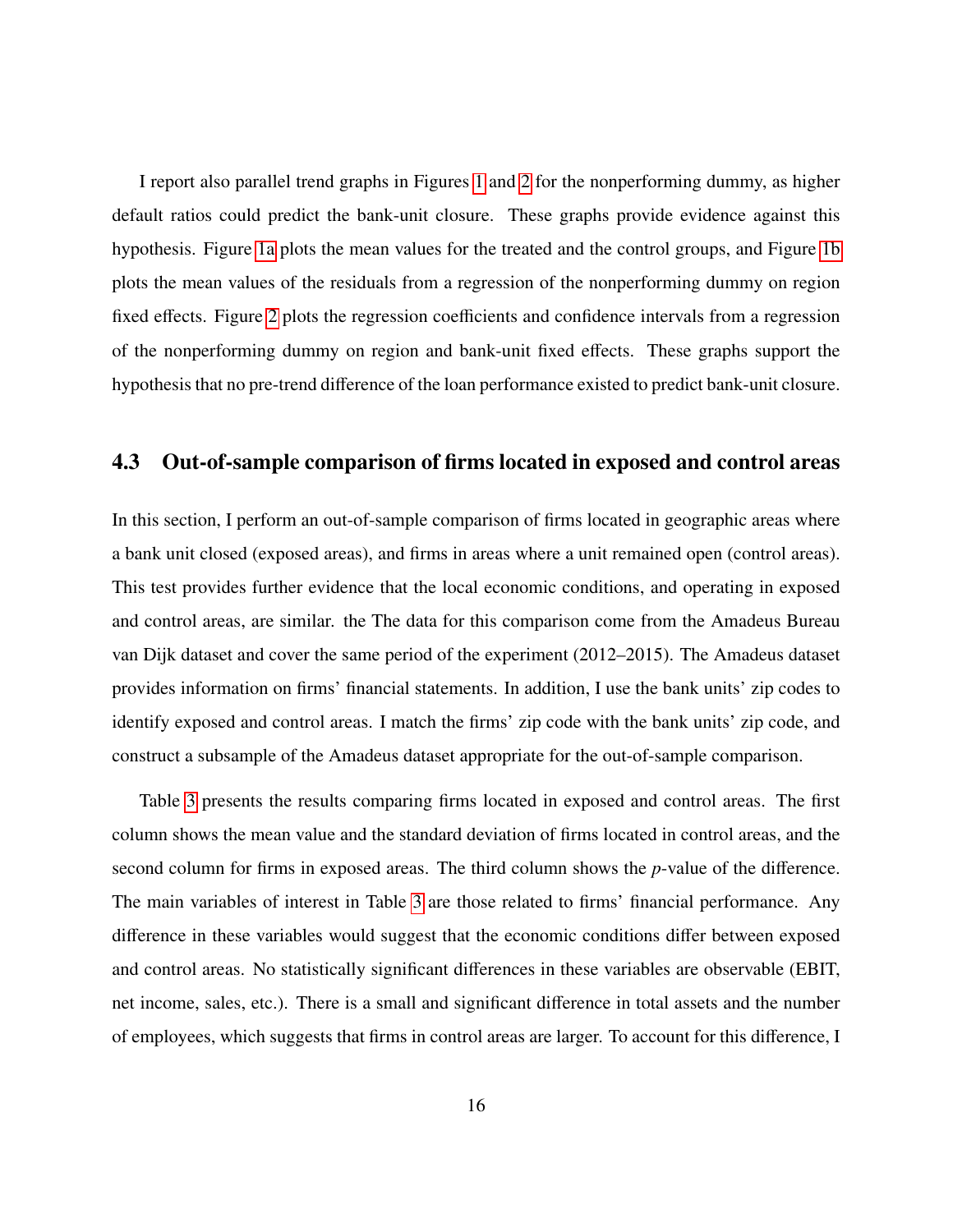include the firm's total assets as a control variable in the baseline results in section [5.1.3.](#page-18-0) Moreover, in subsection [5.2.2,](#page-23-0) I restrict the sample to areas in which firms are similar to provide further evidence that local economic conditions do not explain differences between the two groups.

Lastly, to capture the potential differences associated with unobserved economic indicators, I use the firms' financial characteristics as dependent variables and apply the baseline regression [1](#page-13-0) to examine whether there is an out-of-sample effect of a bank unit closure. Column 4 of Table [3](#page-38-0) shows the estimated coefficients from the difference-in-difference regressions on firms' variables. No coefficient is statistically significant. The fact that there is no statistically significant difference across any specification for the firms' observable characteristics supports the assumption that economic conditions in the exposed and control areas are similar.

# <span id="page-16-0"></span>5 Results

First, I report the baseline results on loan renegotiation. I examine the impact of personal relationships between loan officers and firms on the probability of renegotiating a loan and, conditional on renegotiating a loan, I estimate the impact on the loan terms. Firm-level effects are included. Lastly, I examine how the strength of the relationship affects the results by using different measures of relationship strength.

#### 5.1 Results on Loan Renegotiation

#### <span id="page-16-1"></span>5.1.1 Probability of Renegotiation

First, I analyze the extensive margin and the probability to renegotiate a loan after a firm's loans are transferred to another bank unit. I compare loans to firms that experienced an exogenous interruption in the relationship with their loan officer with those that did not. The outcome variable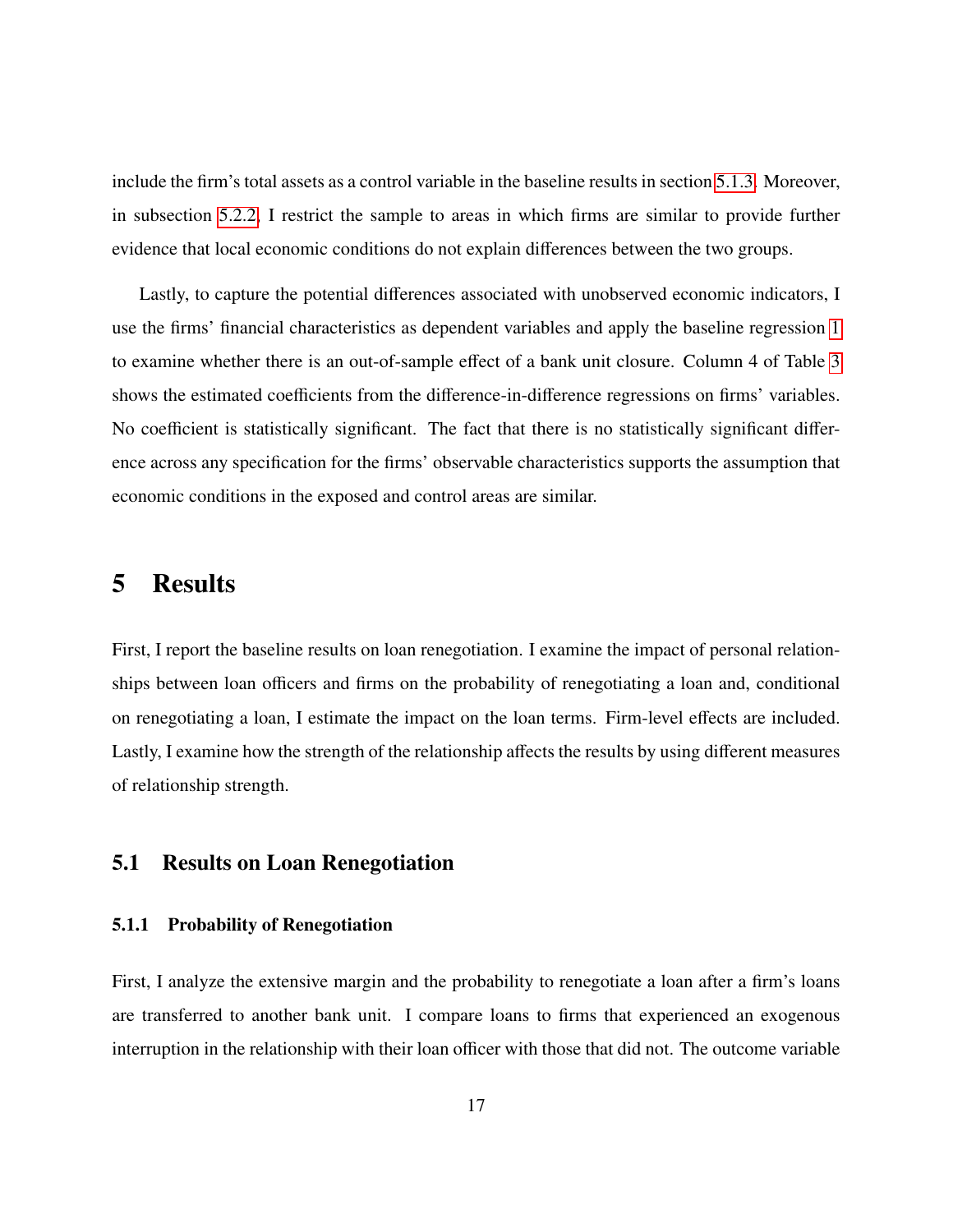of interest is the probability that a firm's pre-existing loan is renegotiated. More formally, the dependent variable is a dummy variable equal to one if a loan is renegotiated and zero if a loan is not renegotiated. Table [4](#page-40-0) presents the results with different specifications regarding fixed effects and control variables. It can be seen that loans to firms with interrupted relationships with a loan officer have a 14% lower probability of renegotiation, compared to firms with uninterrupted relationships, when firm, pre-period bank unit, post-period bank unit, and region-year fixed effects are included.

A loan renegotiation can be initiated either by the bank or by the firm and does not require a delayed loan payment. A renegotiation is expected to be mutually advantageous, as otherwise one of the parties would not agree to the new terms. The firm benefits by renegotiating a loan, because one or more of the initial loan terms is relaxed. At the same time, the bank prevents a default or improves its covenants. Since renegotiation benefits the firms, firms with interrupted relationships receive worse treatment as the result of the transfer of their loans to another bank unit.

The results from four different specifications are presented in Table [4.](#page-40-0) In all specifications, both pre- and post- period bank unit fixed effects are included to capture any unit-level time-invariant variation, and the standard errors are clustered at the pre-period unit level. Even though bank lending policies are similar across units, a larger unit or a higher in the organizational hierarchy unit may have different limits on the loan terms it is allowed to approve. Moreover, I control for the regional differences by adding region-year fixed effects. When constructing the region-year fixed effects, I define the region more broadly than strict geography to ensure that at least two bank units are open per region in the post-unit closure period and I combine only neighbouring regions that have similar industry composition. No adjustment is done on regions that have two or more bank units in the post-period. To control for firm level differences, firm fixed effects are included to capture any time-invariant firm characteristics of the firm such as size, industry, etc. In Columns 2-4, I add different firm-level time-varying control variables. The results remain robust under these specifications and this confirms that variations at the firm level are not driving the estimated coefficients.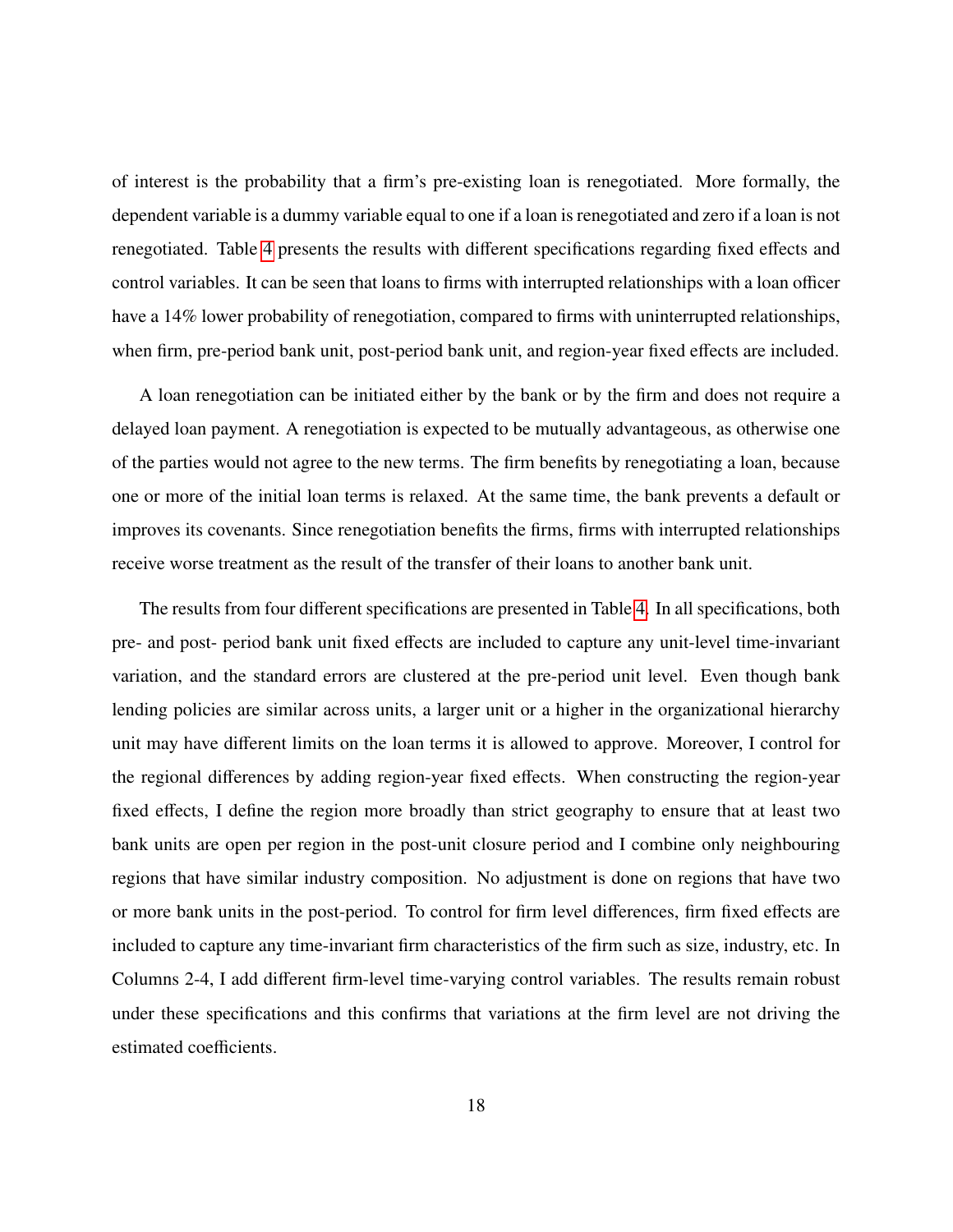#### 5.1.2 Possible Renegotiation Outcomes

After a renegotiation, both the loan terms and loan amount can be altered, depending on the firm's needs and the bank's constraints. A renegotiation can have one or more of the following outcomes: an increase in the loan amount  $^{13}$  $^{13}$  $^{13}$ , a decrease or an increase in the interest rate, an extension of the loan maturity, and an increase or a decrease in collateral value. An increase in collateral is in most cases necessary if the loan amount is increased, but can be a requirement under other renegotiation outcomes as well. A decrease in collateral is possible, as it may be optimal for the bank to free up part of the assets previously pledged as collateral to let the firm use them for new loans. The most common outcomes in the data is a decrease in the interest rate and a change in collateral pledged, and the least common change is an extension in loan maturity.

I estimate the effect of an interruption in the relationship with a loan officer on the probability of receiving each of the possible outcomes. Table [5](#page-41-0) presents these results using the baseline regression specification. Firms with interrupted relationships have a lower probability compared to the control firms to receive any renegotiation outcome, except for an increase in the collateral. In particular, they have approximately 18% lower probability of increasing the loan amount, and of decreasing the interest rate, approximately 4% lower probability of extending the loan's maturity, and approximately 60% lower probability of decreasing collateral. Treated firms have also approximately 90% higher probability of increasing collateral.

#### <span id="page-18-0"></span>5.1.3 Loan Terms Conditional on a Renegotiation

Figure [4](#page-42-0) and Table [6](#page-43-0) present the results for the newly agreed loan terms after renegotiating a loan. Overall, we observe that firms with interrupted loan officer relationships receive worse terms. Specifically, they receive 0.4% higher interest rates, 150% shorter maturities, and they have to pledge a 50% higher value of collateral relative to the total loan balance. Even though the effect on

<span id="page-18-1"></span><sup>&</sup>lt;sup>13</sup> more frequent in the case of a credit line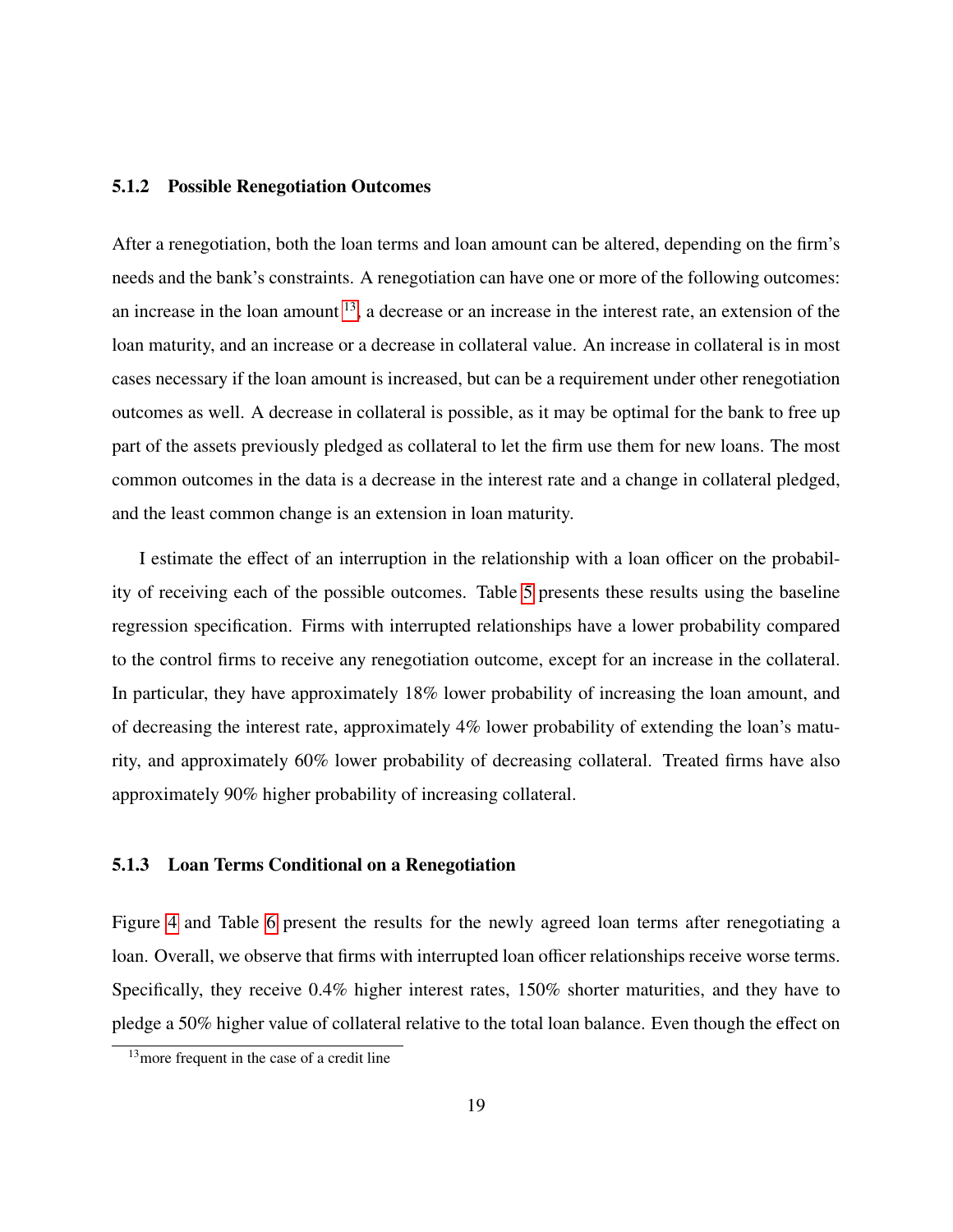interest rate is statistically significant, the economic magnitude is small. In contrast, the estimated effects on maturity and collateral are both statistically and economically significant. This difference may be related to the fact that a range for the interest rate is generated by an automated program, while the maturity and the collateral are determined by the negotiation with the loan officer.

Figure [4](#page-42-0) plots the effect of an interruption in the loan officer relationship on renegotiated loans' terms, controlling for region and bank-unit fixed effects. Table [6](#page-43-0) presents the same results for the newly agreed loan terms under different specifications. Column (a) presents the results of the baseline specification and in column (b) I include as time-varying firm control variables the lagged log of total assets and of total debt over total assets. Results are robust under the two specifications.

*Interest Rate:* From the baseline regression, we observe that firms with interrupted loan officer relationships receive a 0.4% higher interest rate on renegotiated loans, compared to firms that remained at the same bank unit. The economic magnitude of this difference is small as it corresponds to only 0.04 basis points (likely due to the automated program-generated interest rate).

*Maturity:* Firms whose relationships with their loan officers are interrupted receive significantly shorter maturities on their renegotiated loans. Table [6](#page-43-0) includes the results for the remaining maturity, as measured by the log of remaining days. Based on the baseline specification, treated firms receive approximately 150% fewer days remaining on their renegotiated loans, which corresponds to approximately two-year-shorter maturities.

*Collateral:* The outcome variable that is used to estimate the effect on the collateral is the ratio of collateral value relative to the total loan balance. An absolute effect on collateral value would not be informative, as it could be driven by an increase in the loan amount. Firms with interrupted loan officer relationships pledge a significantly higher value of collateral on renegotiated loans. The baseline regression shows that treated firms have to pledge 51.8% more collateral relative to the loan balance after their loans are transferred, which corresponds to and additional  $\epsilon$  0.65 of collateral for each euro of loan amount.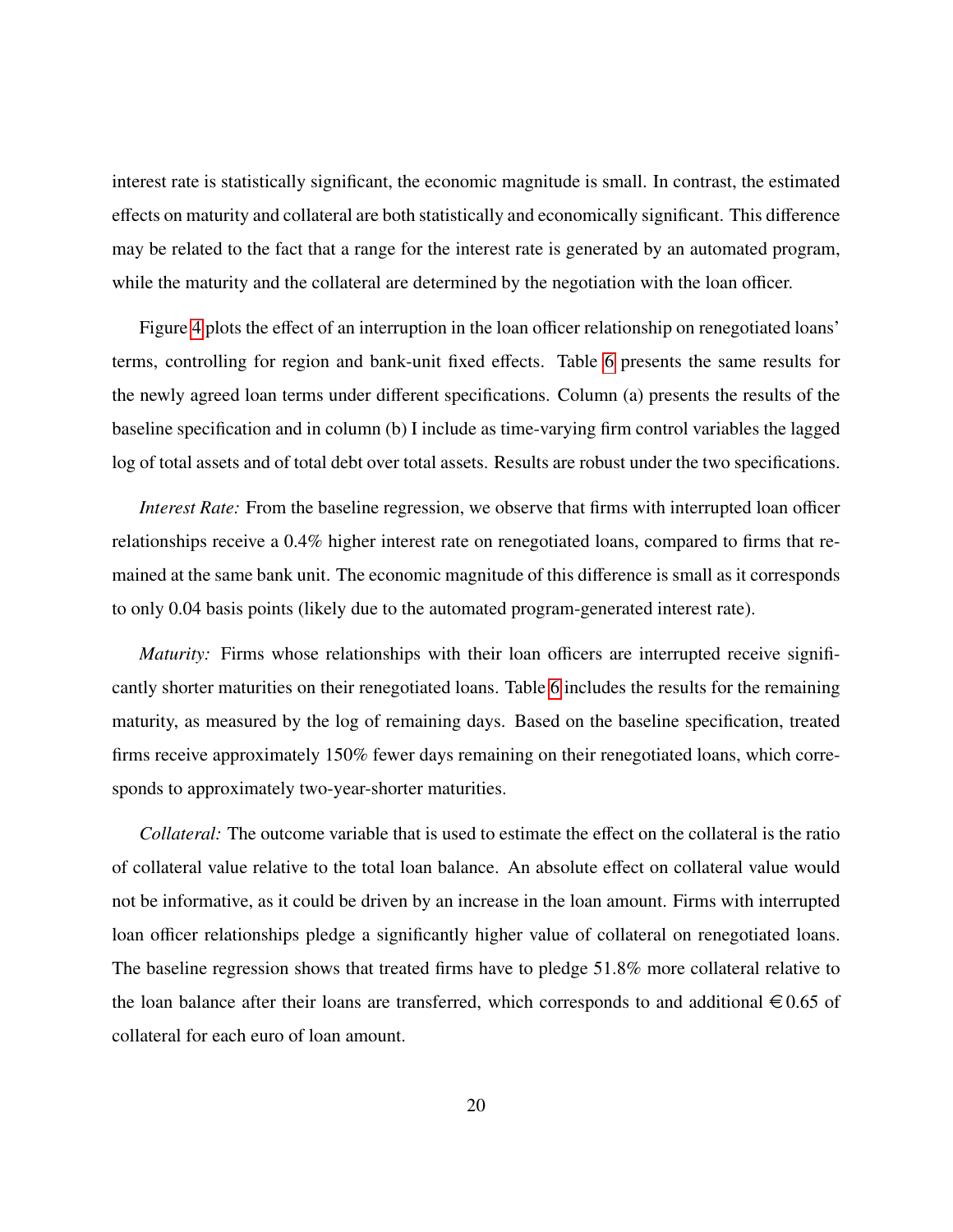#### 5.1.4 Renegotiated Loans' Collateral Type

The focus of this section is on the qualitative information regarding collateral types. The value and the type of collateral are determined by the loan officer and for that reason, a measurable impact of personal relationships is expected on the collateral-related variables. In Table [7,](#page-44-0) the effect of sustained personal relationships on relaxing collateral requirements is presented, and the economic magnitude of this effect is large.

I construct two dummy variables that explore the impact of renegotiation on collateral pledged. The first is an *Unsecured Loan* dummy, which is one if the loan does not have any collateral pledged and is considered unsecured, and zero otherwise. Approximately 36% of the loans included in the analysis were unsecured in the pre-unit closure period, and no statistically significant difference occurs between the treated and the control groups.

In addition, I construct a second dummy variable that quantifies the effect on the type of collateral. This is important because the enforceability of collateral depends on its type. This variable is a *Secure Type of Collateral* dummy that is equal to one if the collateral is highly secure and zero otherwise. I define real estate (commercial and residential), ships, deposits, and debt securities as highly secure. As less secure collateral types, I define accounts receivable, equities or convertible bonds, and other types of guarantees. Both groups have pledged highly secure types of collateral in approximately 50% of their collateralized loans. In 2012 and 2013, approximately 36% of the secured loans employ receivables as collateral, 30% real estate, and 20% deposits.

Table [7](#page-44-0) presents the results for the two collateral variables. Column 1-a, shows that loans to firms in the treated group have a 30% lower probability of being unsecured after a renegotiation. Column 2-a, shows that an interruption in the loan officer relationship induces firms to pledge more highly secure collateral on their renegotiated loans. In particular, treated firms are 13.4% more likely to pledge highly secure collateral compared to control firms.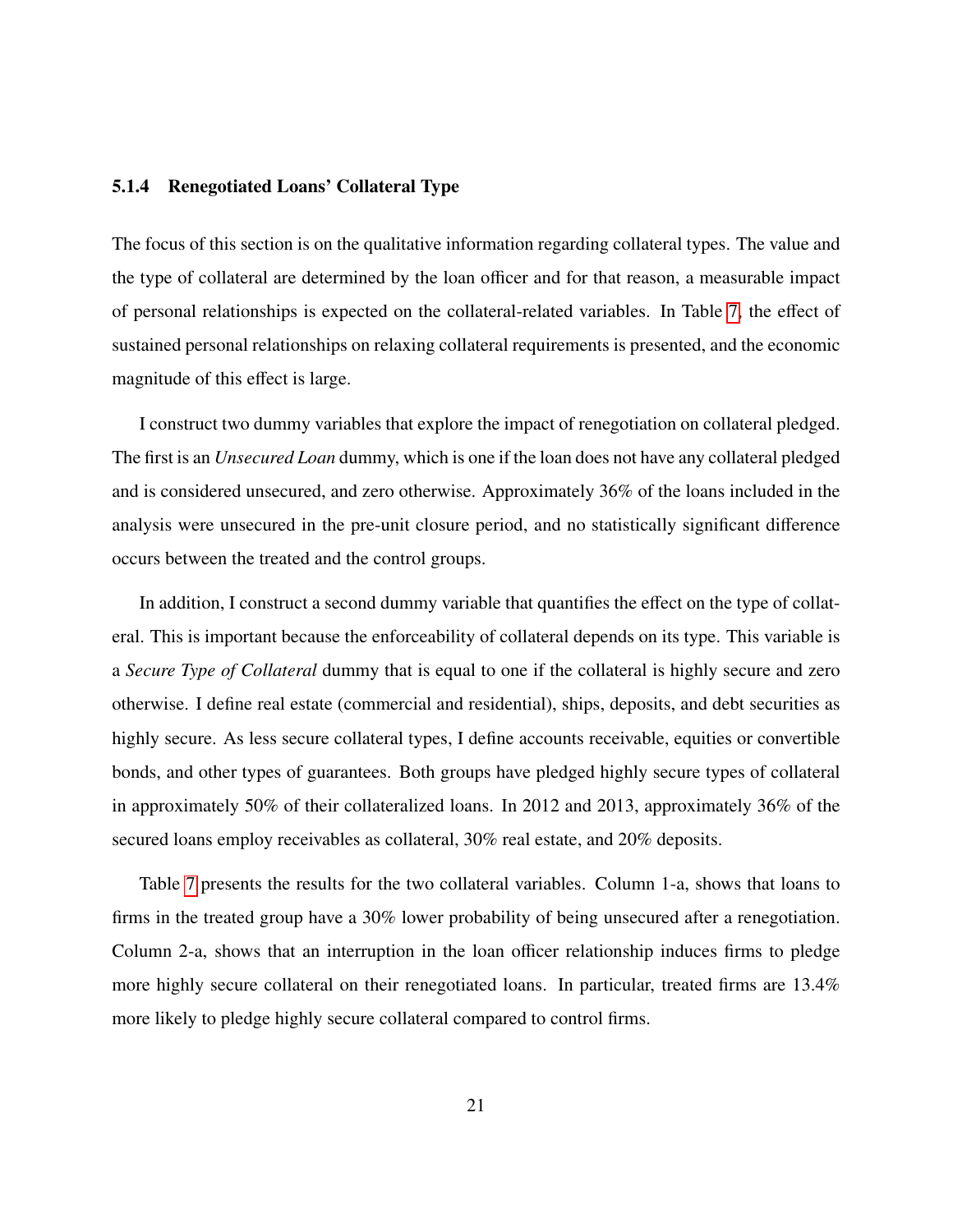#### 5.1.5 Estimates using a within-firm variation

In table [8](#page-45-0) I use a within-firm variation to estimate the effect of an interruption in the loan officer relationship on loan renegotiation. Some of the loan types that a firm may have, such as corporate bond loans, letters of credit, and factoring, are managed at a centralized level. The relationship with the loan officer should not impact these loans that are not managed at the bank-unit level. On this section, I include all the loans that a firm has, both at a centralized and at a bank-unit level, and I exploit this within-firm variation using a difference-in-difference-in-differences specification. The equation for this test is the following:

<span id="page-21-0"></span>
$$
y_{ijurt} = \alpha + \alpha_j + \alpha_{pre-u} + \alpha_{post-u} + \alpha_{rt} + \delta_1(Post_t * Treat_{ijur} * Noncentralized_{ijur})
$$
  
+  $\delta_2(Post_t * Noncentralized_{ijur}) + \delta_3(Treat_{ijur} * Noncentralized_{ijur})$   
+  $\delta_4(Post_t * Treat_{ijur}) + \delta_5Noncentralized_{ijur} + \varepsilon_{ijurt}$  (2)

where *Noncentralized<sub>i jur</sub>* is a dummy variable equal to one for loans that are managed at a noncentralized bank unit and zero for loans at a centralized unit. The variables  $y_{ijurt}$ , *Treat<sub>ijur</sub>*, and  $Post<sub>t</sub>$ are defined as in the baseline equation [1.](#page-13-0) This specification includes firm  $(\alpha_i)$ , both pre-  $(\alpha_{pre-u})$ and post-period bank-unit ( $\alpha_{post-u}$ ), and region \* year fixed effects ( $\alpha_{rt}$ ). The main coefficient of interest is  $\delta_1$ , and it measures the difference in the outcome variable for loans to firms that experienced an interruption in their loan officer relationship and are managed at a noncentralized bank unit, relative to loans to firms that did not, controlling for the pre-period difference.

The results for all the outcome variables are presented in table [8.](#page-45-0) We observe that the estimated regression coefficients using the DDD approach and controlling for within-firm variation remain robust for the outcome variables and increase in economic magnitude. Only the effect on the interest rate is not significant under this specification. These within-firm results confirm that the significant effect of the interruption of the firm-loan officer relationship is not driven by any firm characteristics (observable or unobservable, time- variant or invariant).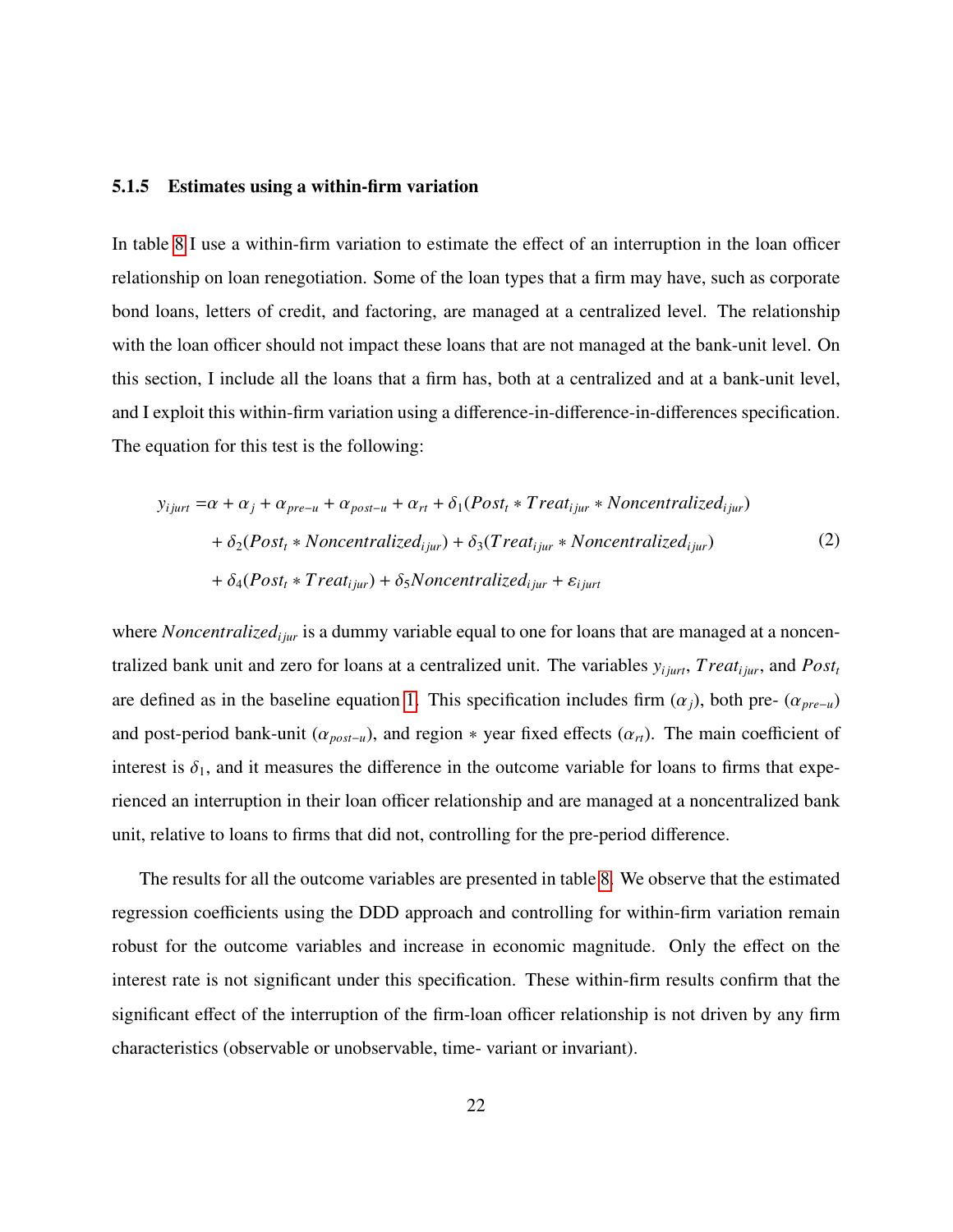# 5.2 Addressing possible threats to identification

#### 5.2.1 Identifying Possible Selection Bias on Renegotiation

One concern regarding the validity of the estimated effects of an interrupted relationship is a possible selection bias concerning whether a loan is renegotiated. In section [4.2,](#page-14-0) I demonstrated that firms in the treated and control groups share similar pre-unit closure characteristics. Two of my main findings are that firms with interrupted relationships have a lower probability of renegotiating a loan (section [5.1.1\)](#page-16-1), and conditional on a renegotiation, these firms receive worse loan terms (section [5.1.3\)](#page-18-0). If loan officers choose to renegotiate with interrupted-relationship firms based on different criteria than those used for the continuous-relationship firms, then the intensive margin results would be biased. If loan officers for interrupted-relationship loans granted renegotiation more frequently for firms with relatively inferior performance, while they did not do so for continuingrelationship firms, then the estimated effect on the renegotiation terms would exaggerate the true effect. In fact, however, I find the opposite, implying that my estimated effect of interrupted relationships on renegotiation terms is conservative.

I conduct two tests, which are presented in Tables [9](#page-46-0) and [10.](#page-47-0) In Table [9,](#page-46-0) a similar analysis as in Table [2](#page-36-0) is conducted, but for this test, I include only firms that renegotiated a loan in the post-unit closure period, and compare the pre-unit closure period characteristics between the treated and control groups. We observe no statistically significant difference in any of the variables. Firms in the two groups that renegotiated loans in the post-unit closure period shared similar characteristics in the pre-period, which suggests no selection bias exists regarding whether a loan is renegotiated.

Table [10](#page-47-0) presents a second test, which considers observable variables that can prompt a renegotiation. I rank firms within each bank unit based on the year-before-the-transfer value for each variable. The decision to renegotiate a loan is made by the loan officer at the bank unit, and, for that reason, any correlation outside the unit would not be informative for the criteria used to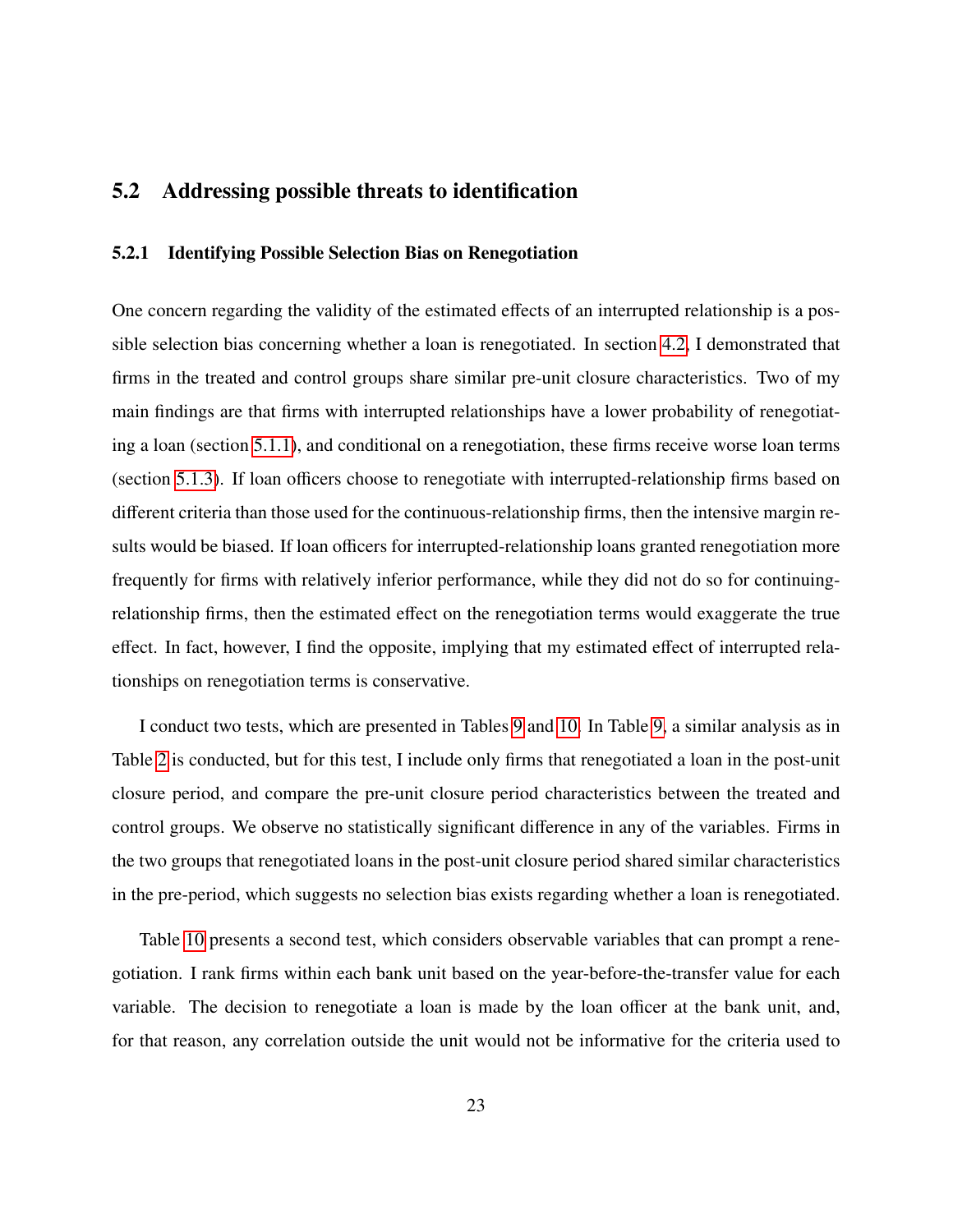renegotiate a loan at the bank unit. The rank within the bank unit allows me to control for the variation at the bank unit and any criterion based on hard information used by the loan officer. I regress a dummy variable for renegotiating a loan on the firm's within-bank-unit rank separately for each variable and include bank-unit and region-year fixed effects. This test provides us with correlations that show which firms have a higher probability of renegotiating a loan, based on the previous year's hard information available to the loan officer and to the econometrician. Table [10,](#page-47-0) Column 1 presents the result for the whole sample, Column 2 for control firms in the post-period, and Column 3 for treated firms in the post-period.

The most interesting observation comes from the year-before-the-transfer EBITDA growth rate. We observe that, for the whole sample and for the control group in the post-period, there is no statistically significant effect, while for the treated group in the post-period there is a positive statistically significant correlation. This finding indicates my estimates are conservative. Table [10](#page-47-0) implies, also, a common rule with respect to the firm's leverage, total loans at the subject bank, and total loan-loss provision is applied for all firms, independent of whether they belong to the treated or control group. Firms in the whole sample and in the control group appear to be selected similarly for renegotiation based on their total assets, total debt, and payments' days past due. In contrast, we do not observe a correlation between these variables and renegotiation for the treated group. Again, this finding indicates conservative estimates.

#### <span id="page-23-0"></span>5.2.2 Controlling for firms' differences in zip codes locations

Section [4.3](#page-15-0) discussed the differences between firms located in areas where a bank unit closed (exposed) and in areas where a bank unit remained open (control). Based on the zip code comparison using the Amadeus dataset presented in Table [3,](#page-38-0) firms located in exposed areas are smaller in size. Even though I control for total assets in the estimated results, in this section, I provide further evidence that firms' differences across geographic locations are not driving the results.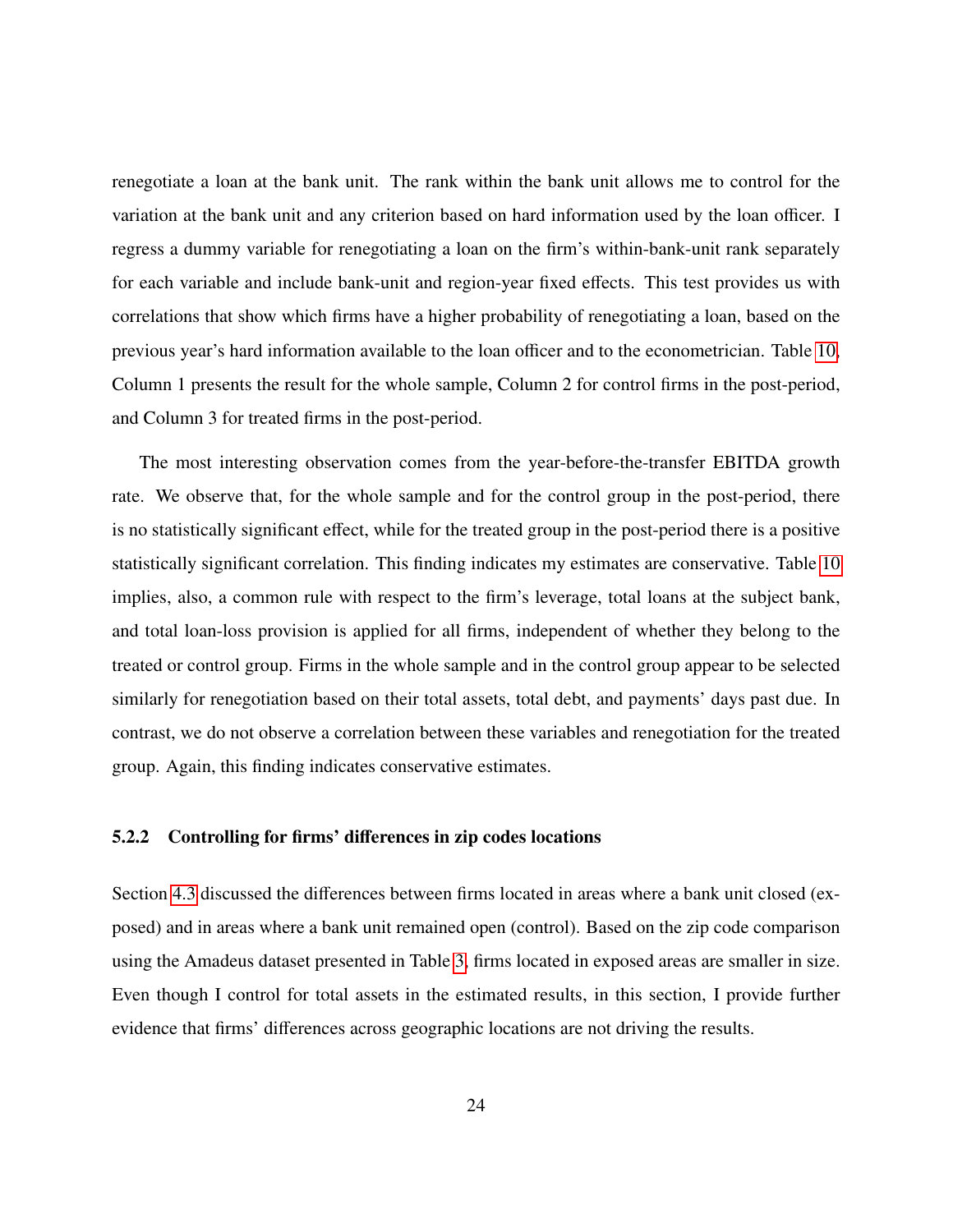To accurately control for potential differences in the geographic location of the exposed and the control areas, I restrict the sample to areas in which firms across the two areas have no statistically significant difference in financial variables. In particular, I exclude firms located in Attica, the region where Athens is located, and I repeat the analysis. Table [11](#page-48-0) presents the results of the subsample on the comparison of exposed and control areas using the Amadeus dataset. This finding confirms that no significant difference in financial variables obtains between the two groups.

The next step is to show that, when I restrict the sample to areas where firms across the two groups are similar, the estimated results on the outcome variables hold. Table [12](#page-49-0) presents these results. The estimated coefficients for both the probability to renegotiate a loan and the intensive margin results on loan terms performance are similar in economic significance to the baseline results. This confirms that the baseline results are not driven by the differences on the firm's characteristics nor by the economic conditions at the zip-code level.

#### 5.2.3 Controlling for bank unit size

If more than one unit operated in the same geographic area, the bank decided to keep the larger units open and close the smaller ones. For that reason, a possible concern would be whether the difference in the size of the bank unit where the accounts were transferred can explain the results. To address this concern, I perform an analysis controlling for the size of the bank unit.

To test for an effect from the bank unit size, I construct first a measure of the unit's size based on the number of accounts managed per unit in 2013, the year before the reorganization. The relative rank of the units' size, for those that remained open, did not change after the reorganization. Second, I filter the observations based on the bank-unit size where the treated firms were transferred. In particular, I restrict the sample of the treated firms to those transferred to a unit that was at most 20% larger than their original unit. Also, I restrict the control firms to those managed at a unit receiving loans from units that were at most 20% smaller (from the "filtered" treated group).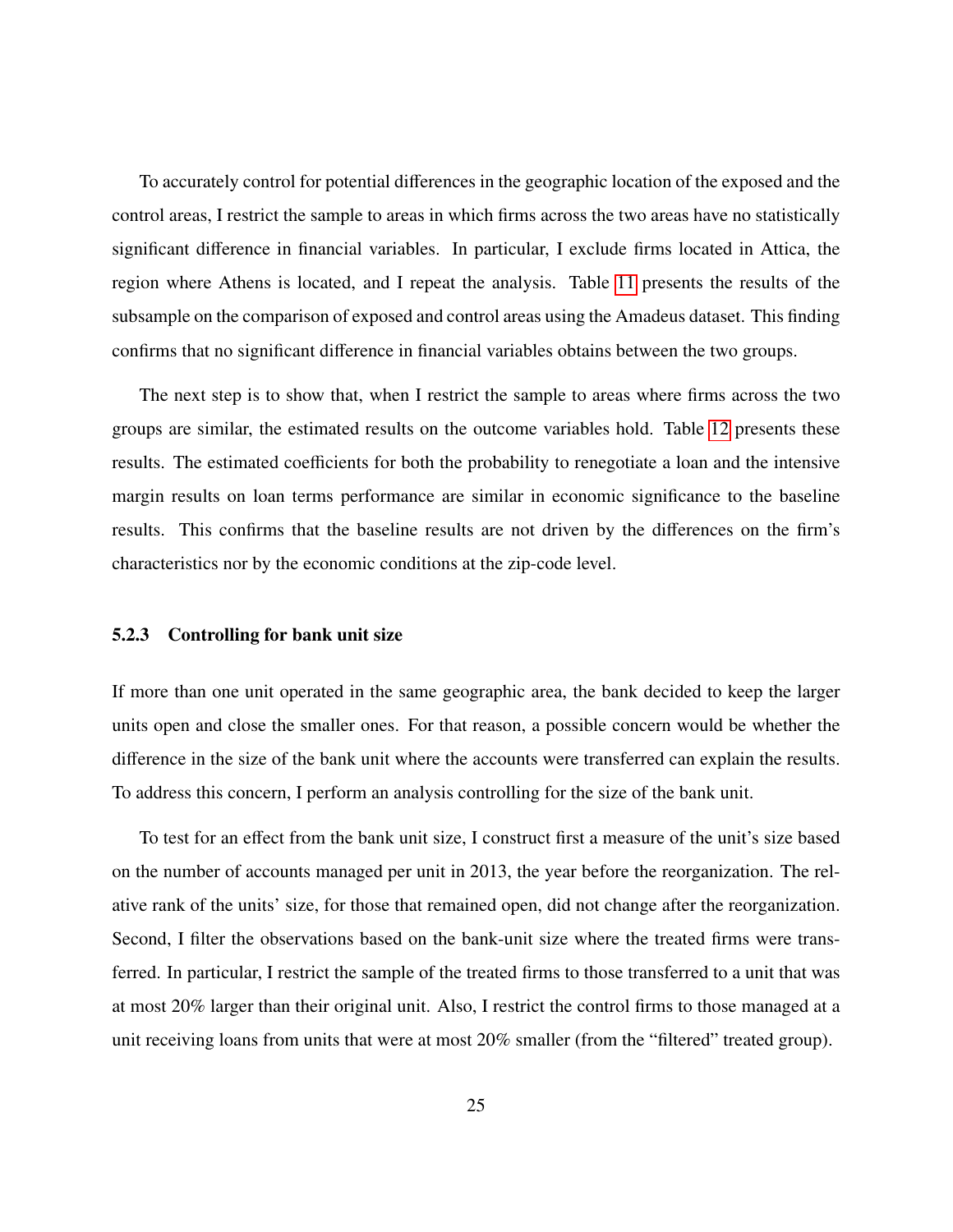After I construct the subsample that allows me to control for unit size, I repeat the analysis of the outcome variables of interest. The results are presented in table [13.](#page-50-0) The results on the probability of renegotiating a loan and on the intensive margins of loan terms bear similar magnitude and significance to the baseline results. These findings show that the baseline results in all outcome variables are not driven by differences in bank-unit size.

### 5.3 Results on Loan Performance

In this section, I estimate the effect of an interrupted loan officer relationship on loan performance. For this test, I include all loans that a firm has at the subject bank. The set of all loans includes: old loans that were not renegotiated, old loans that were renegotiated, and new loans. The results on all loans reveal whether significant differences between the two groups on performance exist.

Tabl[e14](#page-51-0) presents the results from the baseline specification. As measures of loan performance, I use three variables: a nonperforming dummy variable that is equal to one if the loan is characterized as nonperforming and zero otherwise; the ratio of the number of days past due over the remaining number of days; and the ratio of the total loan provisions over the total balance. We do not observe a statistically significant effect on any of the three variables related to loan performance between firms with interrupted relationships and firms with continuous relationships. Thus, we cannot explain the results on the renegotiated loans' terms by worse firm economic performance.

The results on loan performance provide insights on the underlying mechanism.<sup>[14](#page-25-0)</sup> Several mechanisms can explain the impact of personal relationships between loan officers and firms on lending. The most obvious implication of long-lasting personal relationships is the acquisition of soft information about the borrower through a continuing interaction between a loan officer and a firm. Alternatively, personal relationships may create a propensity for unwarranted favoritism (or nepotism). In that case, a poorly performing firm with a close relationship would receive the

<span id="page-25-0"></span><sup>&</sup>lt;sup>14</sup>[Fisman et al.](#page-32-7) [\(2017\)](#page-32-7) follow a similar approach to clarify the underlying mechanism.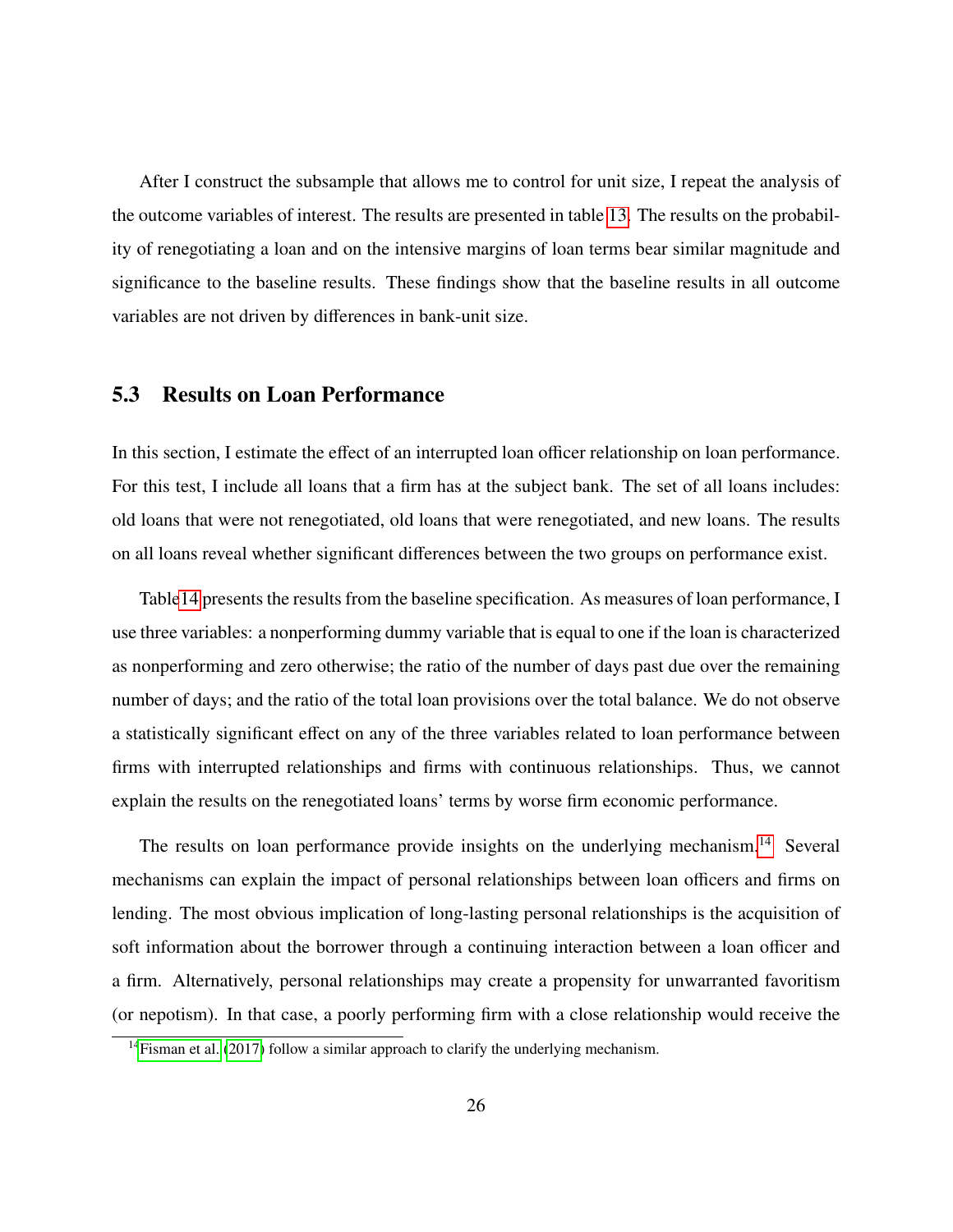same or better loan terms than a good-performing firm. In subsection [4.2,](#page-14-0) I demonstrated that firms in the treated and control groups have similar financial characteristics, loan terms, and loan performance in the pre-period. This suggests that there is no favoritism for the treated group in the pre-period. In other words, if only the treated group received favorable treatment in the pre-period, we would observe a difference either in the loan terms, with similar firm financial information, or in firm profitability and loan performance, with similar loan terms.

Furthermore, from the results on loan performance we observe that firms with continuing relationships have similar performance with firms with interrupted relationships. This result suggests that the acquisition of soft information for firms with continuing relationships, as opposed to unwarranted favoritism, explains my findings.

### 5.4 Firm-Level Effects

In this section, I examine whether the bank unit closure and the interruption in the loan officer relationship is associated with any effects on the capital structure of the firms that borrowed from the closed units. To test for firm-level effects, I apply the baseline specification [1](#page-13-0) to the firms' financial variables provided by the bank. Even though table [3](#page-38-0) column 4 shows no average real effect following a bank unit closure on the firms located at the same zip-code area, in this section I restrict the sample to the bank clients by using only the bank data. Table [15](#page-52-0) presents these results.

The main conclusion from the firm-level effects is that the capital structure and the sources of financing changed after the relationship with the bank is disrupted. In particular, relative to control firms, treated firms raise  $30\%$  more equity over total assets and decrease their leverage<sup>[15](#page-26-0)</sup> by  $30\%$ . Moreover, I examine the effect of an interrupted relationship on a substitution of lending from other banks. I measure substitution by constructing a new variable, the *dependence ratio*, that is equal to the ratio of the amount of debt that a firm has at this bank relative to the total amount of

<span id="page-26-0"></span><sup>15</sup>Leverage is measured as the ratio of total debt over total assets.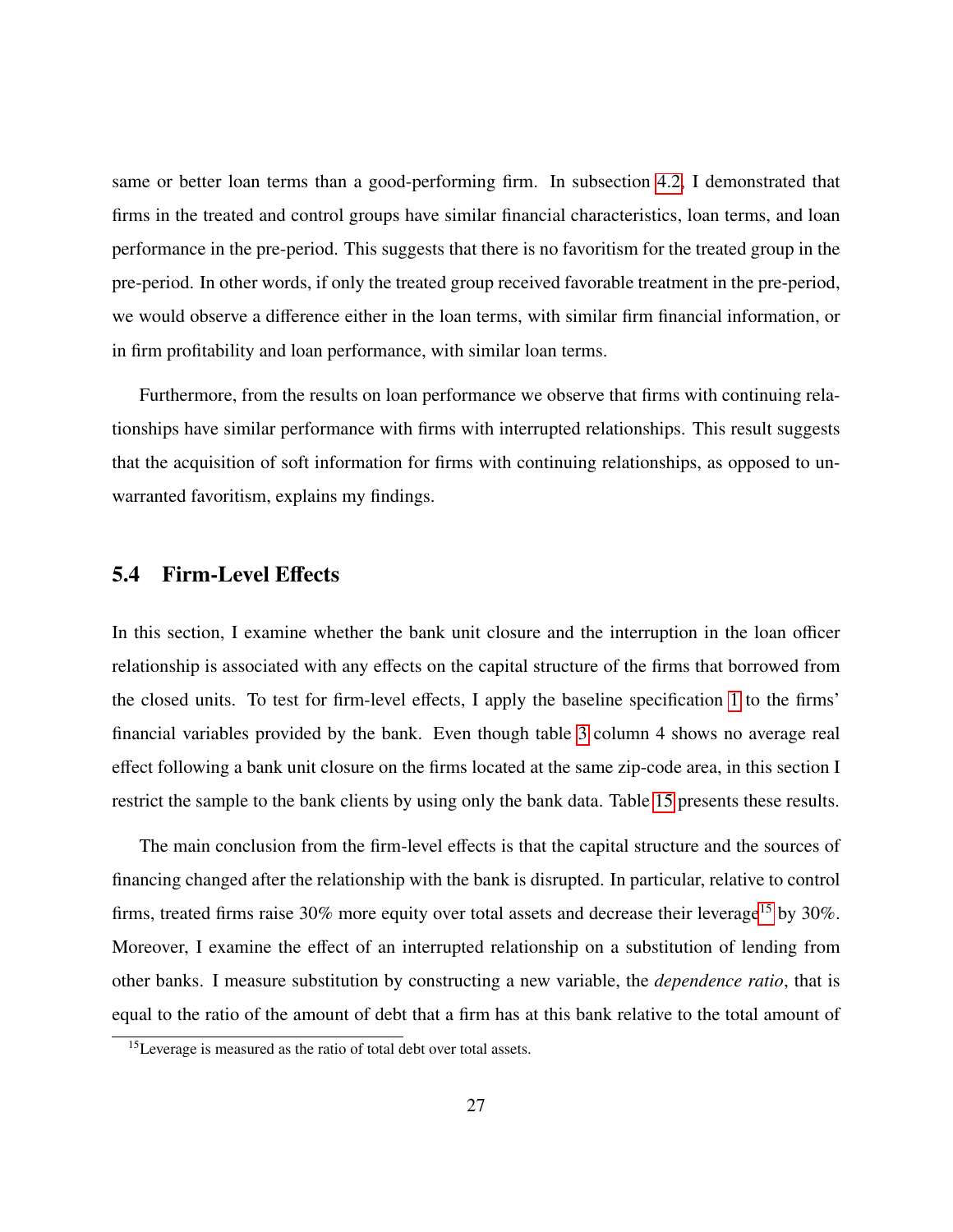its debt. The dependence ratio decreased 10% for treated firms relative to control firms, suggesting that treated firms partially substituted loans from the subject bank with new bank loans.

The results show that the main sources of external financing and the capital structure are altered for firms with interrupted loan officer relationships. The negative effects on both leverage and the dependence ratio show that firms increase their relative lending from other banks, but they substitute only partially their total debt from other banks when their relationship with the subject bank is interrupted. These results, combined with a significant increase in equity, suggest that, when firms experience an interrupted relationship, they cover their financing needs with new sources of funds, including funds from other banks.

At the same time, we observe a positive statistically and economically significant effect on EBITDA for the treated firms. In particular, the EBITDA over total assets of the treated firms is 6% higher than that of the control firms in the post-period. This effect suggests that the change in the capital structure could cause alterations in the way that firms operate and subsequently on their profitability. It also provides further evidence that the financial performance of the treated group in the post-period doesn't explain the results on the loan terms as treated firms perform better.

### 5.5 Heterogeneity by Relationship Strength

In this section, I further investigate the value of a relationship between a loan officer and a firm by constructing a measure of relationship strength and comparing the impact of an interrupted relationship on firms with stronger relationships and those with weaker relationships. The main result of this section is that the interruption of a strong relationship with a loan officer has a more significant negative effect on the renegotiated loan terms.

One of the main assumptions for a mutually advantageous renegotiation is that the firm has outside options for financing, as those options would increase the firm's bargaining power. For small-and medium-size corporations, the outside options for financing are either other local banks,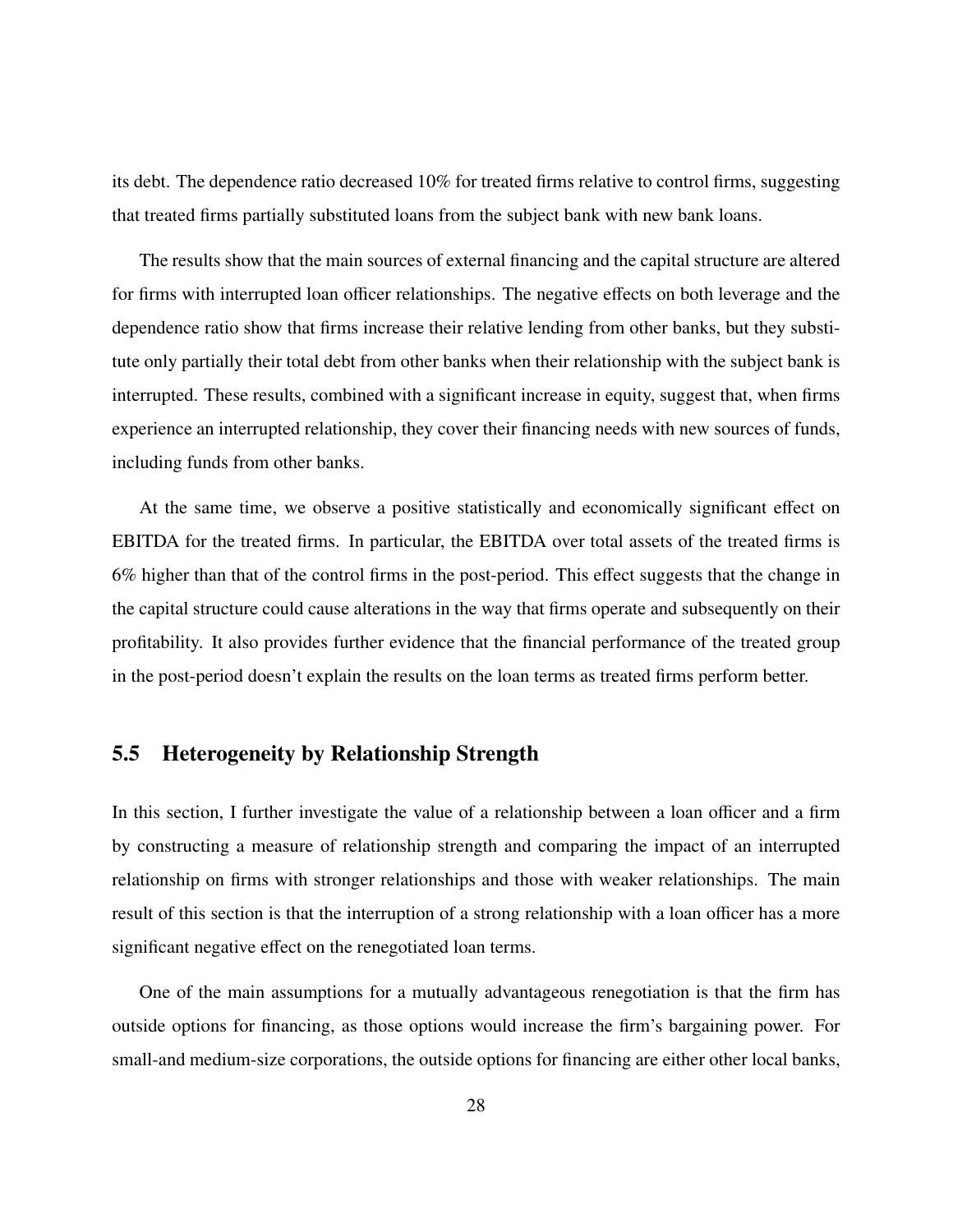or raising inside or outside private equity. It follows that if a firm borrows from other banks, and has an established relationship with them, it is easier for the firm to seek financing from other banks once the relationship with the subject bank is interrupted. On the other hand, if the firm depends mostly on the subject bank to satisfy its financing needs, then its negotiation power is limited. This section provides a comparison of these two groups, i.e., firms with closer relationships and fewer outside options versus firms with weaker relationships and more outside options.

As a measure of how close the relationship is, I estimate an indicator variable which I label the *Dependence Ratio*. The *Dependence Ratio* is defined as the ratio of the total amount of loans at this bank over the total debt that a firm had to other banks in 2013, the year before the bank units' closure. This measure shows whether a firm had an established relationship with other banks or whether it borrowed predominantly from the bank featured in this study.

First, I estimate the correlation between the *Dependence Ratio* and the probability of renegotiating a loan. Table [16](#page-53-0) presents the results. The first two columns show the results for the whole sample in the pre- and the post-unit closure period, where Columns 3 and 4 report results for the control firms, and Columns 5 and 6 for the treated firms. Overall, there is a positive and significant correlation between the dependence ratio and the probability of renegotiating a loan, suggesting that firms with closer relationships have a higher probability of renegotiating. Note that this correlation is not significant for the treated group in the post-period, although it was significant in the pre-period. This suggests a loss in the value of close relationships between the firm and the bank once the relationship with the loan officer is interrupted. Treated firms that borrowed predominantly from the subject bank in the pre-unit-closure period do not have a higher probability of renegotiating in the post-unit-closure period.

Figure [5](#page-54-0) presents the density distribution of the *Dependence Ratio* in 2013. The higher the value of the ratio, the more dependent the firm is on this bank. The lower the value of the ratio, the less important this bank is to the firm, since it borrowed from multiple sources. As shown in Figure [5,](#page-54-0) the majority of firms borrow from multiple banks, while a smaller number borrows mostly from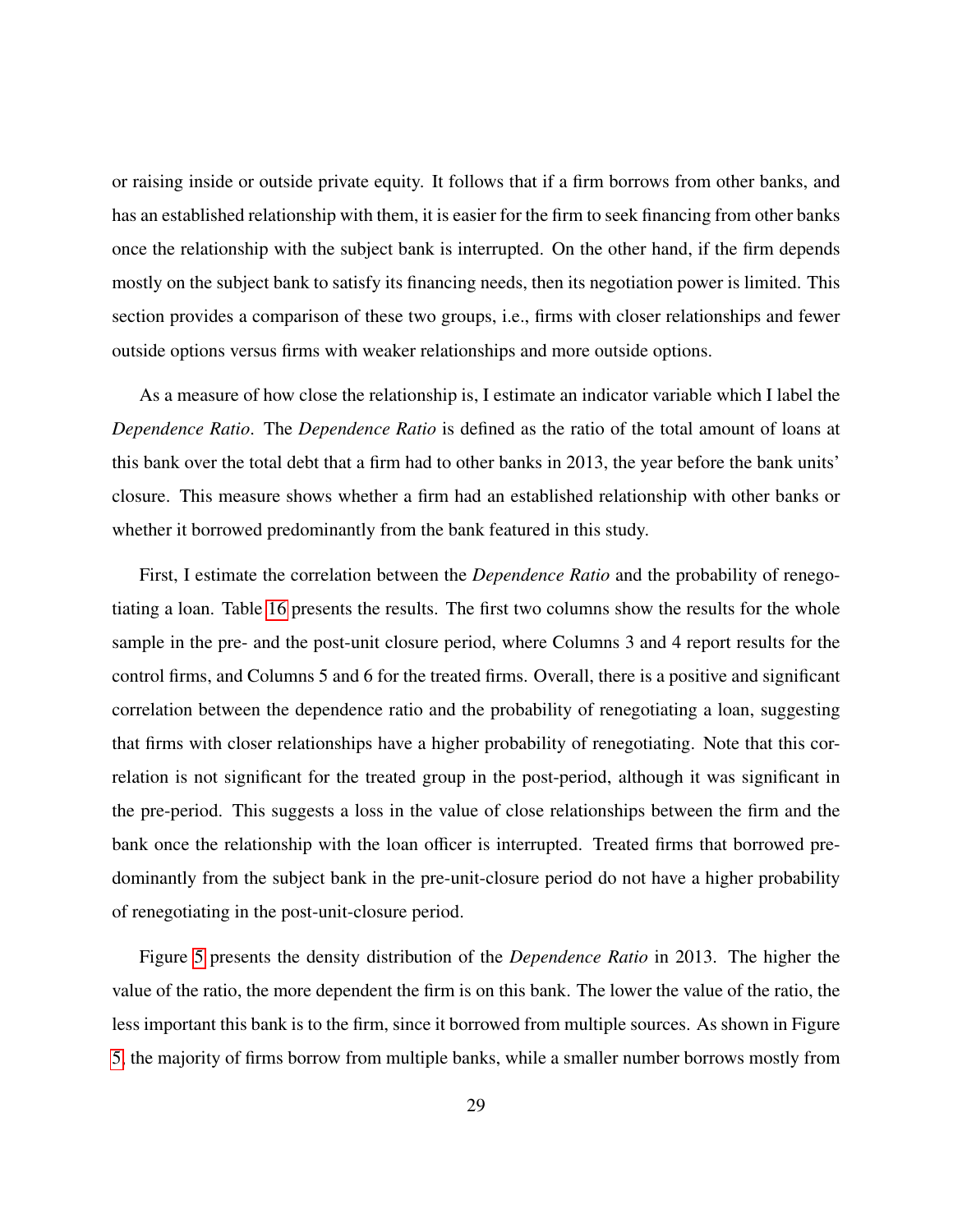the subject bank. In the following analysis, I test separately the effect of interrupted relationships for firms with closer relations, and for those with more distant ones.

Table [17](#page-55-0) presents the results for these two subsamples. Firms with a *closer relationship* are defined as those with a dependence ratio above 50%. Firms with a *less close relationship* are defined as those with a dependence ratio below  $20\%$ .<sup>[16](#page-29-0)</sup> Table [17](#page-55-0) shows that firms that had a close relationship with the subject bank in the pre-unit closure period have a 32% lower probability of renegotiating a loan after the relationship is interrupted, while firms with a less close relationship have the same probability to renegotiate a loan independent of whether the relationship was interrupted. Regarding the loan terms, firms with a closer relationship pay a higher cost from interruption by receiving tougher loan terms on the renegotiated loans. In particular, firms with close and interrupted relationships receive higher interest rates and significantly shorter maturities, and have to pledge more collateral, compared to firms with closer and uninterrupted relationships. On the other hand, firms with weaker and interrupted relationships receive the same or better loan terms on their renegotiated loans. In particular, they receive similar interest rates and maturities, and have to pledge less collateral compared to firms with weak and uninterrupted relations.

The effect on firms with weaker relationships can be driven by two different channels. First, concerning firms for which only a small part of their total debt originated at this bank, the value of a personal relationship with a loan officer is very small. In that case, an interrupted relationship has little effect. A second channel explaining the results is that firms with established relationships with other banks have a stronger bargaining position with the subject bank. These firms with outside options can walk away more easily from the subject bank and negotiate better loan terms elsewhere. In these cases, we should see the continuing relationship with a loan officer at the subject bank as an incentive to retain the clients at the subject bank. Better bargaining position and a willingness to exercise it would also translate into better loan terms, as we observe in Table [17.](#page-55-0)

<span id="page-29-0"></span><sup>&</sup>lt;sup>16</sup>The cutoffs were chosen to secure enough statistical power to the tests. The results remain robust when I use the continuous variable of the Dependence Ratio in Table [18.](#page-56-0)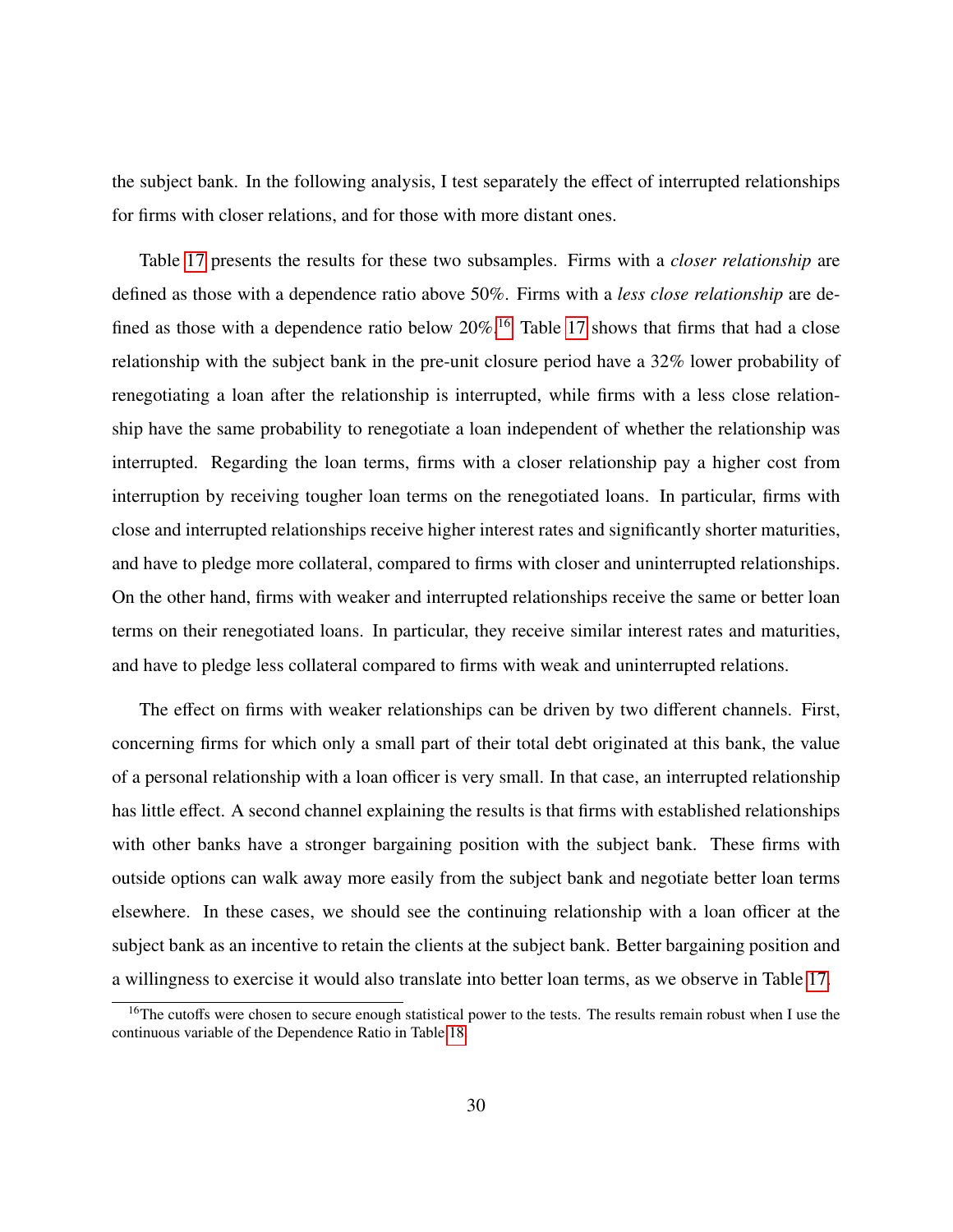# <span id="page-30-0"></span>6 Conclusion

Lending relationships have a significant positive effect in corporate loan renegotiation, mitigating the costs of distress for firms. A relationship between a loan officer and a firm helps eliminate frictions that arise in loan renegotiation. When a relationship is interrupted, the renegotiation outcome is less likely to be beneficial and the efficient contract is less likely to be achieved. Using the consolidation of bank units as a source of exogenous variation, I analyze a proprietary dataset on corporate loans. I find strong evidence that a relationship with a loan officer significantly affects loan renegotiation outcomes both at the extensive and intensive margins. Notably, I observe that firms with interrupted relationships have a lower probability of renegotiating a loan upon their transfer to another bank unit. Conditional on renegotiating a loan, affected firms also receive tougher terms (higher interest rates, shorter maturities, and higher value of collateral).

Firms also alter their capital structure after their relationship with the bank is interrupted. The change in the capital structure indicates that firms cannot substitute lending from other banks without cost when a lending relationship is exogenously interrupted. This change in a firm's sources of financing is likely to have implications for the firm's business model and investment decisions.

An important implication comes from the fact that the effect of relationships is estimated for firms with pre-established relationships with the bank. Hard information passed from one loan officer to another as the transfer happened within the same bank. Thus, the effect of relationships is unlikely to be mitigated by the introduction of a credit bureau and access to hard information.

In general, the result that firms with interrupted relationships receive tougher loan terms on renegotiated loans may be driven either by a loss of valuable soft information or by unwarranted favoritism. From the results on loan performance we observe that firms with continuing relationships have similar performance with firms with interrupted relationships. This supports the view that the acquisition of soft information, as opposed to unwarranted favoritism, is driving the results.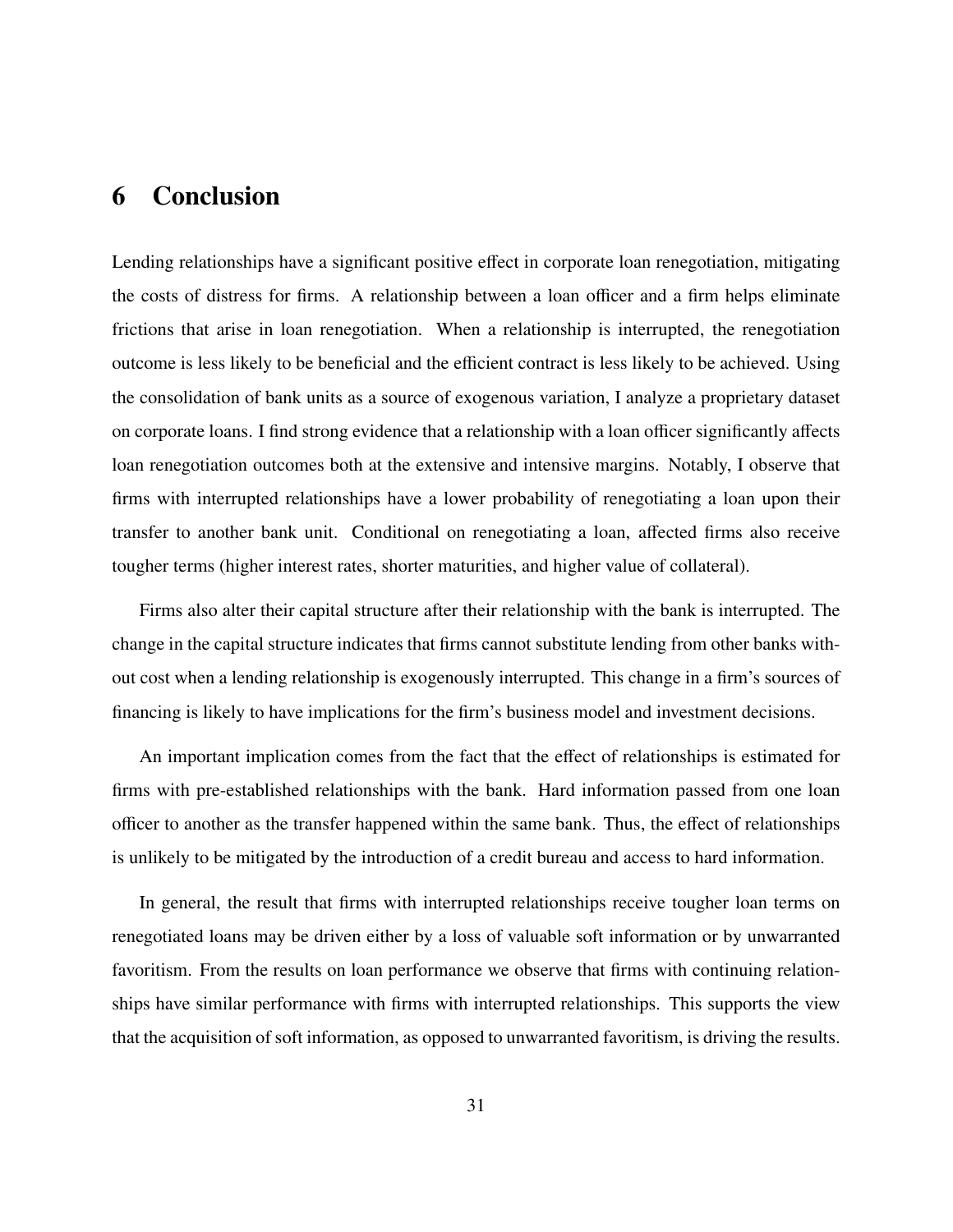# References

- <span id="page-31-11"></span>Acharya, Viral V, Tim Eisert, Christian Eufinger, and Christian W Hirsch, 2016, Real effects of the sovereign debt crisis in europe: Evidence from syndicated loans .
- <span id="page-31-10"></span>Agarwal, Sumit, Gene Amromin, Itzhak Ben-David, Souphala Chomsisengphet, Tomasz Piskorski, and Amit Seru, 2017, Policy intervention in debt renegotiation: Evidence from the home affordable modification program, *Journal of Political Economy* 125, 654–712.
- <span id="page-31-6"></span>Agarwal, Sumit, and Robert Hauswald, 2010, Distance and private information in lending, *The Review of Financial Studies* 23, 2757–2788.
- <span id="page-31-2"></span>Aghion, Philippe, Mathias Dewatripont, and Patrick Rey, 1994, Renegotiation design with unverifiable information, *Econometrica: Journal of the Econometric Society* 257–282.
- <span id="page-31-0"></span>Allen, Franklin, 1990, The market for information and the origin of financial intermediation, *Journal of Financial Intermediation* 1, 3–30.
- <span id="page-31-9"></span>Benmelech, Efraim, and Nittai K Bergman, 2008, Liquidation values and the credibility of financial contract renegotiation: Evidence from us airlines, *The Quarterly Journal of Economics* 123, 1635–1677.
- <span id="page-31-12"></span>Bentolila, S, M Jansen, and G Jiménez, 2016, When credit dries up: job losses in the great recession, cemfi.
- <span id="page-31-3"></span>Berger, Allen N, and Gregory F Udell, 1995, Relationship lending and lines of credit in small firm finance, *Journal of Business* 351–381.
- <span id="page-31-4"></span>Besanko, David, and George Kanatas, 1993, Credit market equilibrium with bank monitoring and moral hazard, *The Review of Financial Studies* 6, 213–232.
- <span id="page-31-5"></span>Bolton, Patrick, and Xavier Freixas, 2000, Equity, bonds, and bank debt: Capital structure and financial market equilibrium under asymmetric information, *Journal of Political Economy* 108, 324–351.
- <span id="page-31-7"></span>Bolton, Patrick, Xavier Freixas, Leonardo Gambacorta, and Paolo Emilio Mistrulli, 2016, Relationship and transaction lending in a crisis, *The Review of Financial Studies* hhw041.
- <span id="page-31-1"></span>Bolton, Patrick, and David S Scharfstein, 1996, Optimal debt structure and the number of creditors, *Journal of Political Economy* 104, 1–25.
- <span id="page-31-8"></span>Boot, Arnoud WA, 2000, Relationship banking: What do we know?, *Journal of Financial Intermediation* 9, 7–25.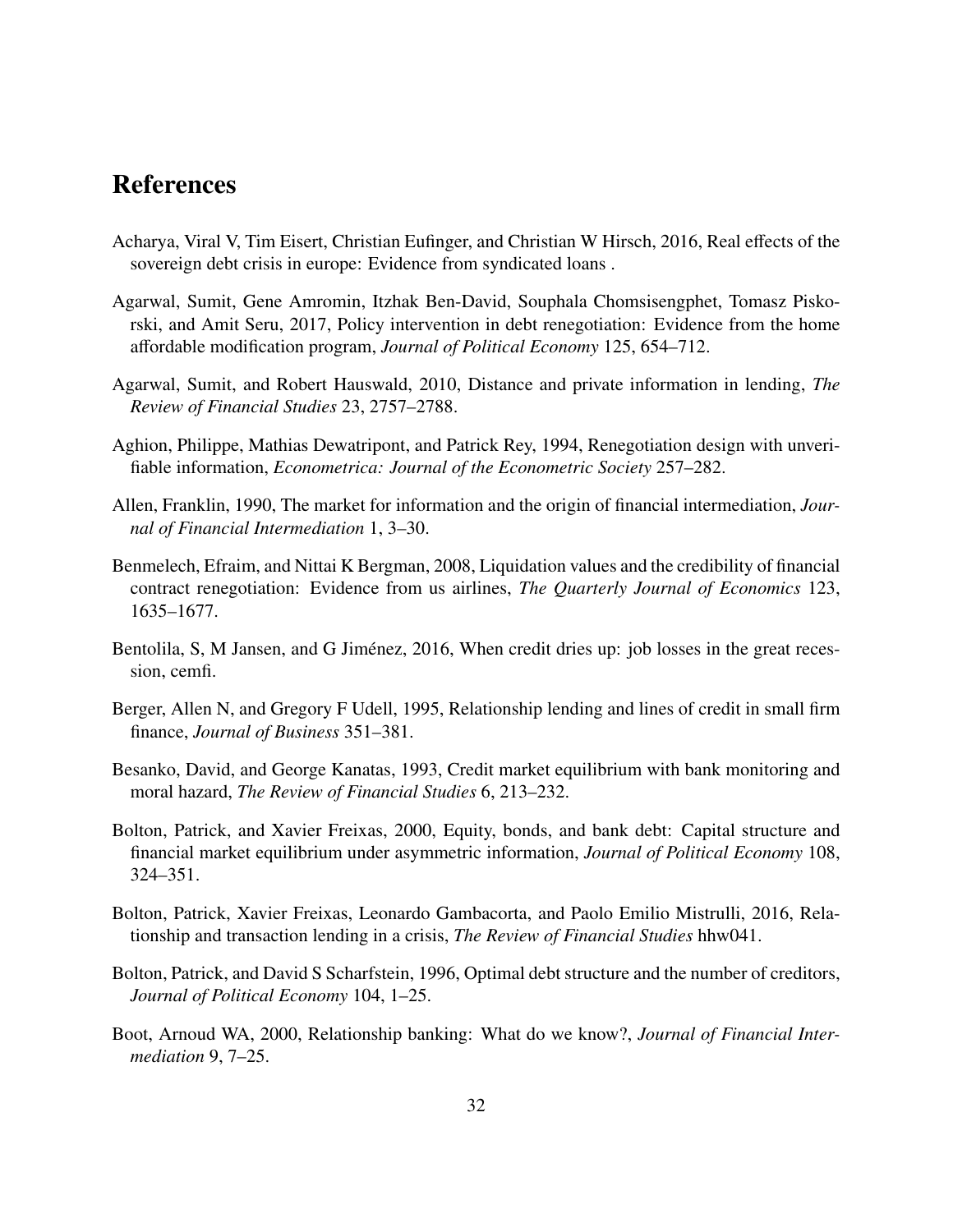- <span id="page-32-6"></span>Canales, Rodrigo, and Ramana Nanda, 2012, A darker side to decentralized banks: Market power and credit rationing in sme lending, *Journal of Financial Economics* 105, 353–366.
- <span id="page-32-11"></span>Chodorow-Reich, Gabriel, and Antonio Falato, 2017, The loan covenant channel: How bank health transmits to the real economy .
- <span id="page-32-12"></span>Cingano, Federico, Francesco Manaresi, and Enrico Sette, 2016, Does credit crunch investment down? new evidence on the real effects of the bank-lending channel, *The Review of Financial Studies* 29, 2737–2773.
- <span id="page-32-10"></span>Cole, Shawn, Martin Kanz, and Leora Klapper, 2015, Incentivizing calculated risk-taking: Evidence from an experiment with commercial bank loan officers, *The Journal of Finance* 70, 537–575.
- <span id="page-32-13"></span>De Marco, Filippo, 2016, Bank lending and the european sovereign debt crisis .
- <span id="page-32-1"></span>Dewatripont, Mathias, and Eric Maskin, 1995, Credit and efficiency in centralized and decentralized economies, *The Review of Economic Studies* 62, 541–555.
- <span id="page-32-0"></span>Diamond, Douglas W, 1984, Financial intermediation and delegated monitoring, *The Review of Economic Studies* 51, 393–414.
- <span id="page-32-5"></span>Diamond, Douglas W, 1991, Monitoring and reputation: The choice between bank loans and directly placed debt, *Journal of Political Economy* 99, 689–721.
- <span id="page-32-8"></span>Drexler, Alejandro, and Antoinette Schoar, 2014, Do relationships matter? evidence from loan officer turnover, *Management Science* 60, 2722–2736.
- <span id="page-32-9"></span>Engelberg, Joseph, Pengjie Gao, and Christopher A Parsons, 2012, Friends with money, *Journal of Financial Economics* 103, 169–188.
- <span id="page-32-7"></span>Fisman, Raymond, Daniel Paravisini, and Vikrant Vig, 2017, Cultural proximity and loan outcomes, *The American Economic Review* 107, 457–492.
- <span id="page-32-4"></span>Garleanu, Nicolae, and Jeffrey Zwiebel, 2008, Design and renegotiation of debt covenants, *The Review of Financial Studies* 22, 749–781.
- <span id="page-32-3"></span>Gorton, Gary, and James Kahn, 2000, The design of bank loan contracts, *The Review of Financial Studies* 13, 331–364.
- <span id="page-32-14"></span>Gourinchas, Pierre-Olivier, Thomas Philippon, and Dimitri Vayanos, 2017, The analytics of the greek crisis, *NBER Macroeconomics Annual* 31, 1–81.
- <span id="page-32-2"></span>Hart, Oliver, and John Moore, 1988, Incomplete contracts and renegotiation, *Econometrica: Journal of the Econometric Society* 755–785.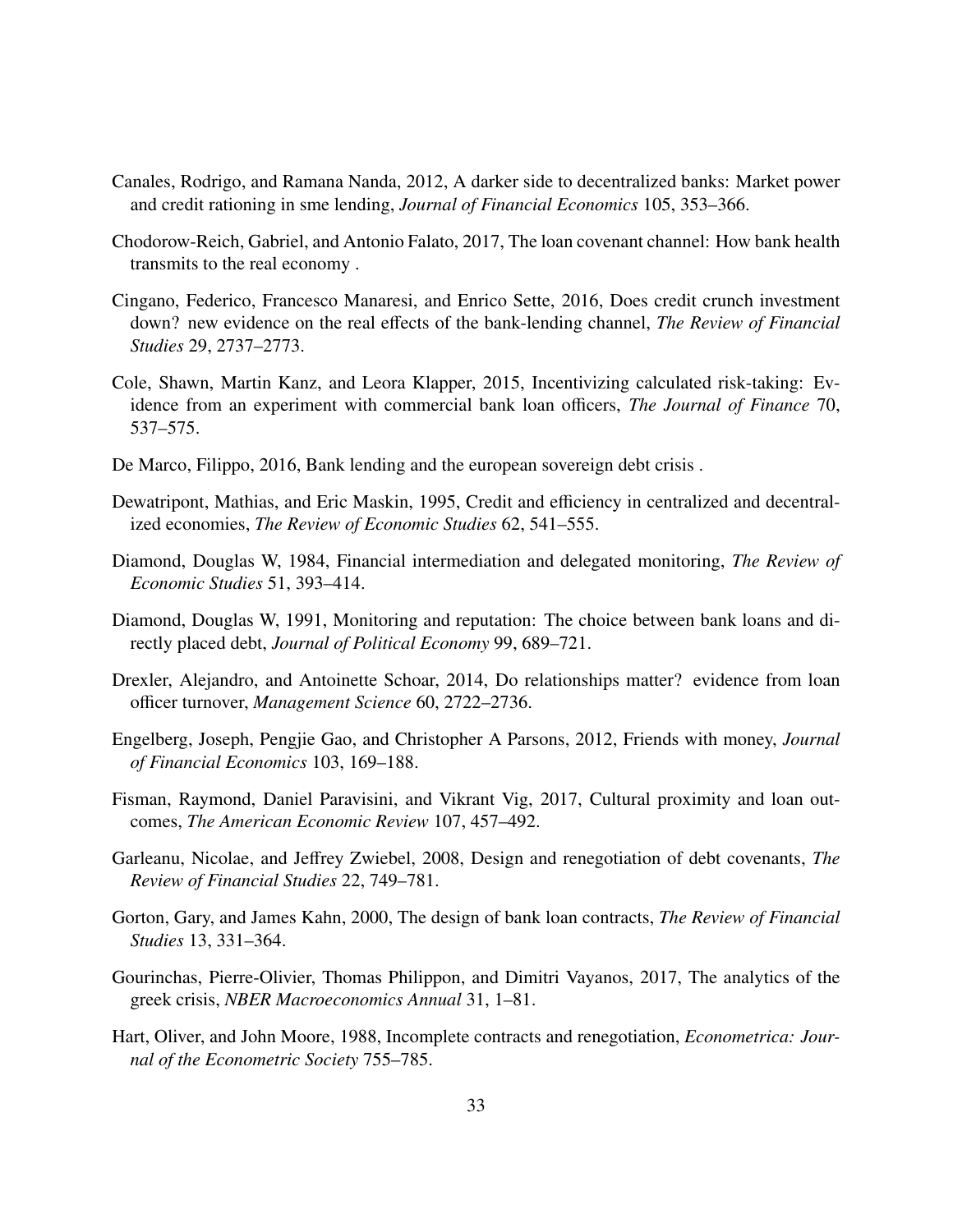- <span id="page-33-1"></span>Hart, Oliver, and John Moore, 1998, Default and renegotiation: A dynamic model of debt, *The Quarterly Journal of Economics* 113, 1–41.
- <span id="page-33-7"></span>Haselmann, Rainer, David Schoenherr, and Vikrant Vig, 2016, Rent-seeking in elite networks, Technical report, SAFE Working Paper Series.
- <span id="page-33-9"></span>Herpfer, Christoph, 2017, The role of bankers in the us syndicated loan market .
- <span id="page-33-11"></span>Hertzberg, Andrew, Jose Liberti, and Daniel Paravisini, 2010, Information and incentives inside the firm: Evidence from loan officer rotation, *The Journal of Finance* 65, 795–828.
- <span id="page-33-6"></span>Ivashina, Victoria, 2009, Asymmetric information effects on loan spreads, *Journal of Financial Economics* 92, 300–319.
- <span id="page-33-3"></span>Jaffee, Dwight M, and Thomas Russell, 1976, Imperfect information, uncertainty, and credit rationing, *The Quarterly Journal of Economics* 90, 651–666.
- <span id="page-33-13"></span>James, Christopher, 1995, When do banks take equity in debt restructurings?, *The Review of Financial Studies* 8, 1209–1234.
- <span id="page-33-10"></span>Karolyi, Stephen Adam, 2018, Personal lending relationships, *The Journal of Finance* 73, 5–49.
- <span id="page-33-0"></span>Leland, Hayne, and David H Pyle, 1977, Informational asymmetries, financial structure, and financial intermediation, *The Journal of Finance* 32, 371–87.
- <span id="page-33-8"></span>Liberti, Jose M, and Atif R Mian, 2009, Estimating the effect of hierarchies on information use, *The Review of Financial Studies* 22, 4057–4090.
- <span id="page-33-2"></span>Maskin, Eric, and John Moore, 1999, Implementation and renegotiation, *The Review of Economic studies* 39–56.
- <span id="page-33-5"></span>Mian, Atif, 2006, Distance constraints: The limits of foreign lending in poor economies, *The Journal of Finance* 61, 1465–1505.
- <span id="page-33-4"></span>Myers, Stewart C, and Nicholas S Majluf, 1984, Corporate financing and investment decisions when firms have information that investors do not have, *Journal of Financial Economics* 13, 187–221.
- <span id="page-33-14"></span>Nguyen, Hoai-Luu Q., 2019, Are credit markets still local? evidence from bank branch closings, *American Economic Journal: Applied Economics* 11, 1–32.
- <span id="page-33-12"></span>Ongena, Steven, and David C Smith, 2000, Bank relationships: A review, *Performance of financial institutions: E*ffi*ciency, innovation, regulation* 221.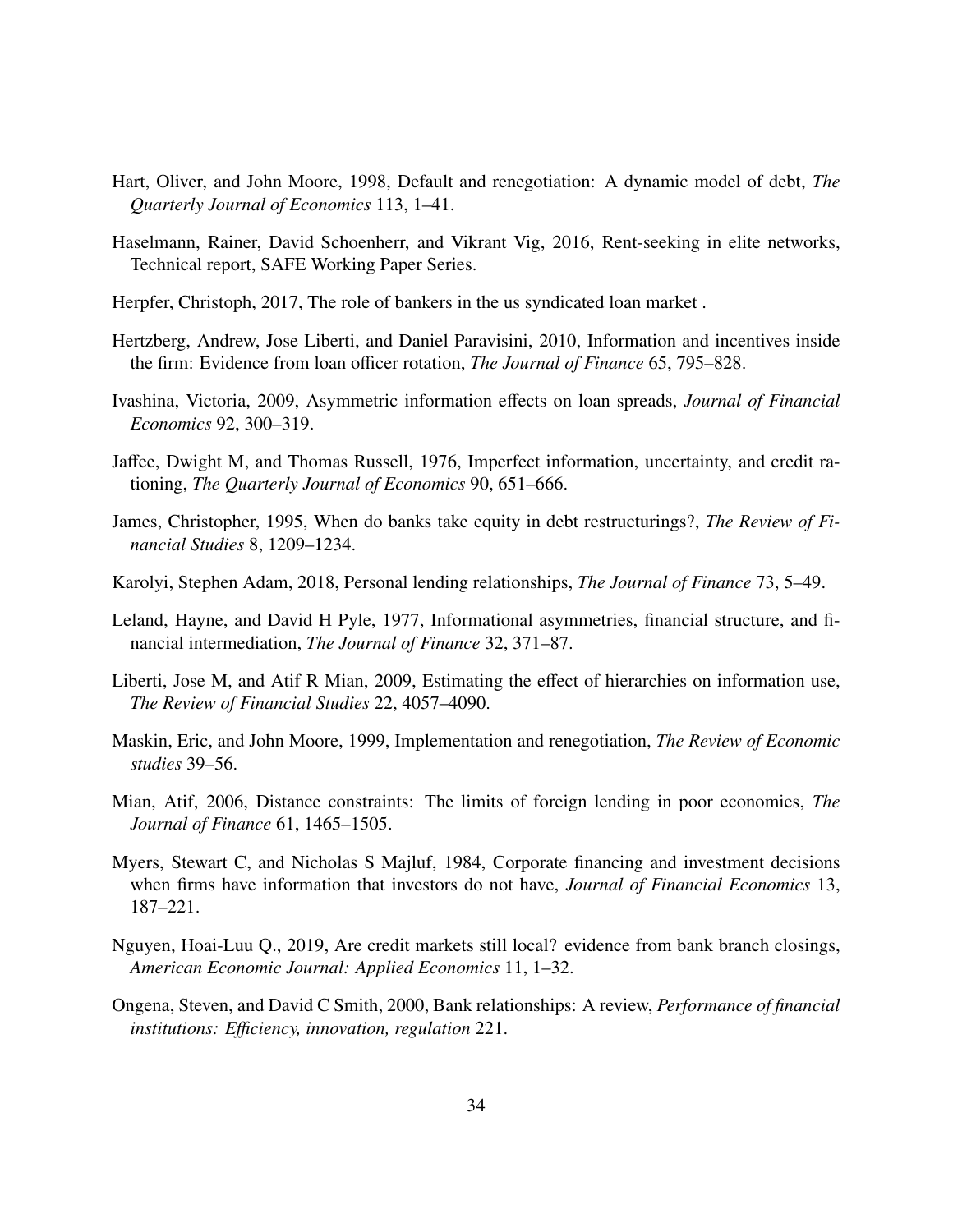- <span id="page-34-6"></span>Ongena, Steven, and David C Smith, 2001, The duration of bank relationships, *Journal of Financial Economics* 61, 449–475.
- <span id="page-34-3"></span>Petersen, Mitchell A, and Raghuram G Rajan, 1994, The benefits of lending relationships: Evidence from small business data, *The Journal of Finance* 49, 3–37.
- <span id="page-34-11"></span>Piskorski, Tomasz, Amit Seru, and Vikrant Vig, 2010, Securitization and distressed loan renegotiation: Evidence from the subprime mortgage crisis, *Journal of Financial Economics* 97, 369–397.
- <span id="page-34-14"></span>Popov, Alexander, and Neeltje Van Horen, 2015, Exporting sovereign stress: Evidence from syndicated bank lending during the euro area sovereign debt crisis, *Review of Finance* 19, 1825–1866.
- <span id="page-34-5"></span>Rajan, Raghuram, and Andrew Winton, 1995, Covenants and collateral as incentives to monitor, *The Journal of Finance* 50, 1113–1146.
- <span id="page-34-2"></span>Rajan, Raghuram G, 1992, Insiders and outsiders: The choice between informed and arm's-length debt, *The Journal of Finance* 47, 1367–1400.
- <span id="page-34-0"></span>Ramakrishnan, Ram TS, and Anjan V Thakor, 1984, Information reliability and a theory of financial intermediation, *The Review of Economic Studies* 51, 415–432.
- <span id="page-34-10"></span>Roberts, Michael R, 2015, The role of dynamic renegotiation and asymmetric information in financial contracting, *Journal of Financial Economics* 116, 61–81.
- <span id="page-34-9"></span>Roberts, Michael R, and Amir Sufi, 2009, Renegotiation of financial contracts: Evidence from private credit agreements, *Journal of Financial Economics* 93, 159–184.
- <span id="page-34-1"></span>Sharpe, Steven A, 1990, Asymmetric information, bank lending, and implicit contracts: A stylized model of customer relationships, *The Journal of Finance* 45, 1069–1087.
- <span id="page-34-8"></span>Srinivasan, Anand, 2014, Long run relationships in banking, *Foundations and Trends in Finance* 8, 55–143.
- <span id="page-34-4"></span>Stiglitz, Joseph E, and Andrew Weiss, 1981, Credit rationing in markets with imperfect information, *The American Economic Review* 71, 393–410.
- <span id="page-34-7"></span>Sufi, Amir, 2007, Information asymmetry and financing arrangements: Evidence from syndicated loans, *The Journal of Finance* 62, 629–668.
- <span id="page-34-13"></span>Tirole, Jean, 2010, *The theory of corporate finance* (Princeton University Press).
- <span id="page-34-12"></span>Von Thadden, Ernst-Ludwig, 1995, Long-term contracts, short-term investment and monitoring, *The Review of Economic Studies* 62, 557–575.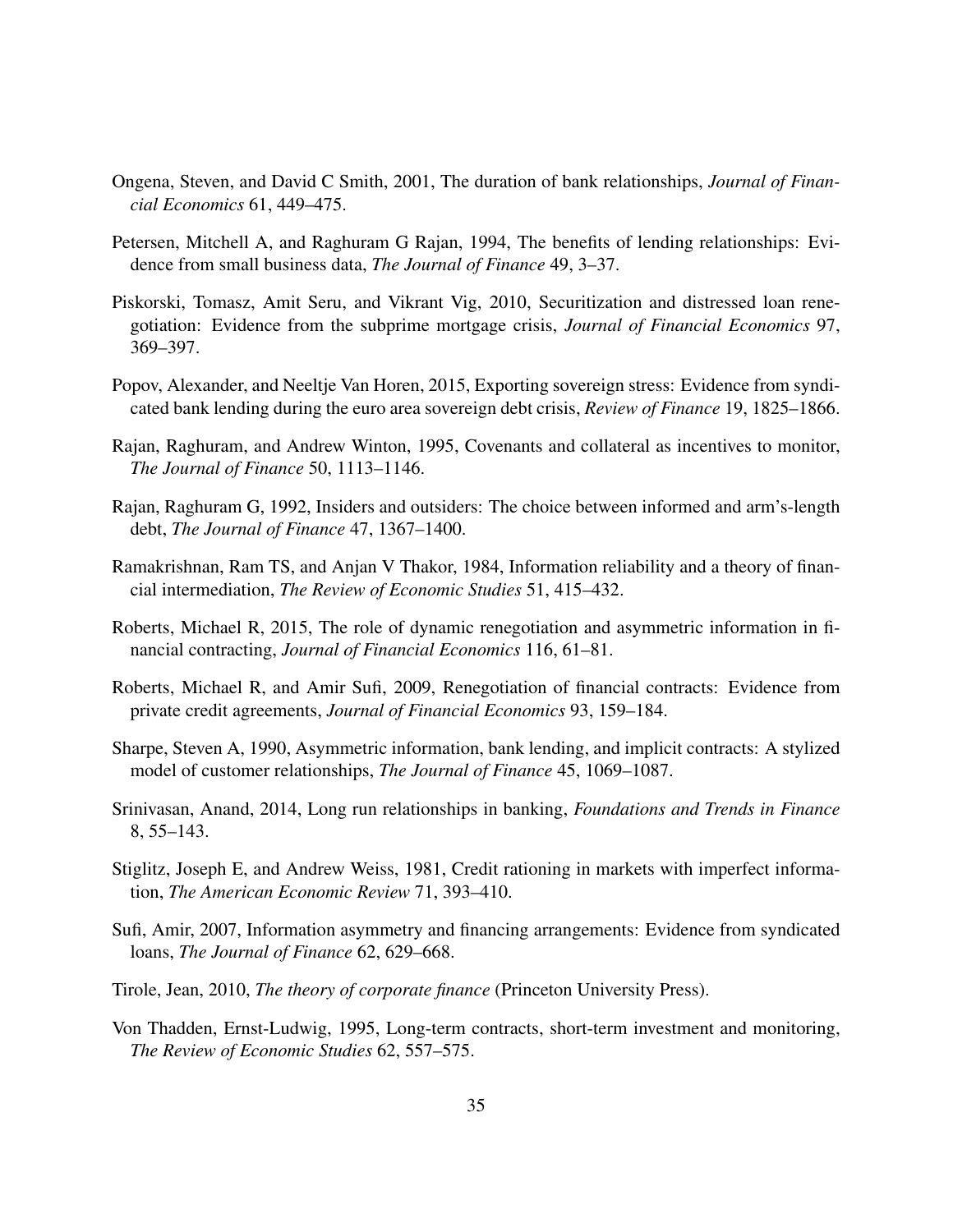<span id="page-35-0"></span>

| Variable                           | Mean       | Std. Dev.    | Median           |
|------------------------------------|------------|--------------|------------------|
| Loan-Related Variables:            |            |              |                  |
| <b>Total Balance</b>               | 2,611,645  | 10,057,676.6 | 535,934.5        |
| <b>Interest Rate</b>               | .0597      | .034         | .0621            |
| <b>Total Collateral Value</b>      | 3,234,279  | 20,128,240   | 187,630          |
| Days Remaining (Maturity)          | 528.34     | 995.16       | 52.35            |
| Unsecured loan (Dummy)             | .35        | .45          | $\overline{0}$   |
| Secure type of collateral (Dummy)  | .50        | .45          | .51              |
| Number of loans per year           | 4.72       | 29.31        | $\overline{2}$   |
| Performance-Related Variables :    |            |              |                  |
| Nonperforming (Dummy)              | .11        | .31          | $\theta$         |
| Days Past Due                      | 29.8       | 82.32        | $\boldsymbol{0}$ |
| Days Past Due over Remaining Days  | 10.1       | 52.03        | 0                |
| <b>Total Provision</b>             | 1,438,472  | 30,789,946   | $\boldsymbol{0}$ |
| Debtor Renegotiated a Loan (Dummy) | .59        | .49          | 0                |
| At Least One Forborne (Dummy)      | .05        | .21          | $\Omega$         |
| Firm's Financial Information:      |            |              |                  |
| <b>Total Assets</b>                | 35,710,880 | 204,072,593  | 6,124,094        |
| <b>Total Debt</b>                  | 24,219,150 | 140,099,180  | 4,253,020        |
| <b>Total Equity</b>                | 12,862,210 | 90,149,735   | 1,644,740        |
| <b>EBITDA</b>                      | 1,384,210  | 26, 161, 717 | 271,487          |
| Total Debt over EBITDA ratio       | $-26.7$    | 3,325.4      | 7.5              |
| Leverage (Debt over Assets)        | .72        | .72          | .69              |

Table 1: Summary statistics based on the 2012–2013 values

This table displays summary statistics of the main variables. The variables are constructed at the firm level. A simple sum of all loans a firm holds each year is used for the total balance, total collateral value, number of loans, and total provision. A weighted average with weights equal to the ratio of the specific loan exposure over the total balance of the firm is used for the interest rate, days remaining, nonperforming (dummy), and days past due. All variables are based on the 2012–2013 values.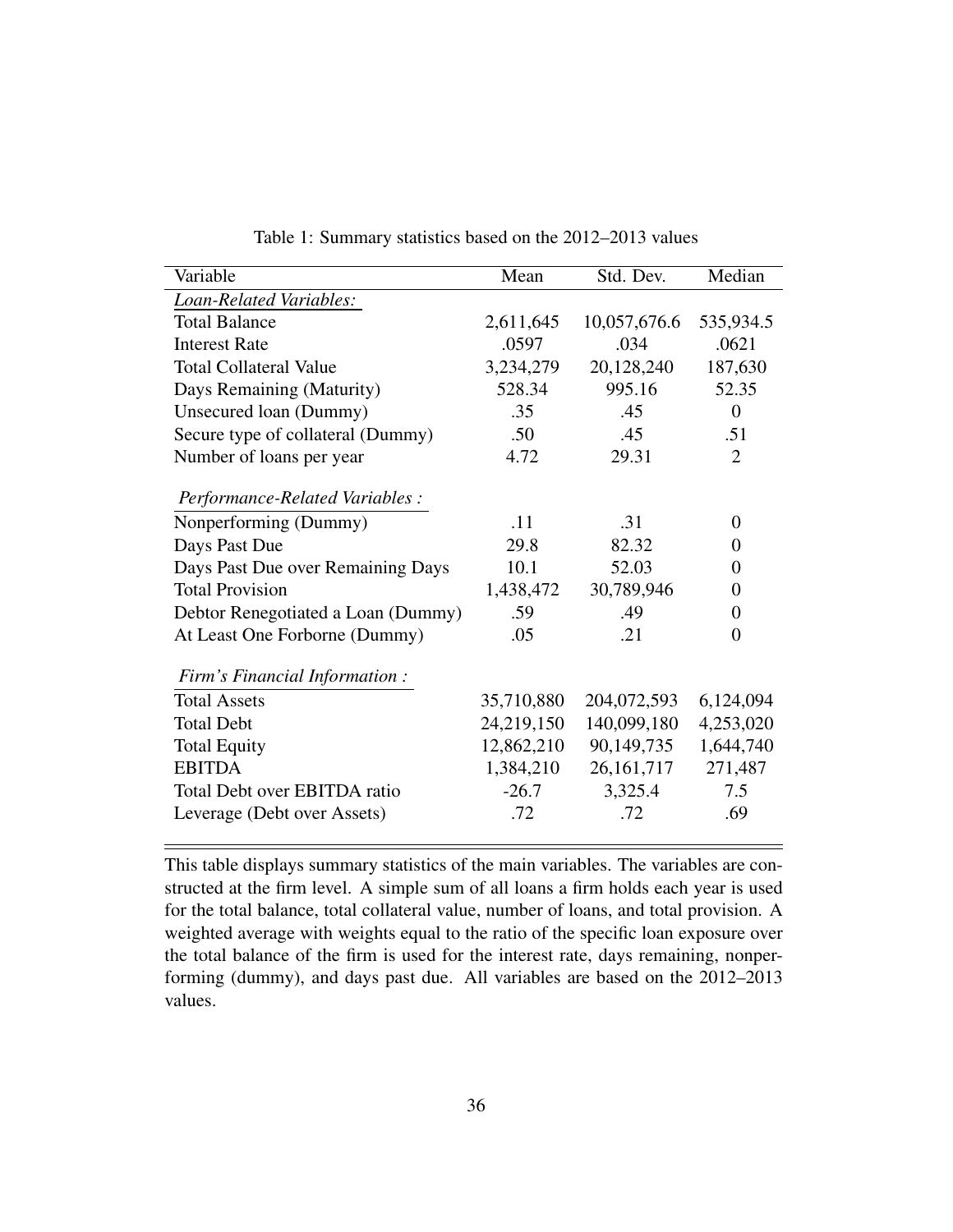<span id="page-36-0"></span>

|                                       | (1)            | $\overline{(2)}$ | $\overline{(3)}$          |
|---------------------------------------|----------------|------------------|---------------------------|
| Variable                              | Control        | Treated          | $p$ - value on Difference |
| Loan-Related Variables:               |                |                  |                           |
| <b>Total Balance</b>                  | 1,869,579.3    | 2,120,987.9      | (0.561)                   |
|                                       | (4,776,310.2)  | (6,169,253.0)    |                           |
| <b>Interest Rate</b>                  | 0.0596         | 0.0634           | (0.357)                   |
|                                       | (0.0275)       | (0.0320)         |                           |
| Days Remaining (Maturity)             | 473.7          | 719.5            | (0.143)                   |
|                                       | (883.3)        | (1,152.0)        |                           |
| <b>Total Collateral Value</b>         | 2,065,921.8    | 2,179,571.9      | (0.513)                   |
|                                       | (5,768,343.3)  | (7,031,001.6)    |                           |
| Unsecured Loan (Dummy)                | 0.360          | 0.361            | (0.818)                   |
|                                       | (0.452)        | (0.470)          |                           |
| Secure Type of Collateral (Dummy)     | 0.490          | 0.566            | (0.593)                   |
|                                       | (0.450)        | (0.454)          |                           |
| Performance-Related Variables:        |                |                  |                           |
| Nonperforming (Dummy)                 | 0.105          | 0.126            | (0.672)                   |
|                                       | (0.306)        | (0.333)          |                           |
| Days Delayed over Remaining Days      | 10.82          | 15.81            | (0.257)                   |
|                                       | (63.07)        | (61.02)          |                           |
| <b>Total Provision</b>                | 249,563.1      | 370,674.6        | (0.181)                   |
|                                       | (5,159,275.7)  | (2,335,973.3)    |                           |
| Ratio of Loans Transferred            | 0.462          | 0.434            | (0.000)                   |
| to NPL specialized unit               | (0.00107)      | (0.00126)        |                           |
| Debtor's Financial Information:       |                |                  |                           |
| <b>Total Assets</b>                   | 16,790,437.7   | 11,378,434.3     | (0.377)                   |
|                                       | (32,811,715.8) | (21, 205, 845.9) |                           |
| <b>Total Debt over Total Assets</b>   | 0.690          | 0.693            | (0.544)                   |
|                                       | (0.263)        | (0.244)          |                           |
| <b>Total Equity over Total Assets</b> | 0.306          | 0.307            | (0.459)                   |
|                                       | (0.263)        | (0.244)          |                           |
| <b>EBITDA</b> over Total Assets       | 0.0521         | 0.0563           | (0.670)                   |
|                                       | (0.0819)       | (0.0764)         |                           |

Table 2: Comparison of pre-period mean values for treated and control groups

This table displays the mean values and standard deviations separately for the treated and control groups. Column 3 reports the *p*-value for the difference between Columns 1 and 2. *p*-values are obtained from a regression of the main variable on a treatment indicator and region fixed effects. All variables and estimations are based on the 2012–2013 values.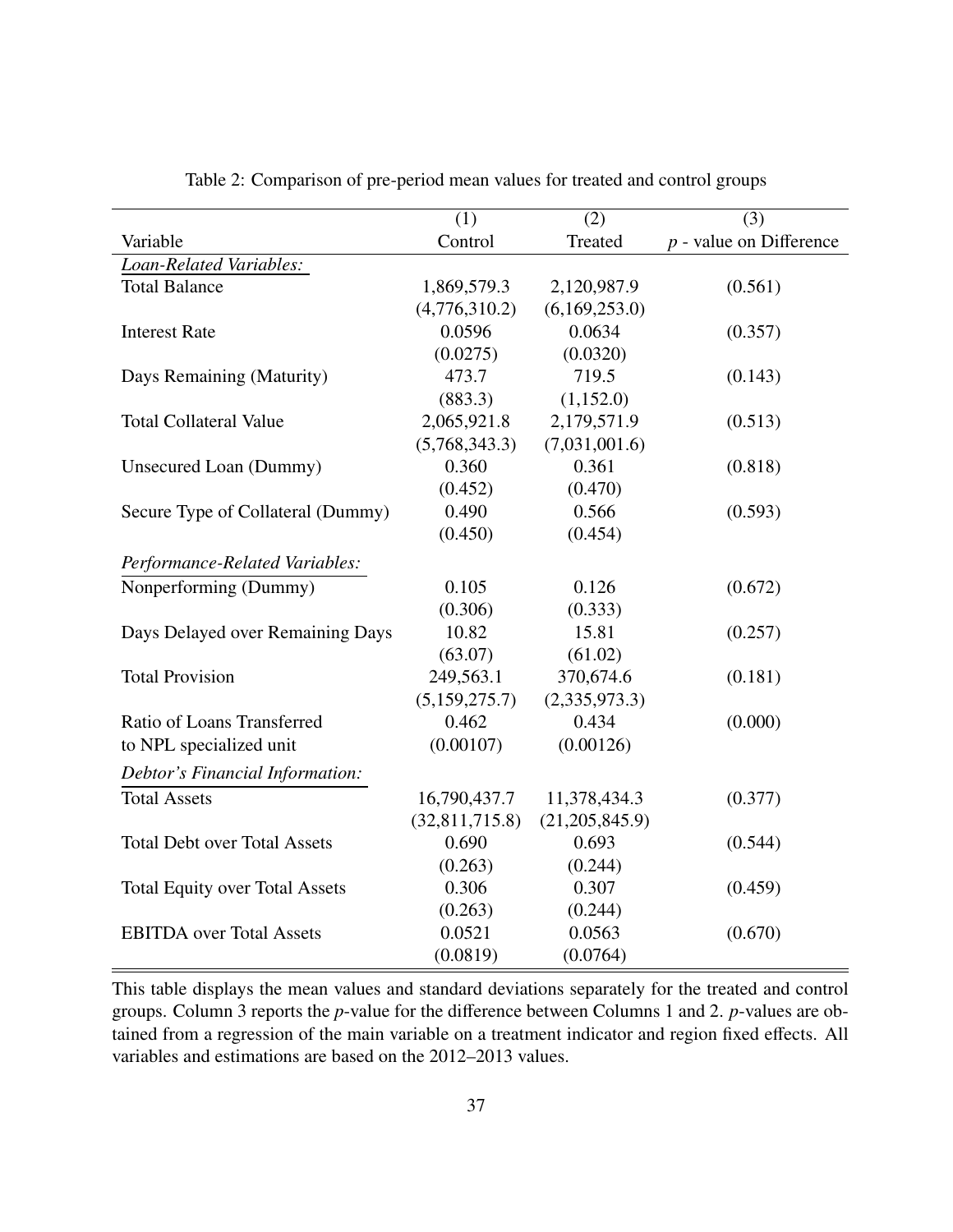<span id="page-37-2"></span>

#### <span id="page-37-0"></span>Figure 1: Trends for the nonperforming dummy for the treatment and control groups

Figure [1a](#page-37-2) plots the mean values of the nonperforming dummy variable for the treated and the control groups from 2012 until 2015. Figure [1b](#page-37-0) plots the residuals from a regression of the nonperforming dummy variable on region fixed effects for the treated and control groups over the same period.

<span id="page-37-1"></span>Figure 2: Regression coefficients and confidence intervals after controlling for region and bankunit fixed effects



Figure [2](#page-37-1) plots the effect of an interruption in the relationship between a loan officer and a firm on the nonperforming dummy variable. The coefficients are obtained from a regression of the nonperforming dummy on the treatment indicator and on region and bank-unit fixed effects. Bars show 95% confidence intervals.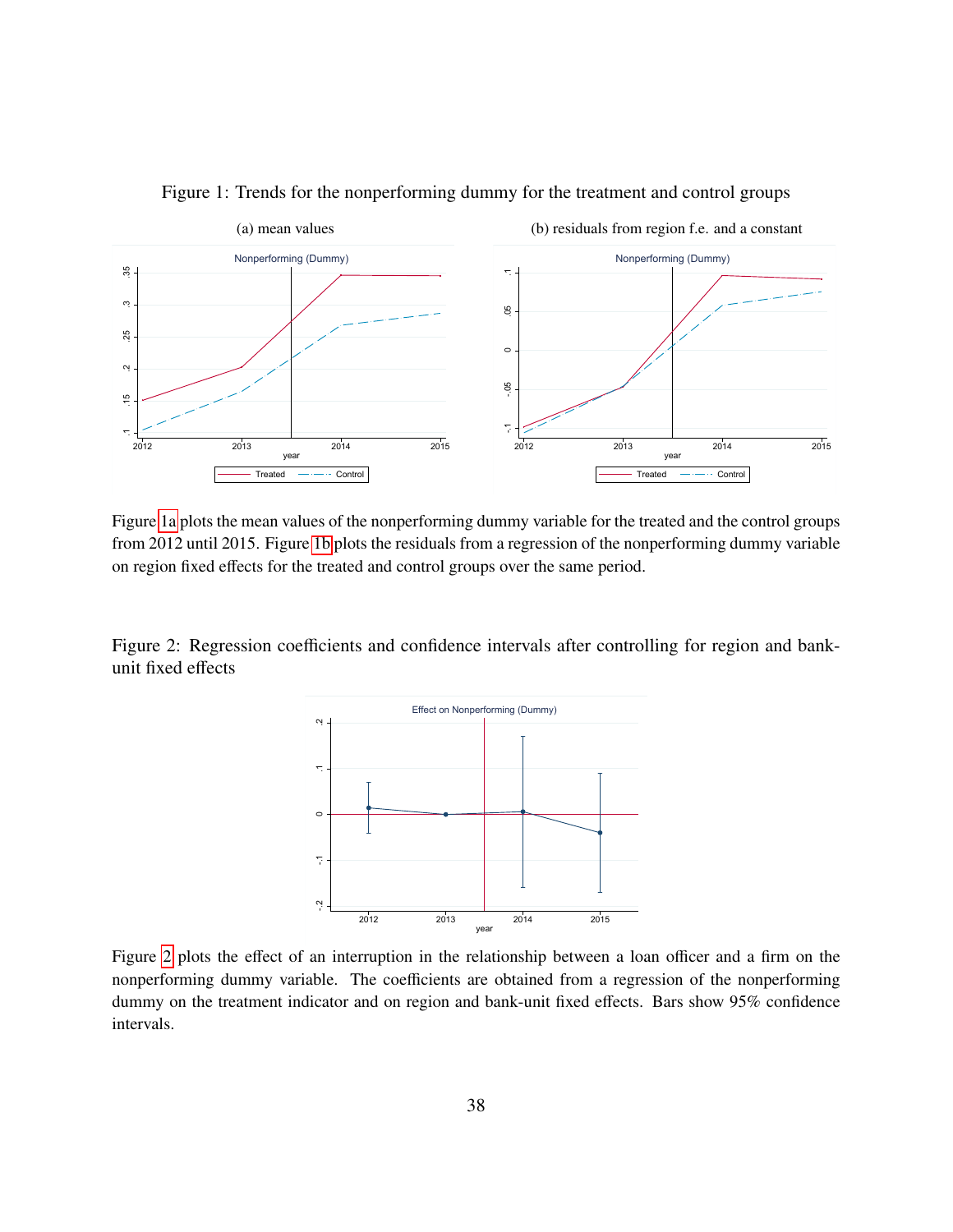<span id="page-38-0"></span>

|                            | (1)             | (2)             | (3)           | (4)         |
|----------------------------|-----------------|-----------------|---------------|-------------|
|                            | Mean values for | Mean values for | $p$ - value   | Coefficient |
|                            | Control areas   | Exposed areas   | on Difference | from DiD    |
| <b>Total Assets</b>        | 2,046,750.4     | 1,825,612.9     | (0.053)       | $-1,198.2$  |
|                            | (2,213,766.2)   | (2,042,689.0)   |               | (42, 739.4) |
| <b>Total Debt</b>          | 498,087.1       | 458,946.9       | (0.273)       | 12,978.2    |
|                            | (1,031,146.5)   | (974, 348.2)    |               | (13,685.6)  |
| <b>Shareholders Funds</b>  | 906,964.1       | 780,377.7       | (0.015)       | $-18,101.5$ |
|                            | (1,336,612.6)   | (1,086,455.0)   |               | (21,782.0)  |
| Number of Employees        | 13.33           | 11.86           | (0.034)       | $-0.131$    |
|                            | (15.84)         | (12.78)         |               | (0.317)     |
| <b>EBIT</b>                | 95,948.5        | 70,551.1        | (0.138)       | $-2,360.2$  |
|                            | (215,807.3)     | (186, 164.2)    |               | (6,868.1)   |
| <b>EBIT Growth Rate</b>    | $-0.450$        | $-0.0356$       | (0.368)       | 2.070       |
|                            | (29.85)         | (8.002)         |               | (3.758)     |
| Net Income                 | 35,171.8        | 20,397.8        | (0.396)       | $-2,071.4$  |
|                            | (162,093.6)     | (146, 359.9)    |               | (5,756.2)   |
| <b>Sales</b>               | 1,609,808.0     | 1,401,415.3     | (0.205)       | 25,852.7    |
|                            | (2,476,738.2)   | (2,267,099.8)   |               | (30, 432.5) |
| <b>Gross Profit</b>        | 440,155.2       | 374,192.1       | (0.102)       | $-1,232.8$  |
|                            | (584, 430.4)    | (528, 494.3)    |               | (16,640.0)  |
| <b>Cash Flow</b>           | 95,235.7        | 79,114.4        | (0.094)       | $-1,455.9$  |
|                            | (194, 803.9)    | (171,806.5)     |               | (7,490.2)   |
| Return on Total Assets (%) | 3.153           | 2.784           | (0.298)       | $-0.161$    |
|                            | (13.62)         | (13.74)         |               | (0.652)     |
| Profit Margin (%)          | 2.185           | 1.091           | (0.527)       | 0.0524      |
|                            | (20.73)         | (21.09)         |               | (0.652)     |

Table 3: Summary statistics and Difference-in-Difference coefficients for firms in exposed and control areas - Match on the zip code

The data source for this table is the Amadeus Bureau van Dijk database. This table in columns 1 and 2 displays the mean values and standard deviations for firms located in zip-code areas where a bank unit closed (exposed areas) and firms located in zip-code areas where a unit remained open (control areas). Column 3 reports the *p*-value for the difference between Columns 1 and 2. *p*-values are obtained from a regression of the main variable on an indicator of whether the firm is located at the zip-code area where a bank unit closed, and region fixed effects. Column 4 presents the estimate coefficients from difference-in-difference regressions on the firms' variables. All variables and estimations are based on 2012–2015 values.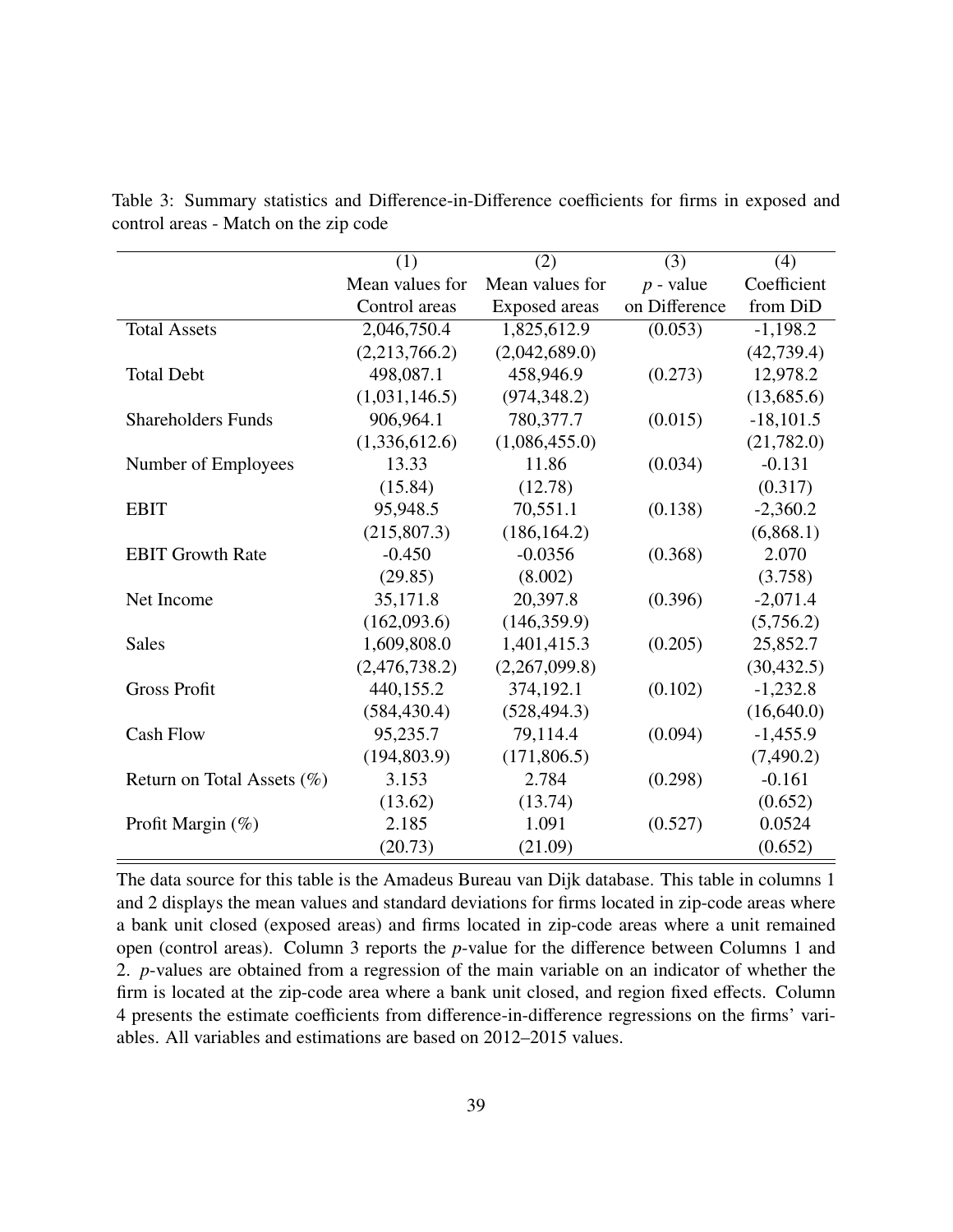<span id="page-39-0"></span>Figure 3: Regression coefficients and confidence intervals on loan renegotiation after controlling for region and bank-unit fixed effects



Figure [3](#page-39-0) plots the effect of an interruption in the relationship between a loan officer and a firm on renegotiating a loan (extensive margin). The coefficients are obtained from a regression of the renegotiation dummy on the treatment indicator and on region and bank-unit fixed effects. The renegotiation dummy variable is equal to one if the firm *j* renegotiated a loan *i* at time *t* and zero otherwise. Bars show 95% confidence intervals.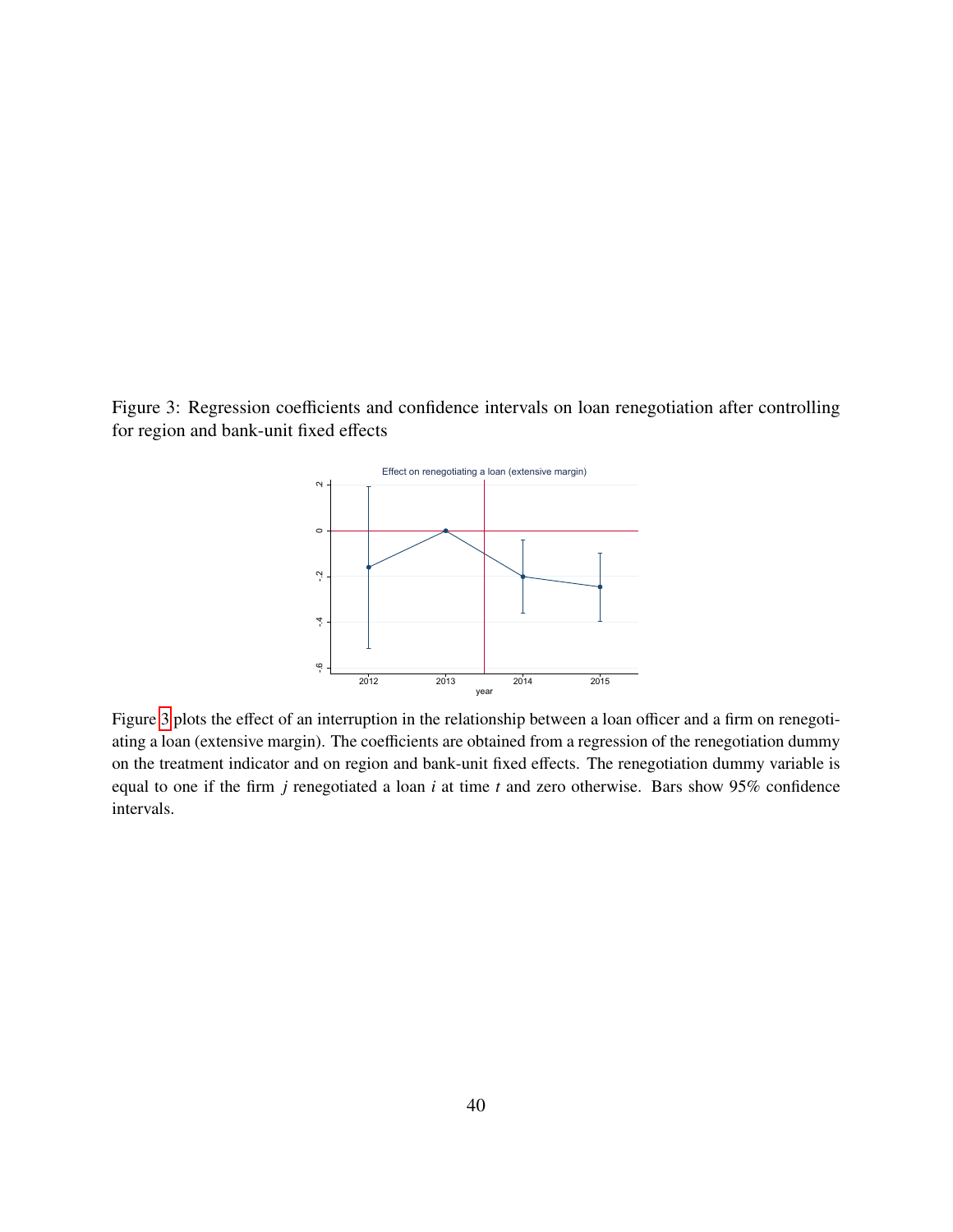<span id="page-40-0"></span>

|                                            |             | (2)        | (3)              | (4)         |
|--------------------------------------------|-------------|------------|------------------|-------------|
| $Post * Treat$                             | $-0.143***$ | $-0.174**$ | $-0.107***$      | $-0.110***$ |
|                                            | (0.0286)    | (0.0664)   | (0.0184)         | (0.0191)    |
|                                            |             |            |                  |             |
| <b>Observations</b>                        | 18,325      | 9,291      | 16,807           | 16,243      |
| $R^2$                                      | 0.122       | 0.042      | 0.124            | 0.122       |
| Firm F.E.                                  |             |            |                  |             |
| Pre-period Bank Unit F.E.                  |             |            |                  |             |
| Post-period Bank Unit F.E.                 |             |            |                  |             |
| Region * Year F.E.                         |             |            |                  |             |
| Lagged log of EBITDA over Total Debt       |             |            |                  |             |
| Lagged log of Total Balance                |             |            |                  |             |
| Lagged log of Total Assets                 |             |            |                  |             |
| Lagged Total Balance over Total Debt       |             |            |                  |             |
| Lagged log of Total Debt over Total Assets |             |            |                  |             |
| <b>Cluster Level</b>                       |             |            | <b>Bank Unit</b> |             |

Table 4: Effect on renegotiating a loan (extensive margin)

Standard errors in parentheses

<sup>∗</sup> *<sup>p</sup>* < <sup>0</sup>.10, ∗∗ *<sup>p</sup>* < <sup>0</sup>.05, ∗∗∗ *<sup>p</sup>* < <sup>0</sup>.<sup>01</sup>

This table displays the results from estimating equation [1.](#page-13-0) The dependent variable is a dummy variable that is equal to one if the firm *j* renegotiated a loan *i* at time *t* and zero otherwise. The dummy variable *Treat* is equal to one if the firm experienced an interruption in its relationship with the loan officer due to the bank unit closure, and zero otherwise. The dummy variable *Post* is equal to one if the year of the observation is after the reorganization (either 2014 or 2015) and zero if it is before the reorganization (either 2012 or 2013). The bottom of the table depicts information on the fixed effects and the control variables included. Standard errors are corrected for clustering at the pre-period bank-unit level.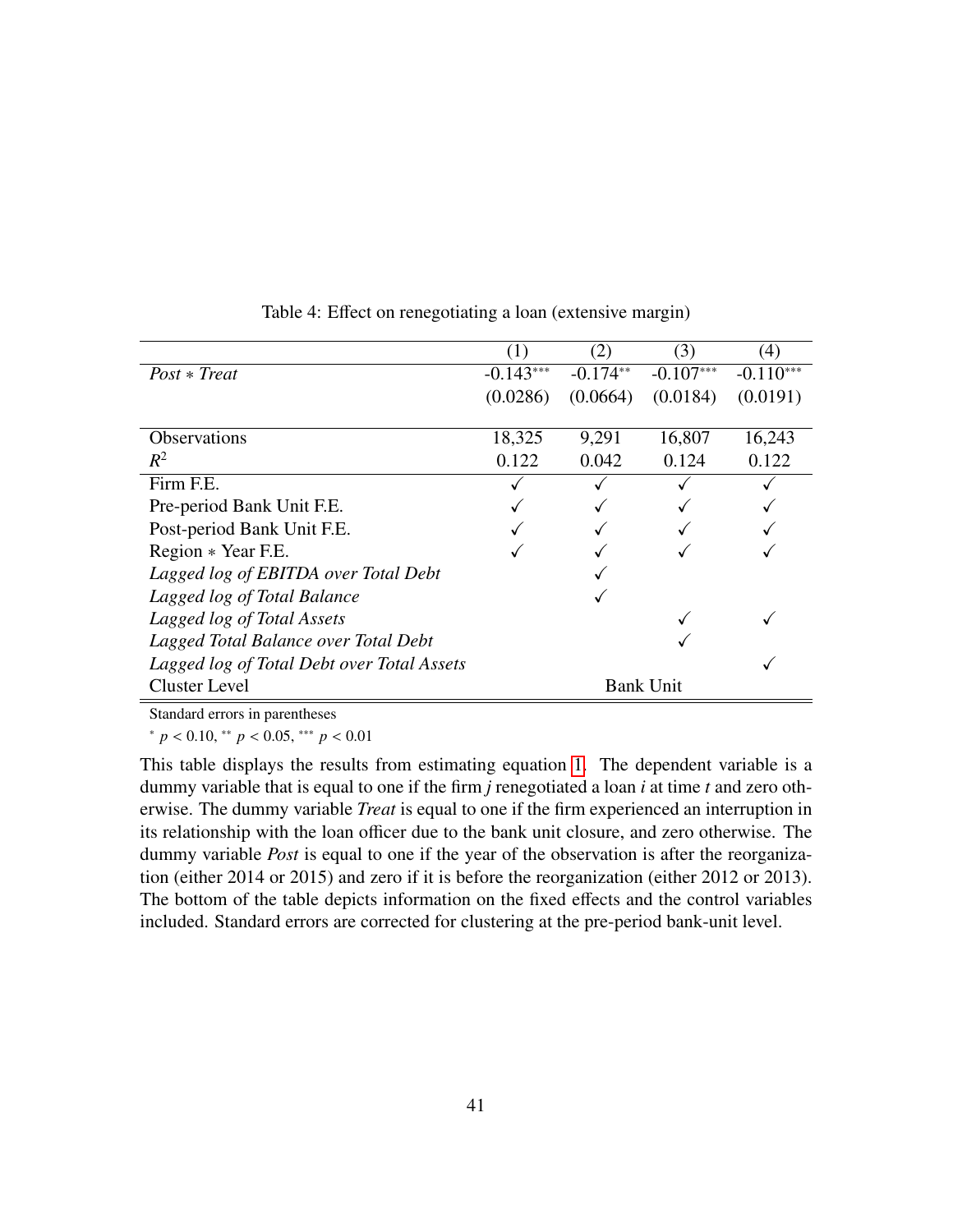|                            |                                | $\widehat{c}$                         |                                                               | $\widehat{\pm}$                                                                                | $\widetilde{S}$                         |
|----------------------------|--------------------------------|---------------------------------------|---------------------------------------------------------------|------------------------------------------------------------------------------------------------|-----------------------------------------|
|                            | $\emph{Increased}$             |                                       |                                                               |                                                                                                |                                         |
|                            | $\frac{Maturity}{-0.0352^{*}}$ | Increased<br>Loan amount<br>-0.175*** | $\frac{Increased}{Collateral} \ \cfrac{Collateral}{0.911***}$ | $\begin{array}{c} \textit{Decreased} \\ \textit{Collateral} \\ \textit{-0.589***} \end{array}$ | Decreased<br>Interest Rate<br>-0.187*** |
| Post * Treat               |                                |                                       |                                                               |                                                                                                |                                         |
|                            | (0.0182)                       | (0.0146)                              | (0.0355)                                                      | (0.0227)                                                                                       | (0.0673)                                |
| Observations               | 18,325                         | 18,325                                |                                                               |                                                                                                | 18,325                                  |
| $\mathcal{R}^2$            | 0.054                          | 0.083                                 | 18,325<br>0.112                                               | 18,325<br>0.109                                                                                | 0.148                                   |
| Firm F.E.                  |                                |                                       |                                                               |                                                                                                |                                         |
| Pre-period Bank Unit F.E.  |                                |                                       |                                                               |                                                                                                |                                         |
| Post-period Bank Unit F.E. |                                |                                       |                                                               |                                                                                                |                                         |
| EE.<br>Region * Year       |                                |                                       |                                                               |                                                                                                |                                         |
| Cluster Level              |                                |                                       | <b>Bank Unit</b>                                              |                                                                                                |                                         |
|                            |                                |                                       |                                                               |                                                                                                |                                         |

Table 5: Effect on different renegotiation outcomes (extensive margin) Table 5: Effect on different renegotiation outcomes (extensive margin)

<span id="page-41-0"></span>Standard errors in parentheses Standard errors in parentheses

\*  $p < 0.10$ , \*\*  $p < 0.05$ , \*\*\*  $p < 0.01$ *p* < 0.10, ∗∗ *p* < 0.05, ∗∗∗ *p* < 0.01

an interruption on its relationship with the loan officer due to the bank unit closure, and zero otherwise. The This table displays the results from estimating equation 1 for different renegotiation outcomes. The dependummy variable Post is equal to one if the year of the observation is after the reorganization (either 2014 or 2015) and zero if it is before the reorganization (either 2012 or 2013). In the regressions, firm, pre-period dent variables are dummy variables that are equal to one if loan *i* of firm *j* received that particular renegotiation outcome at time t and zero otherwise. The dummy variable Treat is equal to one if the firm experienced tion outcome at time *t* and zero otherwise. The dummy variable *Treat* is equal to one if the firm experienced an interruption on its relationship with the loan officer due to the bank unit closure, and zero otherwise. The dummy variable *Post* is equal to one if the year of the observation is after the reorganization (either 2014 or 2015) and zero if it is before the reorganization (either 2012 or 2013). In the regressions, firm, pre-period bank-unit, post-period bank-unit and region \* year fixed effects are included. Standard errors are corrected bank-unit, post-period bank-unit and region ∗ year fixed effects are included. Standard errors are corrected This table displays the results from estimating equation [1](#page-13-0) for different renegotiation outcomes. The dependent variables are dummy variables that are equal to one if loan *i* of firm *j* received that particular renegotiafor clustering at the pre-period bank-unit level. for clustering at the pre-period bank-unit level.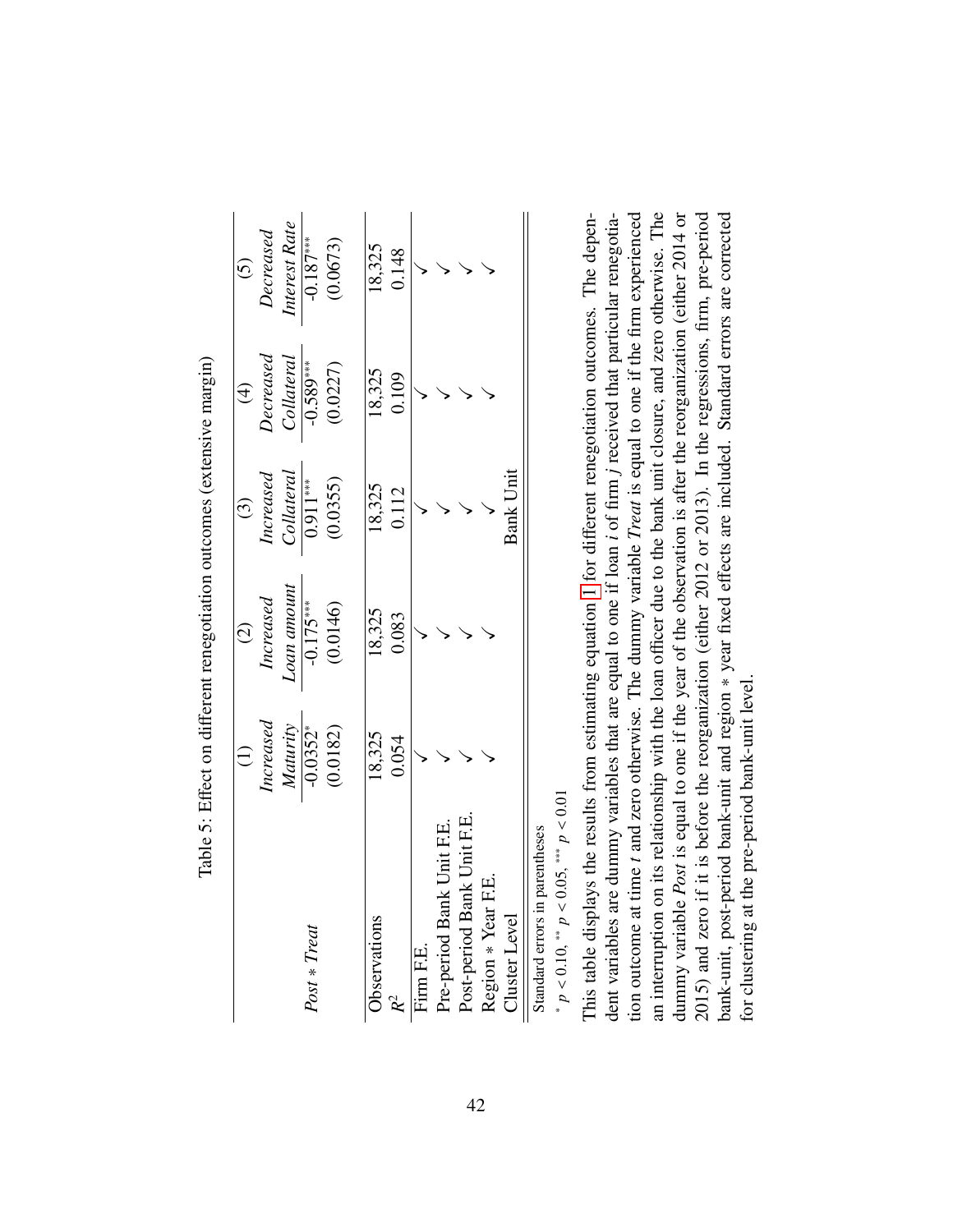Figure 4: Regression coefficients and confidence intervals on renegotiated loans'terms after controlling for region and bank-unit fixed effects

<span id="page-42-1"></span>

<span id="page-42-2"></span><span id="page-42-0"></span>(c) Effect on log of Collateral Value per Loan Balance



Figure [4](#page-42-0) plots the effect of an interruption in the relationship between a loan officer and a firm on renegotiated loans' terms. The coefficients are obtained from a regression of the dependent variable on the treatment indicator and on region and bank-unit fixed effects. In figure [4a,](#page-42-1) the dependent variable is the interest rate of the renegotiated loans that firm *j* had. In figure [4b,](#page-42-2) the dependent variable is the log of days remaining as a measure of loan maturity. In figure [4c,](#page-42-0) the dependent variable is the log of collateral value per loan balance. Bars show 95% confidence intervals.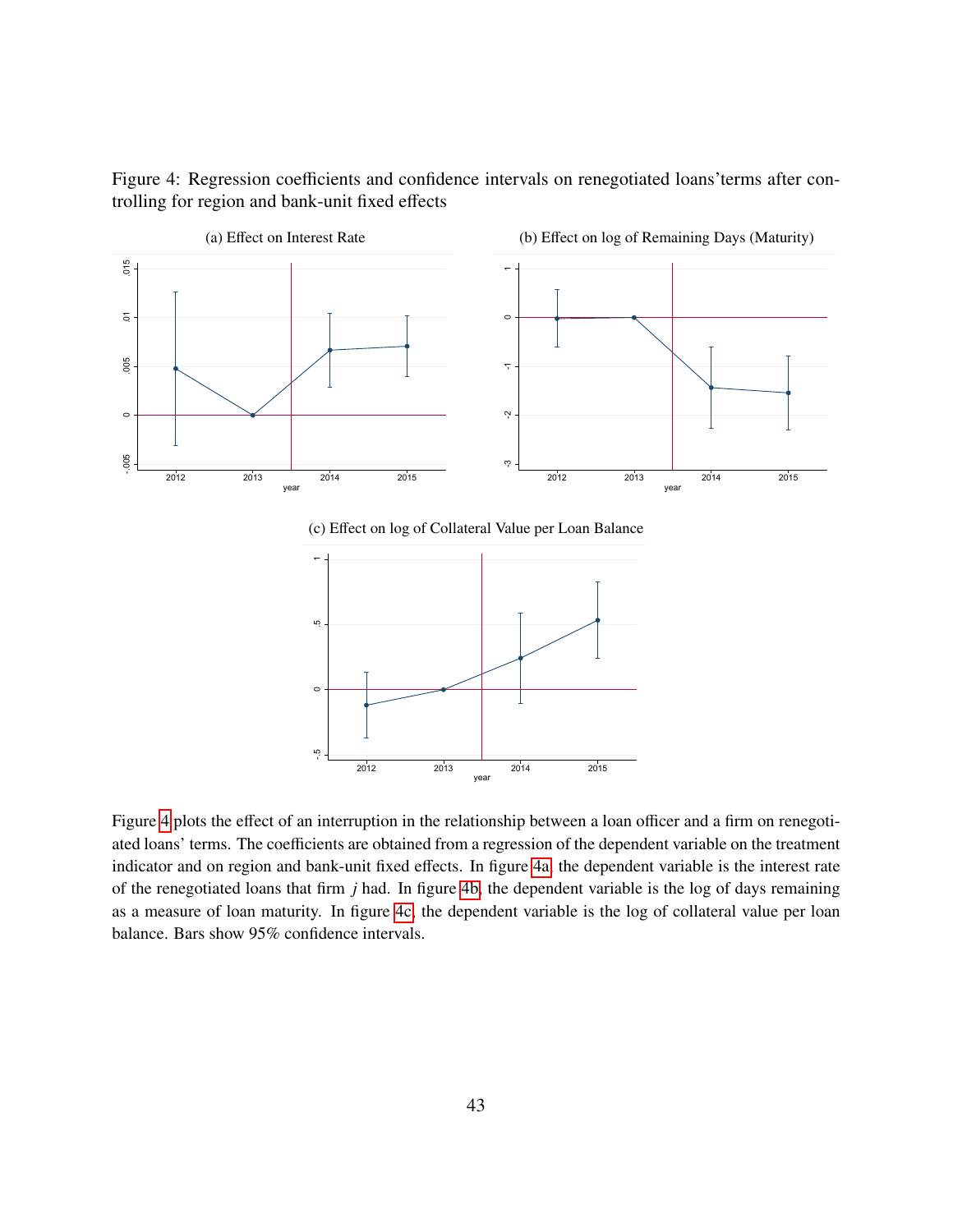|                              |                   | $\widehat{\ominus}$ |               | $\widehat{c}$             |                                      | $\odot$                           |
|------------------------------|-------------------|---------------------|---------------|---------------------------|--------------------------------------|-----------------------------------|
| Log of                       |                   | Interest Rate       |               | Remaining Days (Maturity) |                                      | Collateral Value per Loan Balance |
|                              | $\widehat{a}$     | $\widehat{e}$       | $\widehat{a}$ | $\widehat{e}$             |                                      |                                   |
| Post * Treat                 | 00453***<br>ă     | $0.00318***$        | $-1.519***$   | $-2.140***$               |                                      | (b)<br>$0.475**$                  |
|                              | 00141)<br>$\circ$ | (0.00142)           | (0.313)       | (0.324)                   | $\overline{0.518*** \over 0.518***}$ | (0.189)                           |
| Observations                 | 8,755             | 7,881               | 8,755         | 7,881                     | 8,755                                |                                   |
|                              | 0.207             | 0.226               | 0.203         | 0.139                     | 0.033                                | 7,881<br>0.035                    |
| Firm F.E.                    |                   |                     |               |                           |                                      |                                   |
| Pre-period Bank Unit F.E.    |                   |                     |               |                           |                                      |                                   |
| Post-period Bank Unit F.E.   |                   |                     |               |                           |                                      |                                   |
| Region * Year F.E.           |                   |                     |               |                           |                                      |                                   |
| Firm level controls          |                   |                     |               |                           |                                      |                                   |
| Cluster Level                |                   |                     |               | <b>Bank Unit</b>          |                                      |                                   |
| Ctandard among in normathooo |                   |                     |               |                           |                                      |                                   |

<span id="page-43-0"></span>Table 6: Effect on renegotiated loans' terms (intensive margin) Table 6: Effect on renegotiated loans' terms (intensive margin)

> standard errors in parentheses Standard errors in parentheses

\*  $p < 0.10$ , \*\*  $p < 0.05$ , \*\*\*  $p < 0.01$ *p* < 0.10, ∗∗ *p* < 0.05, ∗∗∗ *p* < 0.01

riod. In columns 1-a and 1-b, the dependent variable is the log of interest rate of the renegotiated loans that firm *j* had. In columns nterruption on its relationship with the loan officer due to the bank unit closure, and zero otherwise. The dummy variable Post is (either 2012 or 2013). The bottom of the table depicts information on the fixed effects and the control variables included. In the dent variable is the log of collateral value per loan balance. The dummy variable Treat is equal to one if the firm experienced an equal to one if the year of the observation is after the reorganization (either 2014 or 2015) and zero if it is before the reorganization This table displays the results from estimating equation [1](#page-13-0) only for loans that were renegotiated at least once over the sample period. In columns 1-a and 1-b, the dependent variable is the log of interest rate of the renegotiated loans that firm *j* had. In columns 2-a and 2-b, the dependent variable is the log of days remaining as a measure of loan maturity. In columns 3-a and 3-b, the depen-2-a and 2-b, the dependent variable is the log of days remaining as a measure of loan maturity. In columns 3-a and 3-b, the dependent variable is the log of collateral value per loan balance. The dummy variable *Treat* is equal to one if the firm experienced an interruption on its relationship with the loan officer due to the bank unit closure, and zero otherwise. The dummy variable *Post* is equal to one if the year of the observation is after the reorganization (either 2014 or 2015) and zero if it is before the reorganization (either 2012 or 2013). The bottom of the table depicts information on the fixed effects and the control variables included. In the regressions, firm, pre-period bank-unit, post-period bank-unit and region \* year fixed effects are included. Firm level controls inregressions, firm, pre-period bank-unit, post-period bank-unit and region ∗ year fixed effects are included. Firm level controls include the lagged log of Total Assets and the lagged log of Total Debt over Total Assets. Standard errors are corrected for clustering clude the *lagged log of Total Assets* and the *lagged log of Total Debt over Total Assets*. Standard errors are corrected for clustering This table displays the results from estimating equation 1 only for loans that were renegotiated at least once over the sample peat the pre-period bank-unit level. at the pre-period bank-unit level.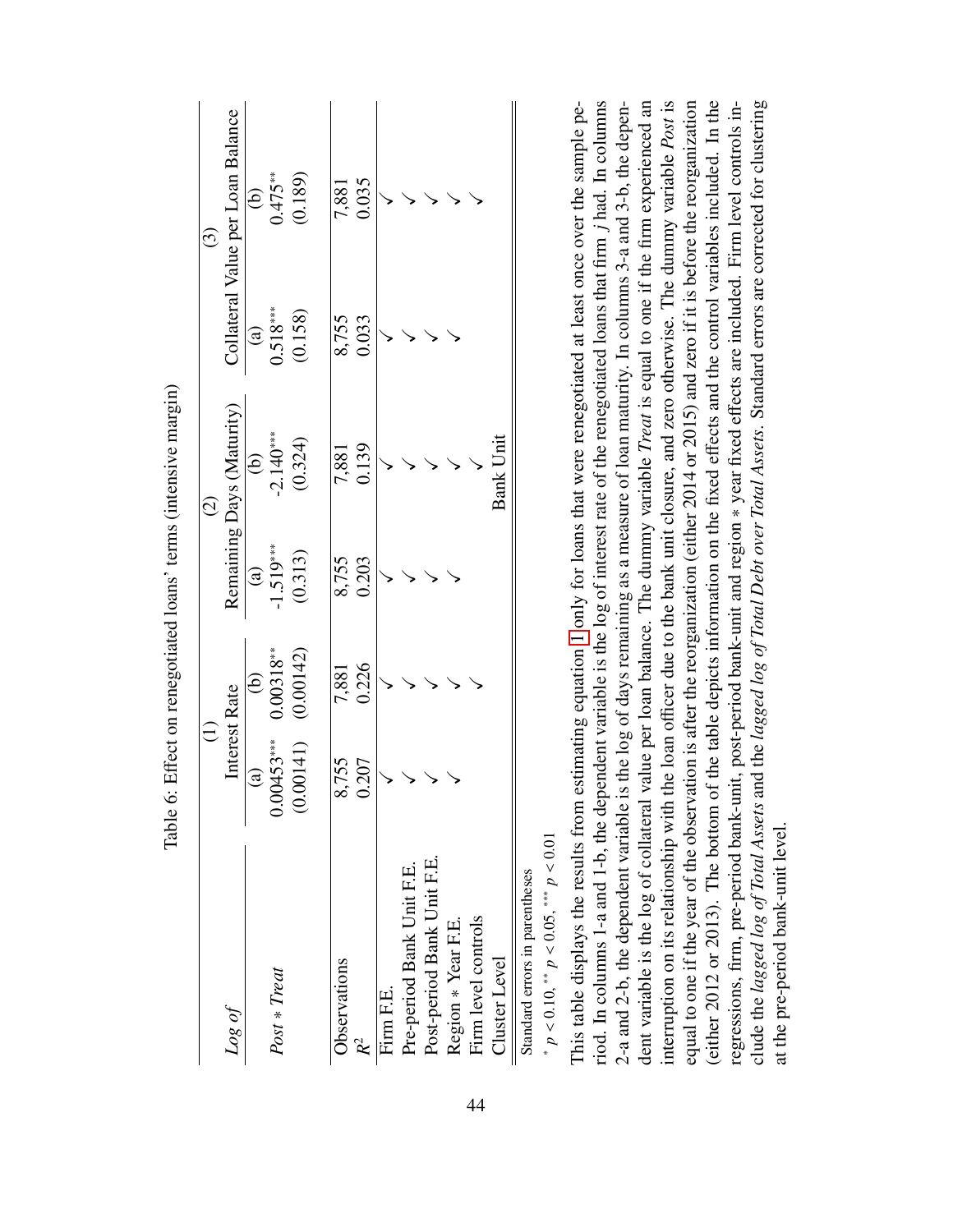<span id="page-44-0"></span>

|                            |             | (1)                   |                  | (2)                       |
|----------------------------|-------------|-----------------------|------------------|---------------------------|
|                            |             | <b>Unsecured Loan</b> |                  | Secure Type of Collateral |
|                            | (a)         | (b)                   | (a)              | (b)                       |
| $Post * Treat$             | $-0.302***$ | $-0.104*$             | $0.134*$         | $0.121*$                  |
|                            | (0.0660)    | (0.0529)              | (0.0737)         | (0.0705)                  |
|                            |             |                       |                  |                           |
| <b>Observations</b>        | 8,755       | 7,881                 | 8,174            | 7,322                     |
| $R^2$                      | 0.007       | 0.007                 | 0.007            | 0.006                     |
| Firm F.E.                  |             |                       |                  |                           |
| Pre-period Bank Unit F.E.  |             |                       |                  |                           |
| Post-period Bank Unit F.E. |             |                       |                  |                           |
| Region * Year F.E.         |             |                       |                  |                           |
| Firm level controls        |             |                       |                  |                           |
| Cluster Level              |             |                       | <b>Bank Unit</b> |                           |

Table 7: Effect on variables related to collateral type - Only renegotiated loans

Standard errors in parentheses

<sup>∗</sup> *<sup>p</sup>* < <sup>0</sup>.10, ∗∗ *<sup>p</sup>* < <sup>0</sup>.05, ∗∗∗ *<sup>p</sup>* < <sup>0</sup>.<sup>01</sup>

This table displays the results from estimating equation [1](#page-13-0) only for renegotiated loans for two variables related to loan collateral. The observations included in the analysis are the loans that were renegotiated at least once during the sample period. Columns 1-a and 1-b present the results for an unsecured loan dummy variable that is equal to one if loan *i* had no collateral at time *t* and equal to zero otherwise. Columns 2 a and 2-b present the results for a secure type of collateral dummy variable that is equal to one if loan *i* had more secure collateral at time *t* and zero otherwise. As more secure collateral, real estate (commercial or residential), ships, deposits, and debt securities are characterized. As less secure collateral, accounts receivable, equities or convertible bonds, and other types of guarantees are characterized. The dummy variable *Treat* is equal to one if the firm *j* experienced an interruption on its relationship with the loan officer due to the bank-unit closure, and zero otherwise. The dummy variable *Post* is equal to one if the year of the observation is after the reorganization (either 2014 or 2015) and zero if it is before the reorganization (either 2012 or 2013). The bottom of the table depicts information on the fixed effects and the control variables included. In the baseline regressions, firm, pre-period bank-unit, post-period bank-unit, and region∗year fixed effects are included. Firm level controls include the *lagged log of Total Assets* and the *lagged log of Total Debt over Total Assets*. Standard errors are corrected for clustering at the pre-period bank-unit level.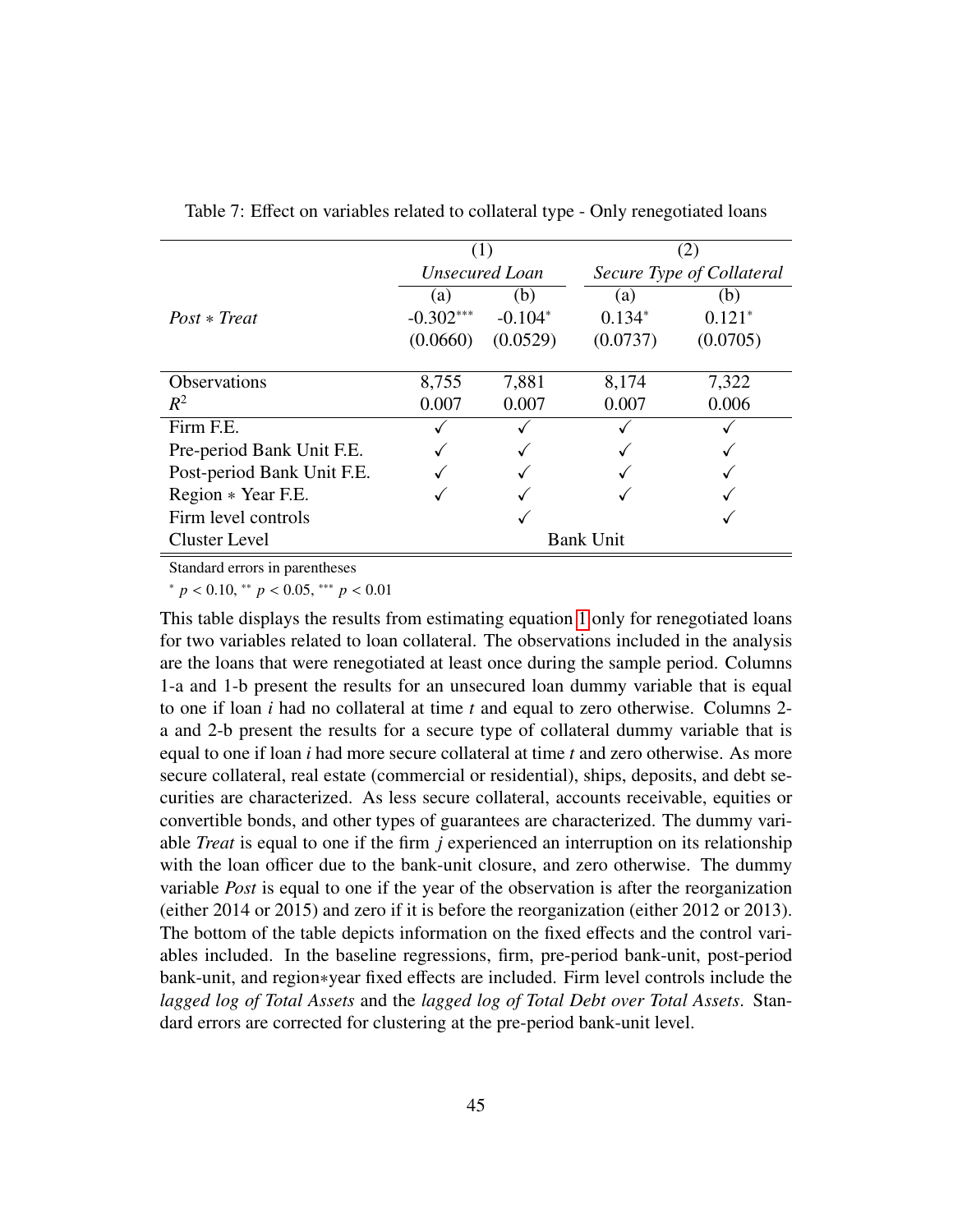|                                | Extensive Margin |                         |                          | Intensive Margin    |                         |                         |
|--------------------------------|------------------|-------------------------|--------------------------|---------------------|-------------------------|-------------------------|
|                                |                  |                         | $\widehat{C}$            | $\odot$             | $\widehat{\mathcal{F}}$ | $\widehat{c}$           |
|                                |                  |                         |                          | Log of Collateral   | Jnsecured               | Secure                  |
|                                | Renegotiation    | Log of<br>Interest Rate | Log of<br>Remaining Days | per Balance         | Loan                    | Collateral              |
| $Post * Treat * Noncentrality$ | $-0.358**$       | $-0.00965$              | $-1.949***$              | $\frac{1}{0.681^*}$ | $-0.345***$             | $\overline{0.236}^{**}$ |
|                                | (0.153)          | (0.00576)               | (0.306)                  | (0.346)             | (0.0983)                | (0.0995)                |
| $Post * Noncentralized$        | $-0.0818***$     | 0.00311                 | 0.0474                   | 0.0545              | 0.0332                  | 0.00502                 |
|                                | (0.0225)         | (0.00213)               | (0.114)                  | (0.114)             | (0.0292)                | (0.0452)                |
| Post * Treat                   | 0.200            | $0.0148**$              | $2.912***$               | $-0.0891$           | $0.290***$              | $-0.102$                |
|                                | (0.142)          | (0.00581)               | (0.578)                  | (0.324)             | (0.0934)                | (0.0973)                |
| Observations                   | 25,417           | 12,040                  | 12,040                   | 12,040              | 12,040                  | 11,439                  |
|                                | 0.125            | 0.179                   | 0.160                    | 0.033               | 0.008                   | 0.008                   |
| Firm F.E.                      |                  |                         |                          |                     |                         |                         |
| Pre-period Bank Unit F.E.      |                  |                         |                          |                     |                         |                         |
| Post-period Bank Unit F.E.     |                  |                         |                          |                     |                         |                         |
| Region * Year F.E.             |                  |                         |                          |                     |                         |                         |
| Cluster Level                  |                  |                         | <b>Bank Unit</b>         |                     |                         |                         |
| Standard errors in parentheses |                  |                         |                          |                     |                         |                         |

<span id="page-45-0"></span>

| $\frac{3}{5}$                 |
|-------------------------------|
| :                             |
| $\overline{a}$<br>I<br>؟<br>ا |
|                               |
|                               |
|                               |
|                               |
|                               |
| 2.772                         |
| .<br>י                        |
|                               |
| ؟<br>ا<br>(                   |
|                               |
| -<br>F<br>ļ                   |

This table displays the results from estimating equation 2. On the extensive margin the dependent variable is a dummy that is equal to one if firm j renegotiated loan i at time t and zero otherwise. For the estimations on the intensive margin, only loans that were renegotieral type. The dummy variable Noncentralized is equal to one if the loan is managed under a noncentralized bank unit and zero if it is ated at least once over the sample period are included. Results are estimated for three loan terms and for two variables related to collateral type. The dummy variable *Noncentralized* is equal to one if the loan is managed under a noncentralized bank unit and zero if it is closure, and zero otherwise. The dummy variable *Post* is equal to one if the year of the observation is after the reorganization (either 2014 or 2015) and zero if it is before the reorganization (either 2012 or 2013). In the regressions, firm, pre-period bank-unit, post-period This table displays the results from estimating equation [2.](#page-21-0) On the extensive margin the dependent variable is a dummy that is equal to one if firm *j* renegotiated loan *i* at time *t* and zero otherwise. For the estimations on the intensive margin, only loans that were renegotiated at least once over the sample period are included. Results are estimated for three loan terms and for two variables related to collatunder a centralized unit. The dummy variable Treat is equal to one if the loan officer relationship was interrupted due to the bank unit under a centralized unit. The dummy variable *Treat* is equal to one if the loan officer relationship was interrupted due to the bank unit closure, and zero otherwise. The dummy variable *Post* is equal to one if the year of the observation is after the reorganization (either 2014 or 2015) and zero if it is before the reorganization (either 2012 or 2013). In the regressions, firm, pre-period bank-unit, post-period bank-unit and region \* year fixed effects are included. Standard errors are corrected for clustering at the pre-period bank-unit level. bank-unit and region ∗ year fixed effects are included. Standard errors are corrected for clustering at the pre-period bank-unit level. *p* < 0.10, ∗∗ *p* < 0.05, ∗∗∗ *p* < 0.01

*\**  $p$  < 0.10, <sup>\*\*</sup>  $p$  < 0.05, <sup>\*\*\*</sup>  $p$  < 0.01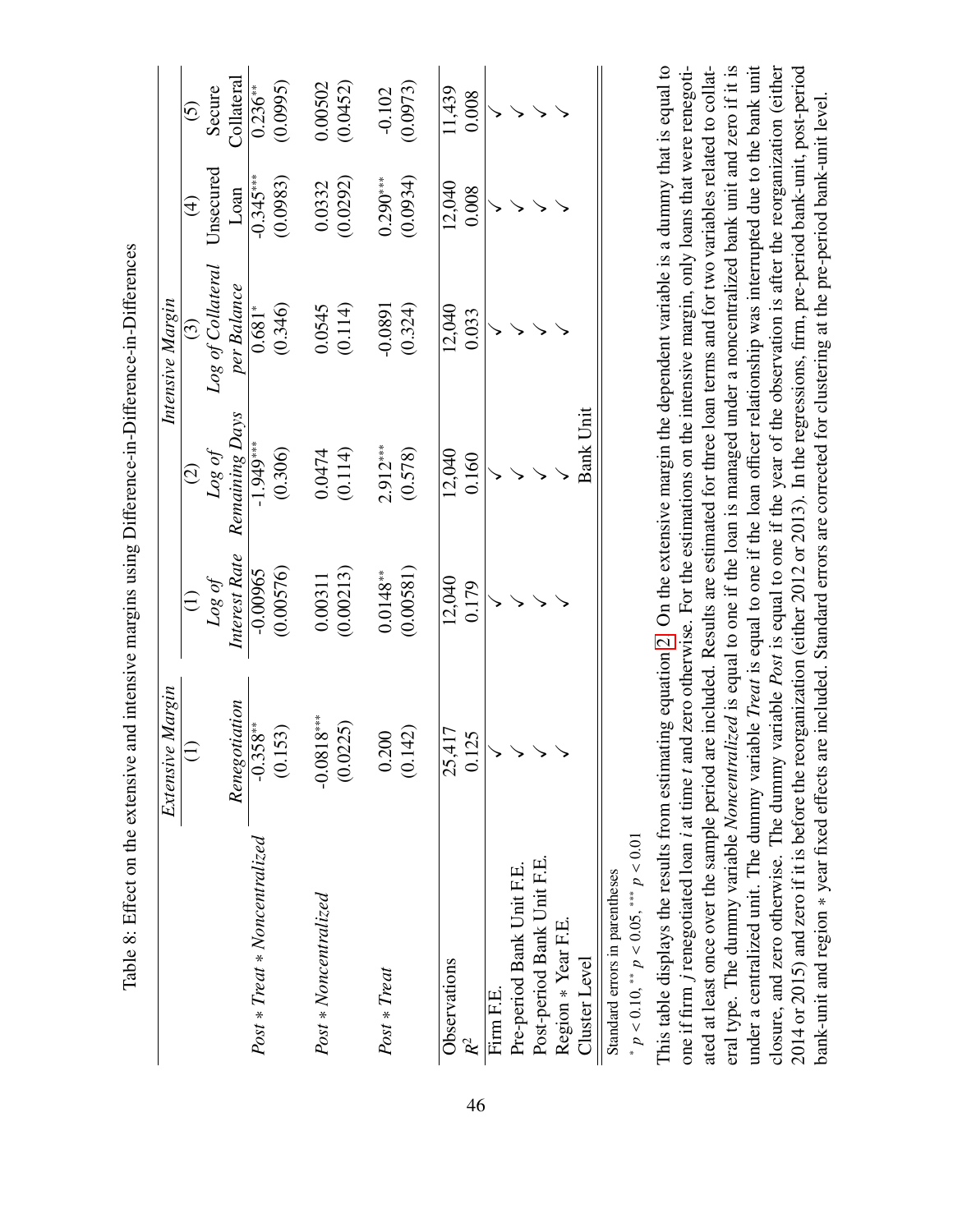<span id="page-46-0"></span>

|                                       | (1)            | (2)              | (3)                       |
|---------------------------------------|----------------|------------------|---------------------------|
| Variable                              | Control        | Treated          | $p$ - value on Difference |
| Loan-Related Variables:               |                |                  |                           |
| <b>Total Balance</b>                  | 2,320,155.2    | 2,556,412.6      | (0.379)                   |
|                                       | (5,631,560.5)  | (6,068,308.7)    |                           |
| <b>Interest Rate</b>                  | 0.0696         | 0.0682           | (0.711)                   |
|                                       | (0.0284)       | (0.0237)         |                           |
| Days Remaining (Maturity)             | 1,072.9        | 1,445.2          | (0.253)                   |
|                                       | (1,111.0)      | (1,281.3)        |                           |
| <b>Total Collateral Value</b>         | 2,699,829.0    | 3,544,341.2      | (0.940)                   |
|                                       | (6,738,534.2)  | (9,340,773.5)    |                           |
| Unsecured Loan (Dummy)                | 0.209          | 0.145            | (0.205)                   |
|                                       | (0.407)        | (0.353)          |                           |
| Secure Type of Collateral (Dummy)     | 0.498          | 0.544            | (0.775)                   |
|                                       | (0.439)        | (0.440)          |                           |
| Performance-Related Variables:        |                |                  |                           |
| Nonperforming (Dummy)                 | 0.116          | 0.170            | (0.275)                   |
|                                       | (0.321)        | (0.377)          |                           |
| Days Delayed over Remaining Days      | 12.28          | 15.85            | (0.445)                   |
|                                       | (68.04)        | (63.81)          |                           |
| <b>Total Provision</b>                | 403,718.0      | 491,064.1        | (0.112)                   |
|                                       | (6,688,733.8)  | (2,705,066.6)    |                           |
| Debtor's Financial Information:       |                |                  |                           |
| <b>Total Assets</b>                   | 16,071,611.9   | 11,655,153.9     | (0.669)                   |
|                                       | (27,579,856.0) | (24, 242, 158.6) |                           |
| <b>Total Debt over Total Assets</b>   | 0.716          | 0.715            | (0.117)                   |
|                                       | (0.246)        | (0.262)          |                           |
| <b>Total Equity over Total Assets</b> | 0.278          | 0.285            | (0.645)                   |
|                                       | (0.246)        | (0.262)          |                           |
| <b>EBITDA</b> over Total Assets       | 0.0530         | 0.0482           | (0.949)                   |
|                                       | (0.0798)       | (0.0652)         |                           |

Table 9: Comparison of pre-period mean values for treated and control groups - Only firms that renegotiated a loan

This table displays the mean values and standard deviations for the treated and control groups only for firms that renegotiated at least one loan. Column 3 reports the *p*-value for the difference between Columns 1 and 2. *p*-values are obtained from a regression of the main variable on a treatment indicator and region fixed effects. All variables and estimations are based on the 2012–2013 values.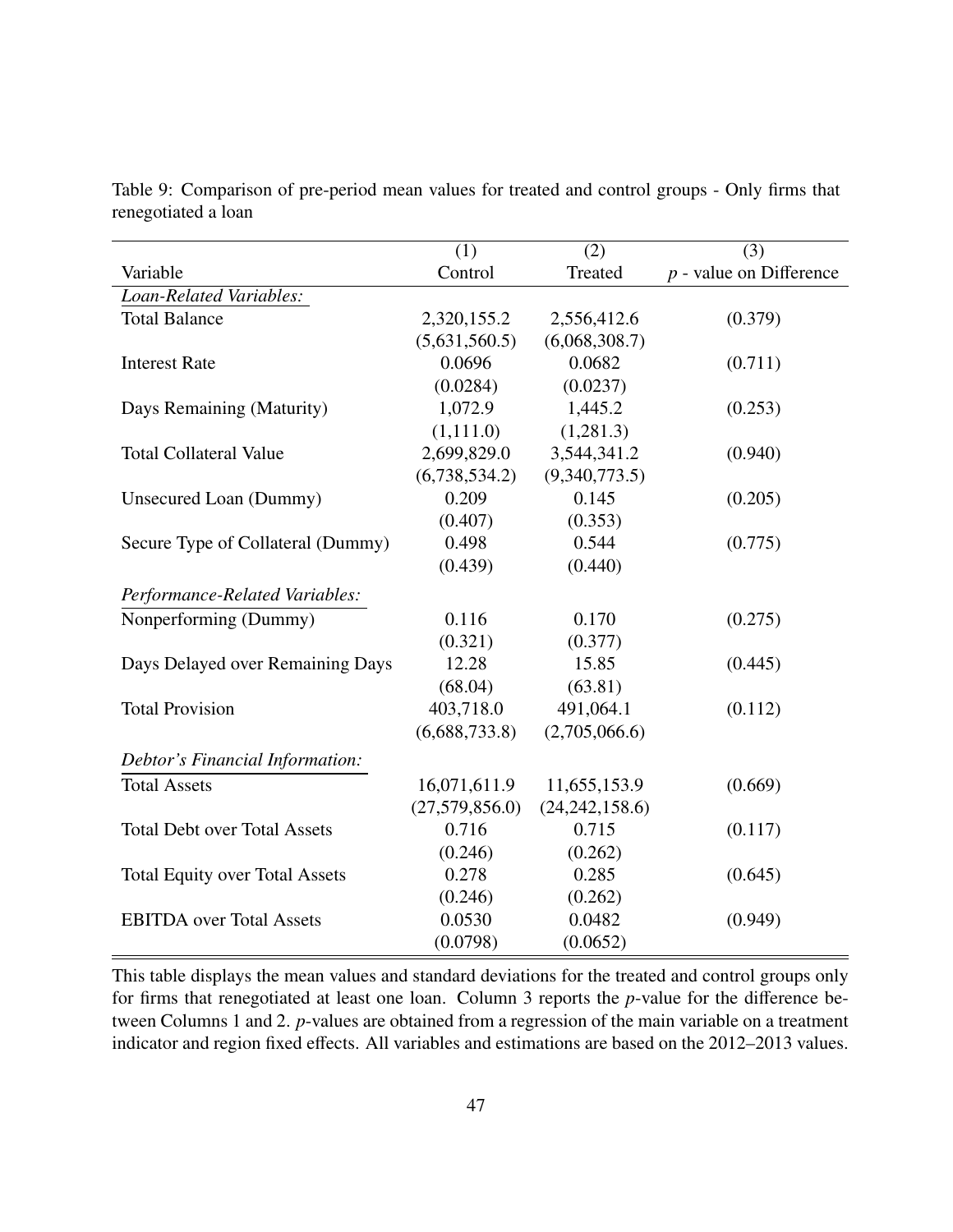<span id="page-47-0"></span>

|                                   | (1)                  | (2)                | (3)                |
|-----------------------------------|----------------------|--------------------|--------------------|
|                                   | Whole Sample         | Only control group | Only treated group |
|                                   | pre- and post-period | post-period        | post-period        |
|                                   | Renegotiation        | Renegotiation      | Renegotiation      |
|                                   |                      |                    |                    |
| All variables are in lagged logs: |                      |                    |                    |
| Firm Variables:                   |                      |                    |                    |
| <b>EBITDA</b> growth rate         | 0.000147             | $-0.0000467$       | $0.00102***$       |
|                                   | (0.000145)           | (0.000300)         | (0.000328)         |
| <b>Total Assets</b>               | $0.000613**$         | $0.000570**$       | 0.000574           |
|                                   | (0.000229)           | (0.000228)         | (0.000685)         |
| <b>Total Debt</b>                 | $0.000853***$        | $0.000802***$      | 0.00141            |
|                                   | (0.000191)           | (0.000192)         | (0.000976)         |
| <b>Total Equity</b>               | 0.000223             | 0.000209           | $-0.000806$        |
|                                   | (0.000247)           | (0.000265)         | (0.000476)         |
| Leverage                          | $0.000635***$        | $0.000602**$       | $0.00132*$         |
| (Debt over Assets)                | (0.000205)           | (0.000221)         | (0.000763)         |
| Loan Variables:                   |                      |                    |                    |
| <b>Total Balance</b>              | $0.00136***$         | $0.00169***$       | $0.00229***$       |
|                                   | (0.000186)           | (0.000190)         | (0.000638)         |
| <b>Total Provision</b>            | $0.00166$ ***        | $0.00186***$       | $0.00172***$       |
|                                   | (0.000148)           | (0.000190)         | (0.000572)         |
| Days Past Due                     | $0.00118***$         | $0.00121***$       | 0.000122           |
|                                   | (0.000120)           | (0.000135)         | (0.000337)         |
| Bank Unit F.E.                    |                      |                    |                    |
| Region * Year F.E.                |                      |                    |                    |
| <b>Cluster Level</b>              |                      | <b>Bank Unit</b>   |                    |

Table 10: Selection on renegotiation

This table displays the estimated coefficients from separate regressions of the renegotiation dummy variable on firm and loan variables. The independent variables are constructed as the firm's rank within bank unit based on each variable's value at the year before the transfer. Bank-unit and region∗year fixed effects are included, and standard errors are clustered at the bank-unit level. Column 1 reports the estimated coefficients for the whole sample (treated and control groups over the whole period). Column 2 reports the coefficients for the control group in the post-period. Column 3 reports the coefficients for the treated group in the post-period.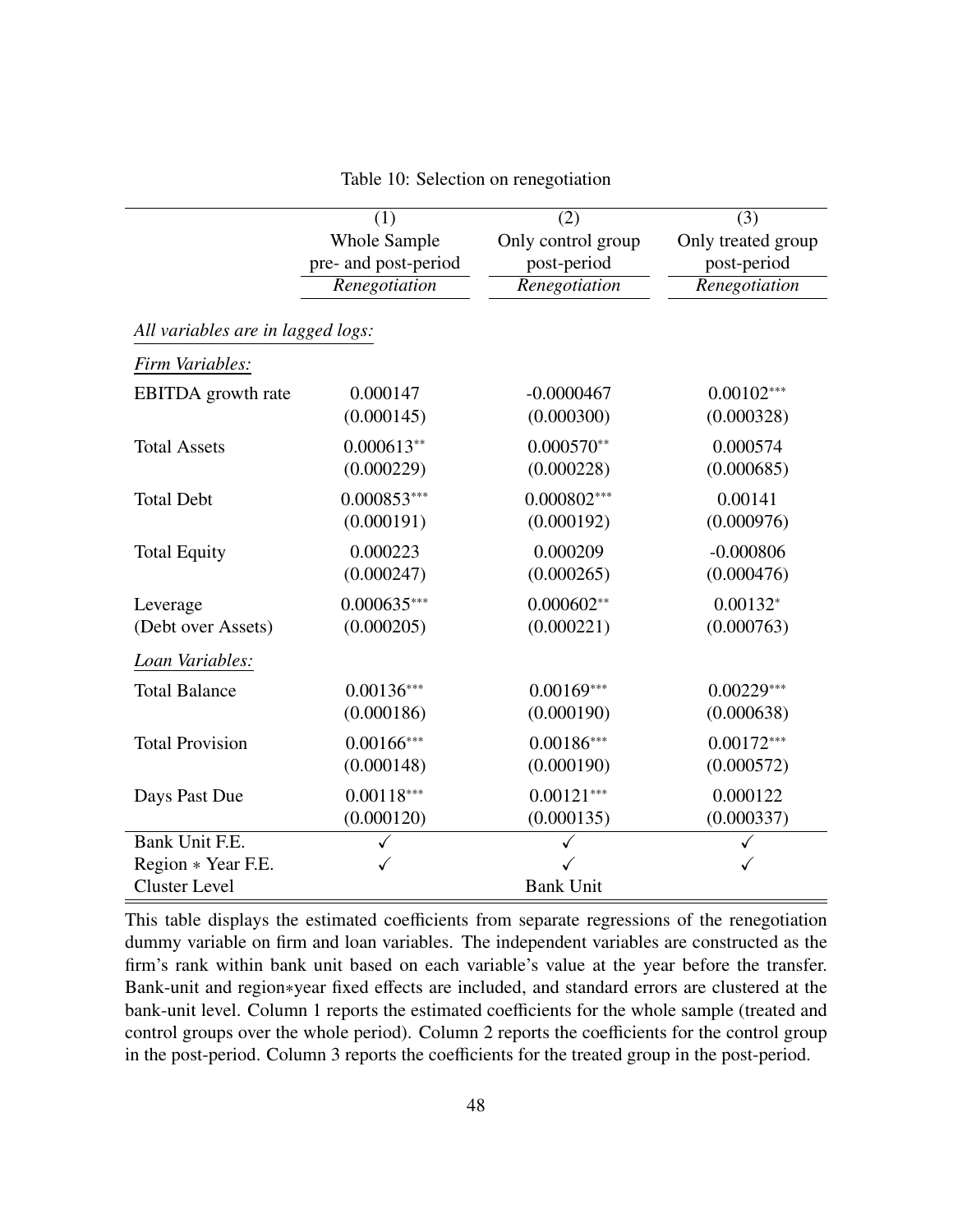<span id="page-48-0"></span>

|                               | (1)             | (2)             | (3)           | (4)         |
|-------------------------------|-----------------|-----------------|---------------|-------------|
|                               | Mean values for | Mean values for | $p$ - value   | Coefficient |
|                               | Control areas   | Exposed areas   | on Difference | from DiD    |
| <b>Total Assets</b>           | 1,626,610.8     | 2,014,598.6     | (0.399)       | 87,059.6    |
|                               | (1,743,132.7)   | (2,138,976.2)   |               | (71, 485.0) |
| <b>Total Debt</b>             | 355,360.0       | 549,881.4       | (0.110)       | $-19,373.3$ |
|                               | (790, 474.9)    | (1,038,056.8)   |               | (17, 135.4) |
| Shareholders funds            | 785,544.4       | 907,094.8       | (0.814)       | 33,374.6    |
|                               | (1,189,319.0)   | (1,129,909.4)   |               | (25,500.5)  |
| Number of Employees           | 11.37           | 12.33           | (0.459)       | 0.0734      |
|                               | (12.07)         | (13.80)         |               | (0.588)     |
| <b>EBIT</b>                   | 83,964.2        | 60,042.6        | (0.114)       | 14,415.8    |
|                               | (172, 477.7)    | (169, 693.1)    |               | (12,099.1)  |
| <b>EBIT</b> growth Rate       | $-3.783$        | $-0.167$        | (0.161)       | 26.74       |
|                               | (79.72)         | (9.234)         |               | (26.61)     |
| Net Income                    | 32,158.8        | 9,409.9         | (0.558)       | 9,655.2     |
|                               | (137,600.4)     | (138, 692.2)    |               | (8,291.5)   |
| <b>Sales</b>                  | 1,189,756.5     | 1,474,594.3     | (0.576)       | 63,702.5    |
|                               | (1,794,288.1)   | (2,414,726.8)   |               | (50, 256.1) |
| <b>Gross Profit</b>           | 374,294.3       | 334,154.7       | (0.436)       | $-4,988.0$  |
|                               | (454, 295.2)    | (475, 334.0)    |               | (37,769.4)  |
| <b>Cash Flow</b>              | 88,236.9        | 81,123.2        | (0.192)       | 5,758.8     |
|                               | (175, 649.1)    | (168, 534.7)    |               | (14, 592.4) |
| Return on Total Assets $(\%)$ | 3.821           | 1.522           | (0.180)       | 0.744       |
|                               | (14.44)         | (11.76)         |               | (1.113)     |
| Profit Margin (%)             | 3.447           | $-0.876$        | (0.143)       | 0.906       |
|                               | (21.71)         | (20.89)         |               | (0.814)     |

Table 11: Summary statistics and Difference-in-Difference coefficients for firms in exposed and control areas - Exclude Attica and match on the zip code

The data source for this table is the Amadeus Bureau van Dijk database, and it excludes the Attica region. The sample is restricted to areas where firms are similar. Columns 1 and 2 show the mean values and standard deviations for firms located in the zip code areas where a bank-unit closed (exposed areas) and firms located in the zip code areas where a unit remained open (control areas). Column 3 reports the *p*-value for the difference between Columns 1 and 2. *p*-values are obtained from a regression of the main variable on an indicator of whether the firm is located at the zip code area where a bank-unit closed and region fixed effects. Column 4 presents the estimate coefficients from difference-in-difference regressions on the firms' variables. All variables and estimations are based on 2012–2015 values.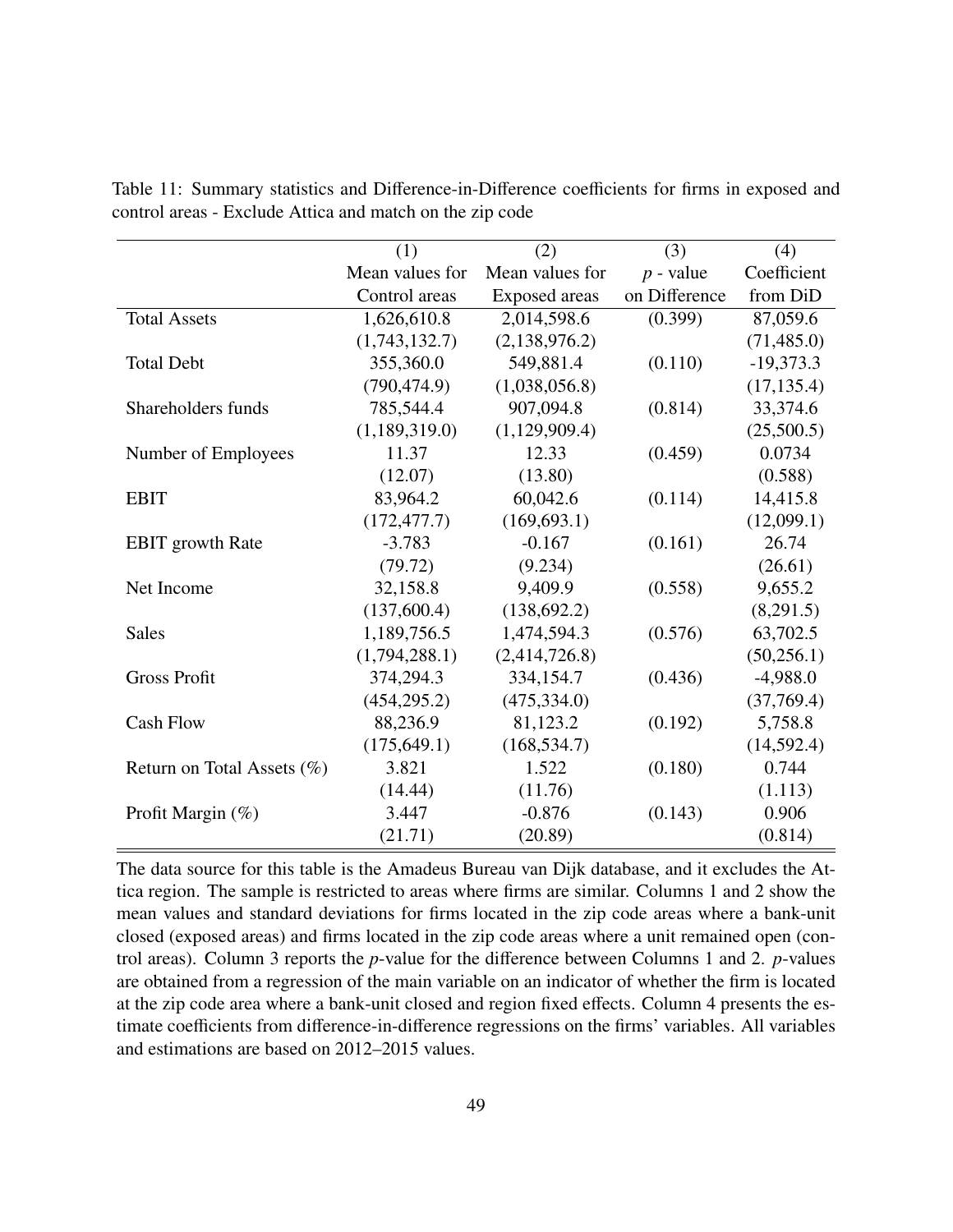| Ş<br>¢<br>l                |  |
|----------------------------|--|
| A DII TIM html             |  |
|                            |  |
| Table 12: $E$ ffect on the |  |
| 12.1                       |  |
|                            |  |
|                            |  |

|                                | Extensive Margin              |             | Intensive Margin |                                                     |
|--------------------------------|-------------------------------|-------------|------------------|-----------------------------------------------------|
|                                | $\widehat{\mathord{\subset}}$ |             | $\widehat{c}$    | $\ddot{\text{c}}$                                   |
|                                |                               | Log of      | Log of           | Log of                                              |
|                                | Renegotiation                 |             |                  | Interest Rate Remaining Days Collateral per Balance |
| Post * Treat                   | $-0.607***$                   | $0.00256**$ | $-0.869*$        | $0.270***$                                          |
|                                | (0.0852)                      | (0.00101)   | (0.421)          | (0.0863)                                            |
| Observations                   | 7,419                         | 3,191       | 3,191            | 3,191                                               |
| $R^2$                          | 0.127                         | 0.278       | 0.270            | 0.037                                               |
| Firm F.E.                      |                               |             |                  |                                                     |
| Pre-period Bank Unit F.E.      |                               |             |                  |                                                     |
| Post-period Bank Unit F.E.     |                               |             |                  |                                                     |
| Region * Year F.E.             |                               |             |                  |                                                     |
| Cluster Level                  |                               |             | <b>Bank Unit</b> |                                                     |
| Standard errore in narentheees |                               |             |                  |                                                     |

<span id="page-49-0"></span>Standard errors in parentheses Standard errors in parentheses

\*  $p < 0.10$ , \*\*  $p < 0.05$ , \*\*\*  $p < 0.01$ *p* < 0.10, ∗∗ *p* < 0.05, ∗∗∗ *p* < 0.01

iated at least once during the sample period. Results are estimated for three loan terms. The dummy variable Treat is equal to one if the firm experienced an interruption in its relationship with the loan officer due to the This table displays the results from estimating equation 1 only for firms located in areas where firms have no statistically different characteristics, as it is shown at table 11. In Column 1 of the results on the extensive margin, the dependent variable is a dummy that is equal to one if loan *i* was renegotiated at time t and zero otherwise. For the dependent variable is a dummy that is equal to one if loan *i* was renegotiated at time *t* and zero otherwise. For the estimations on the intensive margin, the observations included in the analysis are the loans that were renegobank-unit closure, and zero otherwise. The dummy variable Post is equal to one if the year of the observation bank-unit closure, and zero otherwise. The dummy variable *Post* is equal to one if the year of the observation in the baseline regressions, firm, pre-period bank-unit, post-period bank-unit, and region\*year fixed effects are This table displays the results from estimating equation [1](#page-13-0) only for firms located in areas where firms have no statistically different characteristics, as it is shown at table [11.](#page-48-0) In Column 1 of the results on the extensive margin, the estimations on the intensive margin, the observations included in the analysis are the loans that were renegotiated at least once during the sample period. Results are estimated for three loan terms. The dummy variable *Treat* is equal to one if the firm experienced an interruption in its relationship with the loan officer due to the is after the reorganization (either 2014 or 2015) and zero if it is before the reorganization (either 2012 or 2013). is after the reorganization (either 2014 or 2015) and zero if it is before the reorganization (either 2012 or 2013). In the baseline regressions, firm, pre-period bank-unit, post-period bank-unit, and region∗year fixed effects are ncluded. Standard errors are corrected for clustering at the pre-period bank-unit level. included. Standard errors are corrected for clustering at the pre-period bank-unit level.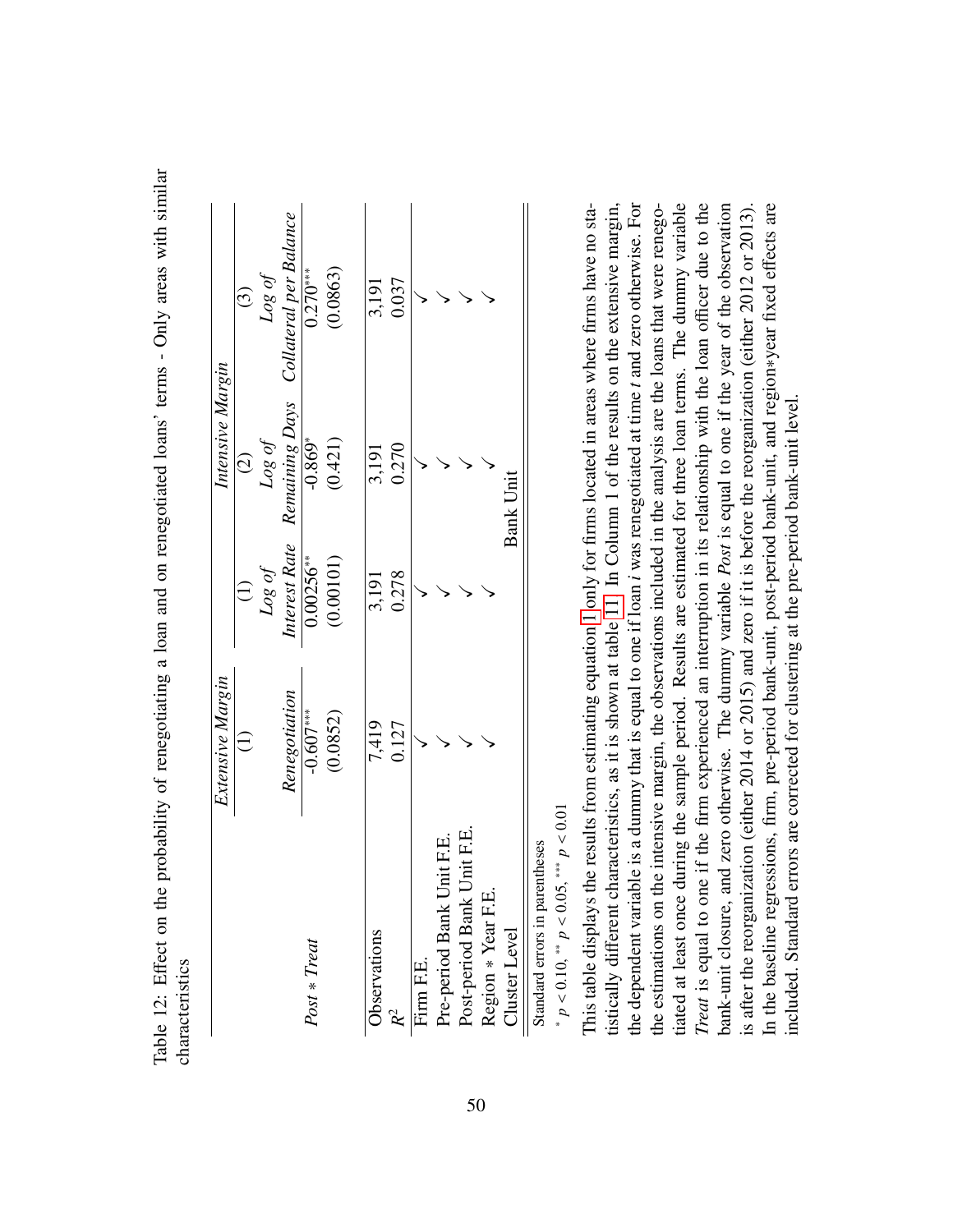|                                 | Extensive Margin |                        | Intensive Margin |                                           |
|---------------------------------|------------------|------------------------|------------------|-------------------------------------------|
|                                 | $\widehat{\Xi}$  | $\widehat{z}$          | $\widehat{c}$    | $\odot$                                   |
|                                 |                  | $\log of$              | $\log of$        | Log of                                    |
|                                 | Renegotiation    | Interest Rate          |                  | Remaining Maturity Collateral per Balance |
| $Post * Treat$                  | $-0.241*$        | $\frac{1}{0.0177^{*}}$ | $-0.989*$        | $0.810**$                                 |
|                                 | (0.132)          | (0.00799)              | (0.423)          | (0.386)                                   |
| Observations                    | 916              | 489                    | 489              | 489                                       |
| $\mathcal{R}^2$                 | 0.146            | 0.232                  | 0.274            | 0.045                                     |
| Firm F.E.                       |                  |                        |                  |                                           |
| Н.<br>Н<br>Pre-period Bank Unit |                  |                        |                  |                                           |
| Post-period Bank Unit F.E.      |                  |                        |                  |                                           |
| Region * Year F.E.              |                  |                        |                  |                                           |
| Cluster Level                   |                  |                        | Bank Unit        |                                           |
|                                 |                  |                        |                  |                                           |

Table 13: Effect on the probability of renegotiating a loan and on renegotiated loans' terms - Control for bank unit size Table 13: Effect on the probability of renegotiating a loan and on renegotiated loans' terms - Control for bank unit size

<span id="page-50-0"></span>Standard errors in parentheses Standard errors in parentheses

 $p < 0.10$ , \*\*  $p < 0.05$ , \*\*\*  $p < 0.01$ *p* < 0.10, ∗∗ *p* < 0.05, ∗∗∗ *p* < 0.01

∗

at most 20% larger than their original bank unit. Observations on the control group are also restricted to those that were managed at the unit that received loans from units that were at most 20% smaller (from the "filtered" treated This table displays the results from estimating equation 1 only for loans that were transferred to a bank unit that was at most 20% larger than their original bank unit. Observations on the control group are also restricted to those that were managed at the unit that received loans from units that were at most 20% smaller (from the "filtered" treated group). In Column 1 of the results on the extensive margin, the dependent variable is a dummy that is equal to one if loan *i* was renegotiated at time t and zero otherwise. For the estimations on the intensive margin, the observations included in the analysis are the loans that were renegotiated at least once during the sample period. Results are estimated for three loan terms. The dummy variable Treat is equal to one if the firm experienced an interruption in its relationship with the loan officer due to the bank-unit closure, and zero otherwise. The dummy variable Post is equal to one if the year of the observation is after the reorganization (either 2014 or 2015) and zero if it is before the reorganization (either 2012 or 2013). In the baseline regressions, firm, pre-period bank-unit, post-period bank-unit, and ganization (either 2012 or 2013). In the baseline regressions, firm, pre-period bank-unit, post-period bank-unit, and This table displays the results from estimating equation [1](#page-13-0) only for loans that were transferred to a bank unit that was group). In Column 1 of the results on the extensive margin, the dependent variable is a dummy that is equal to one if loan *i* was renegotiated at time *t* and zero otherwise. For the estimations on the intensive margin, the observations included in the analysis are the loans that were renegotiated at least once during the sample period. Results are estimated for three loan terms. The dummy variable *Treat* is equal to one if the firm experienced an interruption in its relationship with the loan officer due to the bank-unit closure, and zero otherwise. The dummy variable *Post* is equal to one if the year of the observation is after the reorganization (either 2014 or 2015) and zero if it is before the reorregion\*year fixed effects are included. Standard errors are corrected for clustering at the pre-period bank-unit level. region∗year fixed effects are included. Standard errors are corrected for clustering at the pre-period bank-unit level.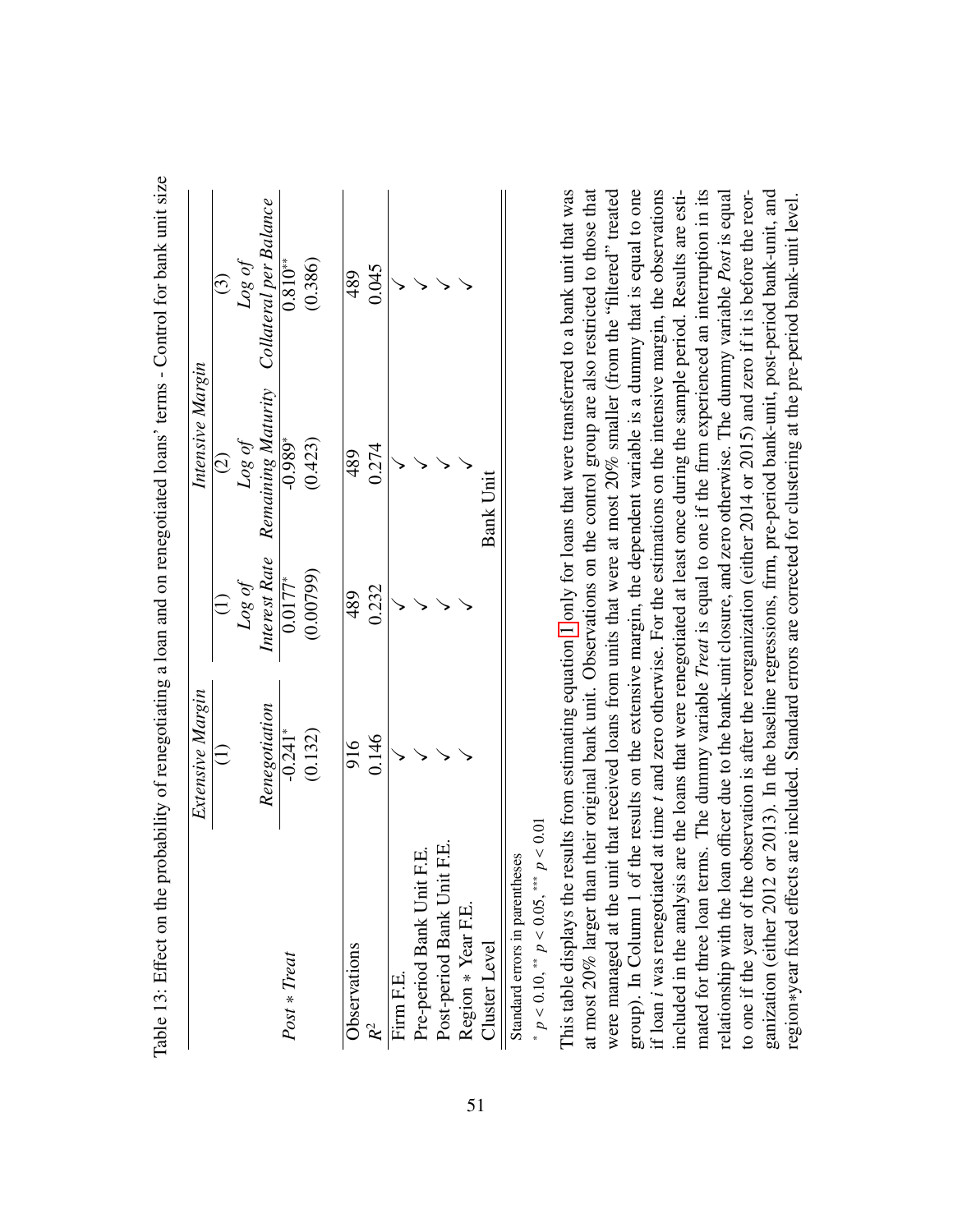<span id="page-51-0"></span>

|                            | (1)<br>Nonperforming<br>(Dummy) | (2)<br>Log of Days Past Due<br>over Remaining Days | (3)<br>Log of Total Provision<br>per Total Balance |
|----------------------------|---------------------------------|----------------------------------------------------|----------------------------------------------------|
| $Post * Treat$             | $-0.0507$                       | 0.114                                              | $-1.381$                                           |
|                            | (0.0520)                        | (0.140)                                            | (0.881)                                            |
| <b>Observations</b>        | 25,417                          | 25,417                                             | 25,417                                             |
| $R^2$                      | 0.102                           | 0.266                                              | 0.665                                              |
| Firm F.E.                  |                                 |                                                    |                                                    |
| Pre-period Bank unit F.E.  |                                 |                                                    |                                                    |
| Post-period Bank unit F.E. |                                 |                                                    |                                                    |
| Region * Year F.E.         |                                 |                                                    |                                                    |
| <b>Cluster Level</b>       |                                 | Bank unit                                          |                                                    |

Table 14: Unconditional effect on loans' performance

Standard errors in parentheses

<sup>∗</sup> *<sup>p</sup>* < <sup>0</sup>.10, ∗∗ *<sup>p</sup>* < <sup>0</sup>.05, ∗∗∗ *<sup>p</sup>* < <sup>0</sup>.<sup>01</sup>

This table displays the results from estimating equation [1](#page-13-0) for all loans that firms hold over the sample period. The observations included in the analysis are the new loans, loans that were renegotiated, and old loans that were not renegotiated. The dependent variables are a nonperforming dummy variable, the log of days past due over the number of remaining days, and the log of total provision over total balance for the loans that firm *j* had at year *t*. The dummy variable *Treat* is equal to one if the firm experienced an interruption on its relationship with the loan officer due to the bank unit closure, and zero otherwise. The dummy variable *Post* is equal to one if the year of the observation is after the reorganization (either 2014 or 2015) and zero if it is before the reorganization (either 2012 or 2013). Firm, pre-period bank unit, post-period bank unit, and region∗year fixed effects are included. The bottom of the table depicts information on the fixed effects and the control variables included. Standard errors are corrected for clustering at the pre-period bank unit level.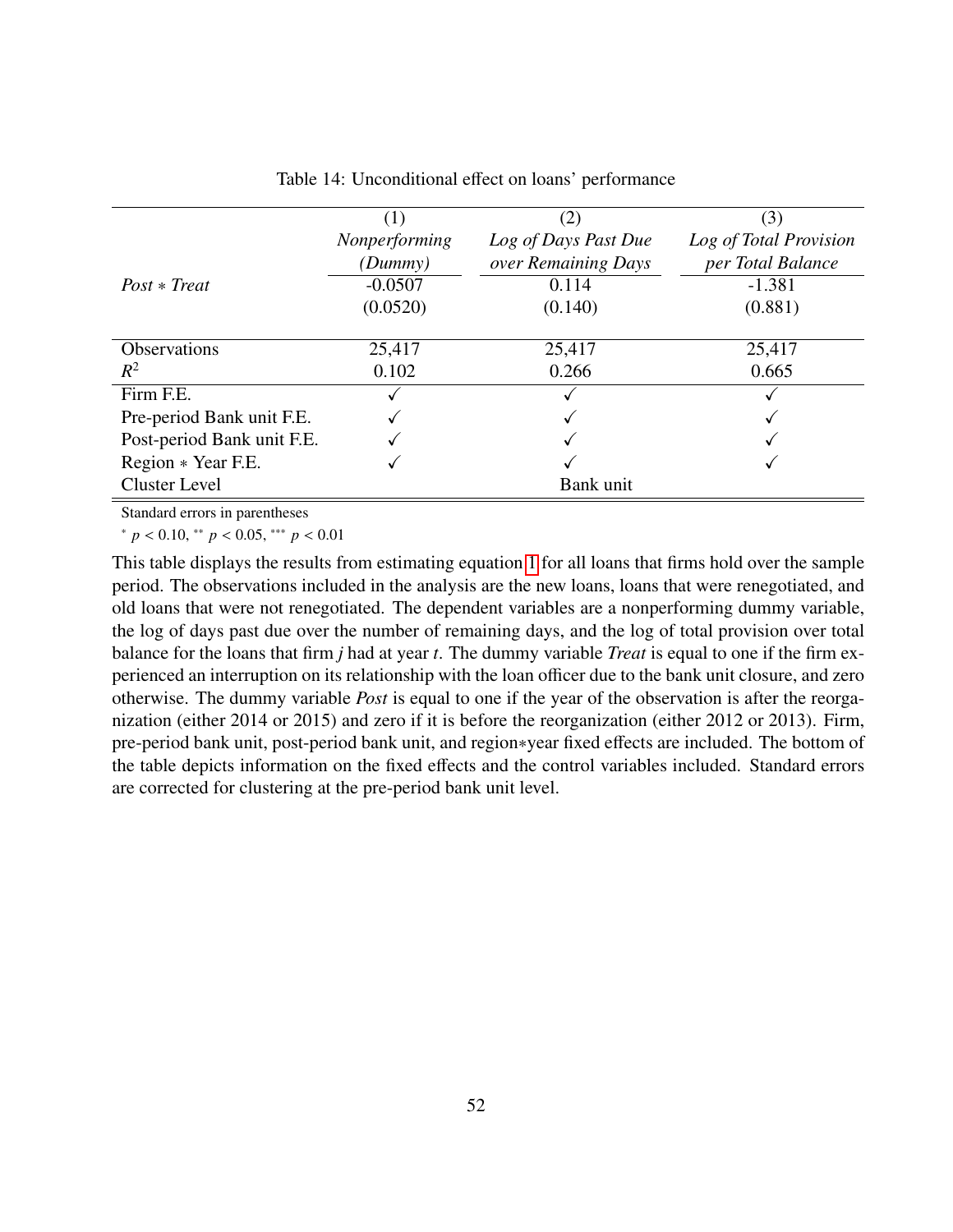|                                |              | $\widehat{c}$   | $\overline{c}$ | $\bigoplus$        |
|--------------------------------|--------------|-----------------|----------------|--------------------|
|                                | Equity over  | Total Debt over | EBITDA over    | Total Balance over |
|                                | Total Assets | Total Assets    | Total Assets   | Total Debt         |
| Post * Treat                   | $0.295***$   | $-0.299***$     | $0.0604***$    | $-0.106**$         |
|                                | (0.0642)     | (0.0653)        | (0.0125)       | (0.0406)           |
|                                |              |                 |                |                    |
| Observations                   | 9,060        | 9,060           | 9,060          | 9,060              |
|                                | 0.018        | 0.018           | 0.013          | 0.022              |
| Firm F.E.                      |              |                 |                |                    |
| Pre-period Bank unit F.E.      |              |                 |                |                    |
| Post-period Bank unit F.E.     |              |                 |                |                    |
| Region * Year F.E.             |              |                 |                |                    |
| Cluster Level                  |              |                 | Bank unit      |                    |
| Standard errors in narentheses |              |                 |                |                    |

Table 15: Firm level effects Table 15: Firm level effects

> <span id="page-52-0"></span>Standard errors in parentnesses Standard errors in parentheses

\*  $p < 0.10$ , \*\*  $p < 0.05$ , \*\*\*  $p < 0.01$ *p* < 0.10, ∗∗ *p* < 0.05, ∗∗∗ *p* < 0.01

This is a measure of how much a firm borrows from this bank relative to its total debt from all banks. The officer due to the bank unit closure, and zero otherwise. The dummy variable *Post* is equal to one if the year timating equation 1 on firm financial variables. In Column 1, the dependent variable is the ratio of equity over In Column 3, the dependent variable is the ratio of EBITDA over total assets. In Column 4, the dependent variable is the ratio of the total balance at this bank over the total debt to all banks that a firm *j* has at year *t*. of the observation is after the reorganization (either 2014 or 2015) and zero if it is before the reorganization This table displays the results of an interruption in the relationship between a loan officer and a firm from estimating equation [1](#page-13-0) on firm financial variables. In Column 1, the dependent variable is the ratio of equity over total assets for firm j at year t. In Column 2, the dependent variable is the ratio of total debt over total assets. In Column 3, the dependent variable is the ratio of EBITDA over total assets. In Column 4, the dependent This is a measure of how much a firm borrows from this bank relative to its total debt from all banks. The dummy variable Treat is equal to one if the firm experienced an interruption on its relationship with the loan dummy variable *Treat* is equal to one if the firm experienced an interruption on its relationship with the loan officer due to the bank unit closure, and zero otherwise. The dummy variable *Post* is equal to one if the year of the observation is after the reorganization (either 2014 or 2015) and zero if it is before the reorganization either 2012 or 2013). Firm, pre-period bank unit, post-period bank unit, and region\*year fixed effects are in-This table displays the results of an interruption in the relationship between a loan officer and a firm from estotal assets for firm *j* at year *t*. In Column 2, the dependent variable is the ratio of total debt over total assets. variable is the ratio of the total balance at this bank over the total debt to all banks that a firm *j* has at year *t*. (either 2012 or 2013). Firm, pre-period bank unit, post-period bank unit, and region∗year fixed effects are included. The bottom of the table depicts information on the fixed effects and the control variables included. cluded. The bottom of the table depicts information on the fixed effects and the control variables included. Standard errors are corrected for clustering at the pre-period bank unit level. Standard errors are corrected for clustering at the pre-period bank unit level.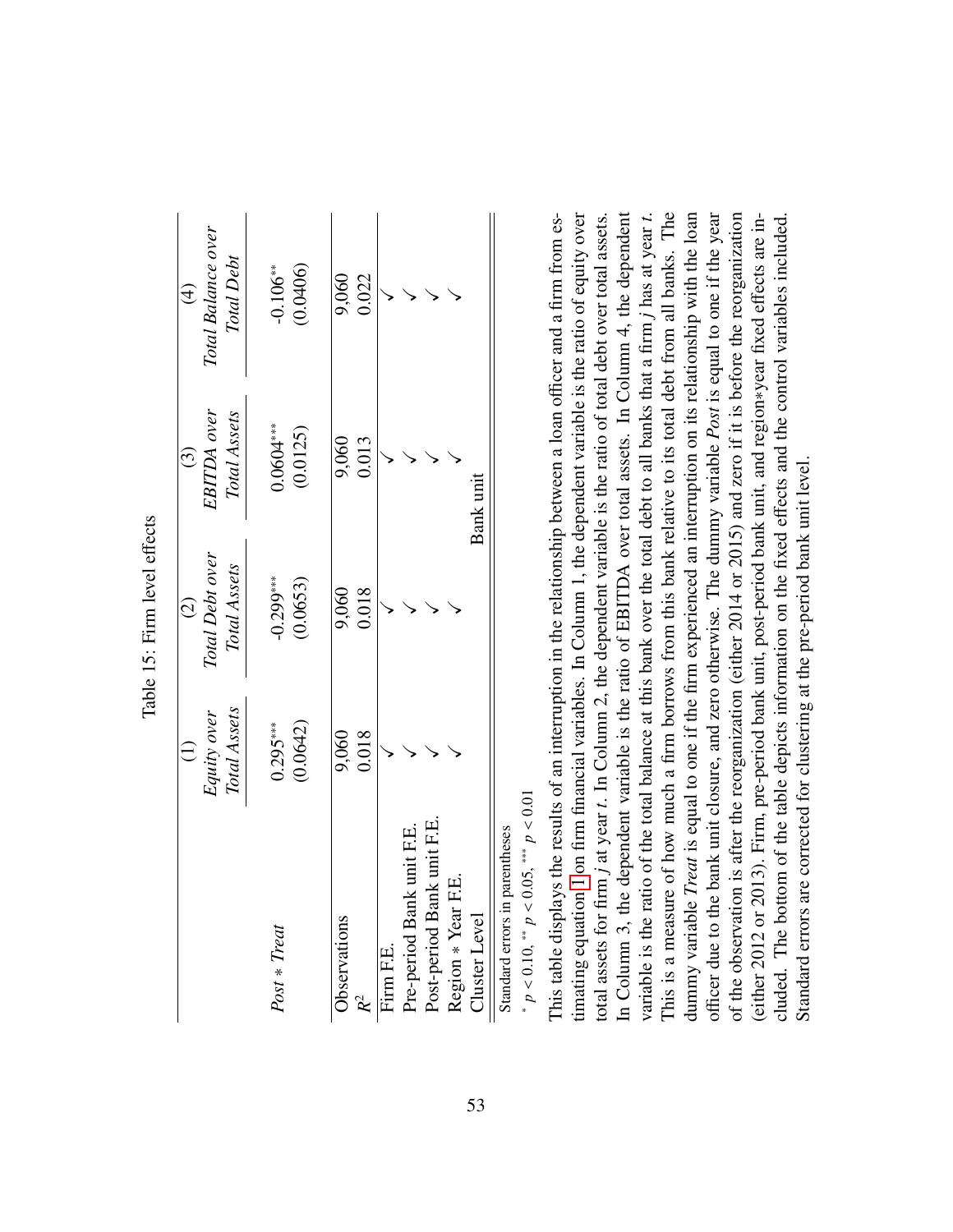|                    |             | Whole sample           |            | $Only\ control$        |            | Only treated           |
|--------------------|-------------|------------------------|------------|------------------------|------------|------------------------|
|                    |             | $\widehat{\infty}$     |            |                        |            | $\widehat{\infty}$     |
|                    |             | Pre-period Post-period |            | Pre-period Post-period |            | Pre-period Post-period |
|                    |             |                        |            |                        |            |                        |
| Dependence Ratio   | $0.0440***$ | $0.147***$             | $0.0321**$ | $0.140***$             | $0.162***$ | 0.0621                 |
|                    | (0.0120)    | (0.0272)               | (0.0123)   | (0.0267)               | 0.0444)    | (0.0811)               |
|                    |             |                        |            |                        |            |                        |
|                    | 0.422       | 0.013                  | 0.431      | 0.014                  | 0.378      | 0.103                  |
| Bank Unit F.E.     |             |                        |            |                        |            |                        |
| Region * Year F.E. |             |                        |            |                        |            |                        |
| Cluster Level      |             |                        |            | <b>Bank Unit</b>       |            |                        |
|                    |             |                        |            |                        |            |                        |

<span id="page-53-0"></span>Table 16: Correlation of relationship strength with probability to renegotiate Table 16: Correlation of relationship strength with probability to renegotiate

Standard errors in parentheses Standard errors in parentheses ∗ *p* v  $0.10,$   $*$ *p* v 0.05, ∗∗∗ *p* v  $\Xi$  This table displays the estimated coefficients from separate regressions of the renegotiation dummy variable on the *dependence ratio*. The *dependence ratio* is the ratio of the total balance that a firm has at this bank over lationship strength. Bank-unit and region\*year fixed effects are included, and standard errors are clustered at the bank unit level. The first two columns present the coefficients for the whole sample for the pre- and postperiod separately. The second two columns present the coefficients only for the control group for the pre- and the total debt that the firm has at all banks. The dependence ratio is used as an approximate measure of reffects are included, and standard errors are clustered at post-period separately. The last two columns present the coefficients only for the treated group for the prefficients from separate regressions of the renegotiation dummy variable on the *dependence ratio*. The *dependence ratio* is the ratio of the total balance that a firm has at this bank over the total debt that the firm has at all banks. The *dependence ratio* is used as an approximate measure of refficients for the whole sample for the pre- and postfficients only for the control group for the pre- and fficients only for the treated group for the prepost-period separately. The last two columns present the coe period separately. The second two columns present the coe the bank unit level. The first two columns present the coe lationship strength. Bank-unit and region∗year fixed e This table displays the estimated coe and post-period separately. and post-period separately.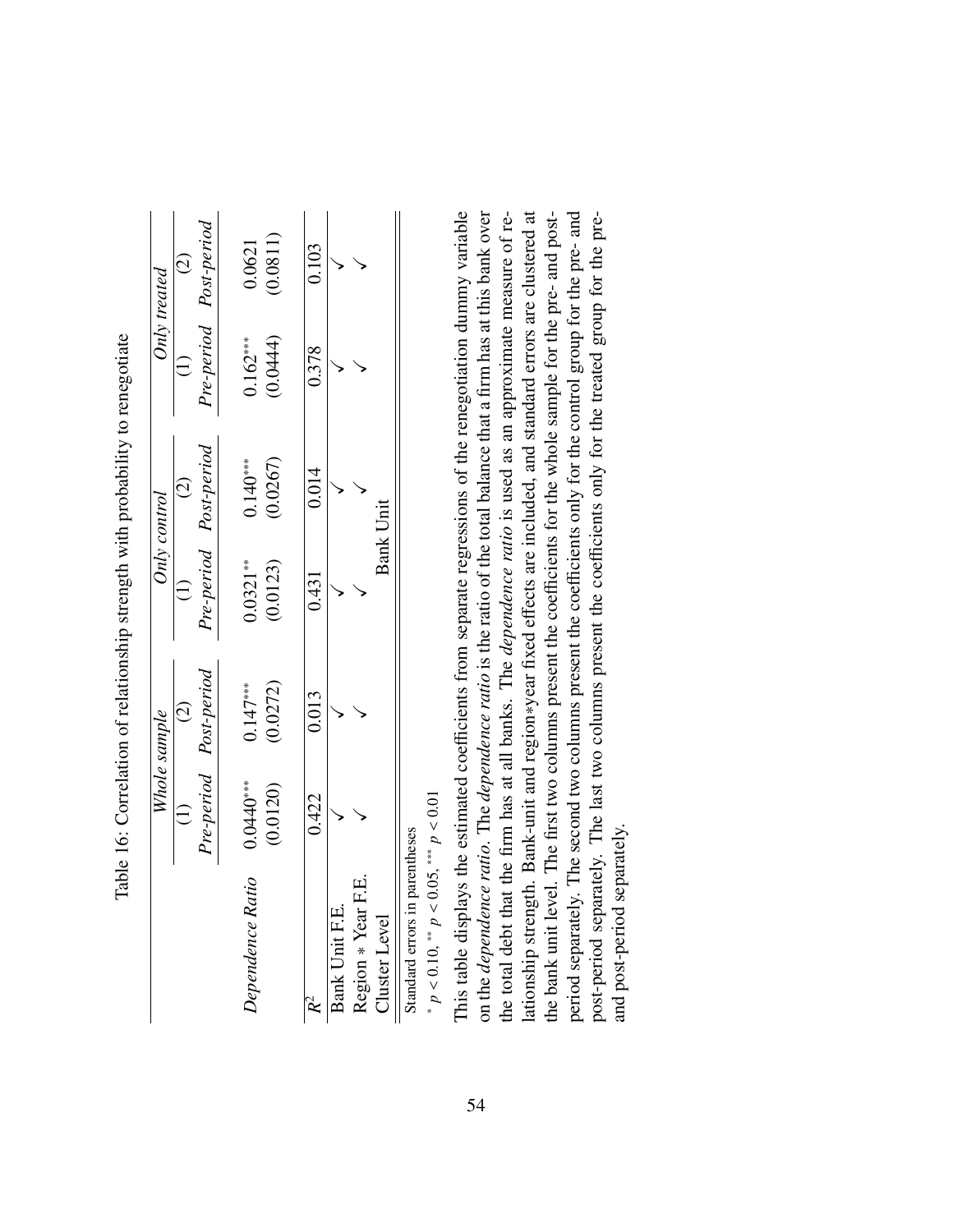<span id="page-54-0"></span>

Figure 5: Density distribution of the *dependence ratio*

Figure [5](#page-54-0) plots the density distribution of the *dependence ratio* as measured in 2013. The *dependence ratio* is defined as the ratio of the total balance that a firm has at this bank over the total bank debt of the firm.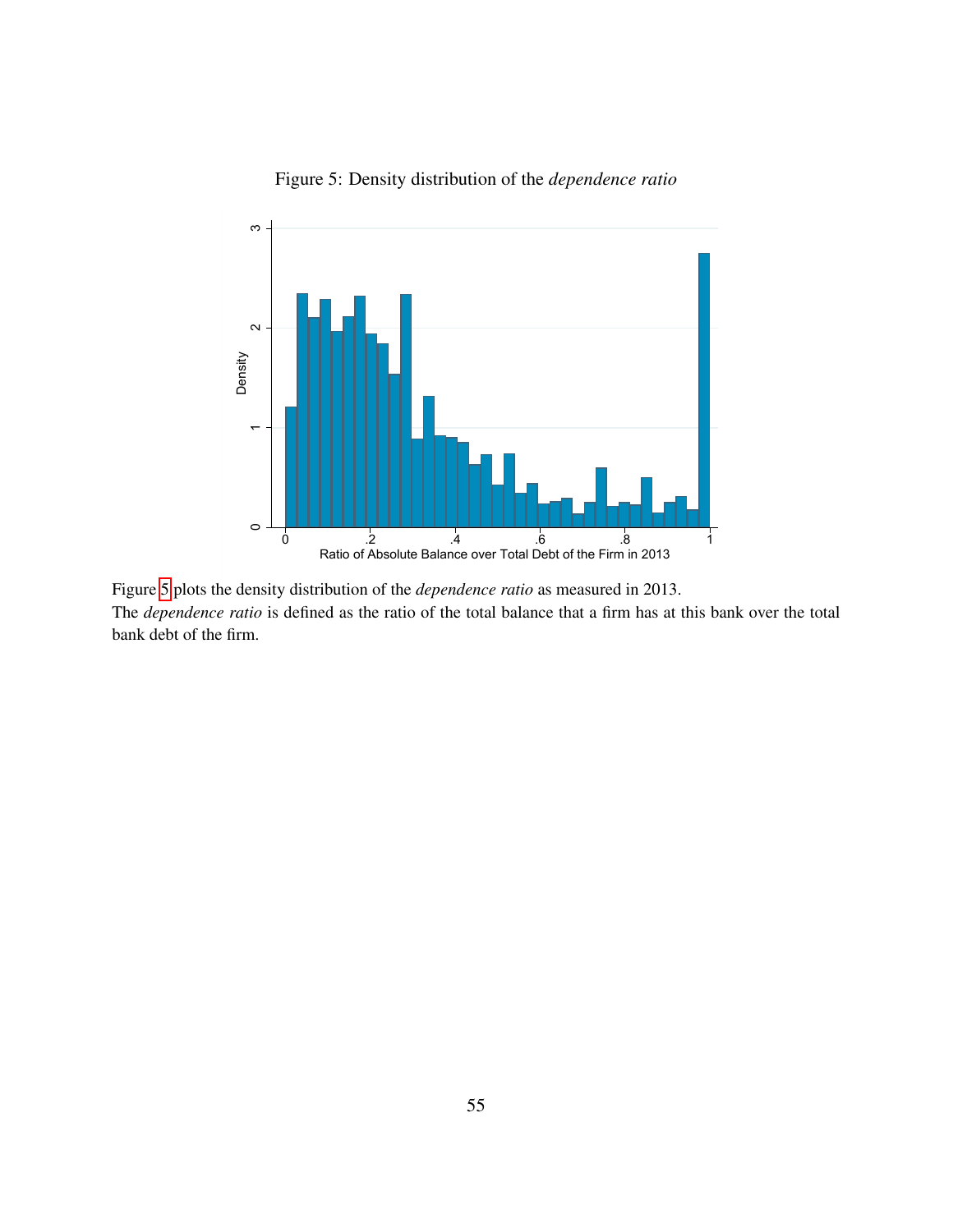<span id="page-55-0"></span>

|                      |               |                      | (A) Closer Relationship     |                        |
|----------------------|---------------|----------------------|-----------------------------|------------------------|
|                      | (1)           | (1)                  | (2)                         | (3)                    |
|                      |               | Log of               | Log of                      | Log of                 |
|                      | Renegotiation | <b>Interest Rate</b> | <b>Remaining Days</b>       | Collateral per Balance |
| $Post * Treat$       | $-0.319***$   | $0.0124***$          | $-4.173***$                 | $0.494**$              |
|                      | (0.110)       | (0.00356)            | (1.445)                     | (0.240)                |
| Observations         | 4,035         | 1,821                | 1,821                       | 1,821                  |
| $R^2$                | 0.161         | 0.266                | 0.284                       | 0.031                  |
|                      |               |                      |                             |                        |
|                      |               |                      | (B) Less Close Relationship |                        |
|                      | (1)           | (1)                  | (2)                         | (3)                    |
|                      |               | Log of               | Log of                      | Log of                 |
|                      | Renegotiation | <b>Interest Rate</b> | <b>Remaining Days</b>       | Collateral per Balance |
| $Post * Treat$       | $-0.0253$     | 0.00128              | 1.017                       | $-0.462***$            |
|                      | (0.0673)      | (0.00158)            | (0.610)                     | (0.145)                |
|                      |               |                      |                             |                        |
| Observations         | 10,035        | 4,956                | 4,956                       | 4,956                  |
| $R^2$                | 0.119         | 0.180                | 0.205                       | 0.049                  |
| Firm F.E.            |               |                      |                             |                        |
| Pre-Bank Unit F.E.   |               |                      |                             |                        |
| Post-Bank Unit F.E.  |               |                      |                             |                        |
| Region * Year F.E.   |               |                      |                             |                        |
| <b>Cluster Level</b> |               |                      | <b>Bank Unit</b>            |                        |

Table 17: Heterogeneity by relationship strength - Effect on the probability of renegotiating a loan and on renegotiated loans' terms

This table displays the results from estimating equation [1](#page-13-0) separately for firms with a closer relationship with the bank and for firms with a less close relationship. Firms with a *closer relationship* are defined as those with dependence ratio above 50% in 2013. Firms with a *less close relationship* are defined those with dependence ratio below 20% in 2013.

In Column 1 of the results on the extensive margin, the dependent variable is a dummy that is equal to one if loan *i* was renegotiated at time *t* and zero otherwise. For the estimations on the intensive margin, the observations included in the analysis are the loans that were renegotiated at least once during the sample period. Results are estimated for three loan terms. The dummy variables *Treat* and *Post* are defined as in the previous sections of the paper. In the regressions, firm, pre-period bank-unit, post-period bank-unit, and region∗year fixed effects are included. Standard errors are corrected for clustering at the pre-period bank-unit level.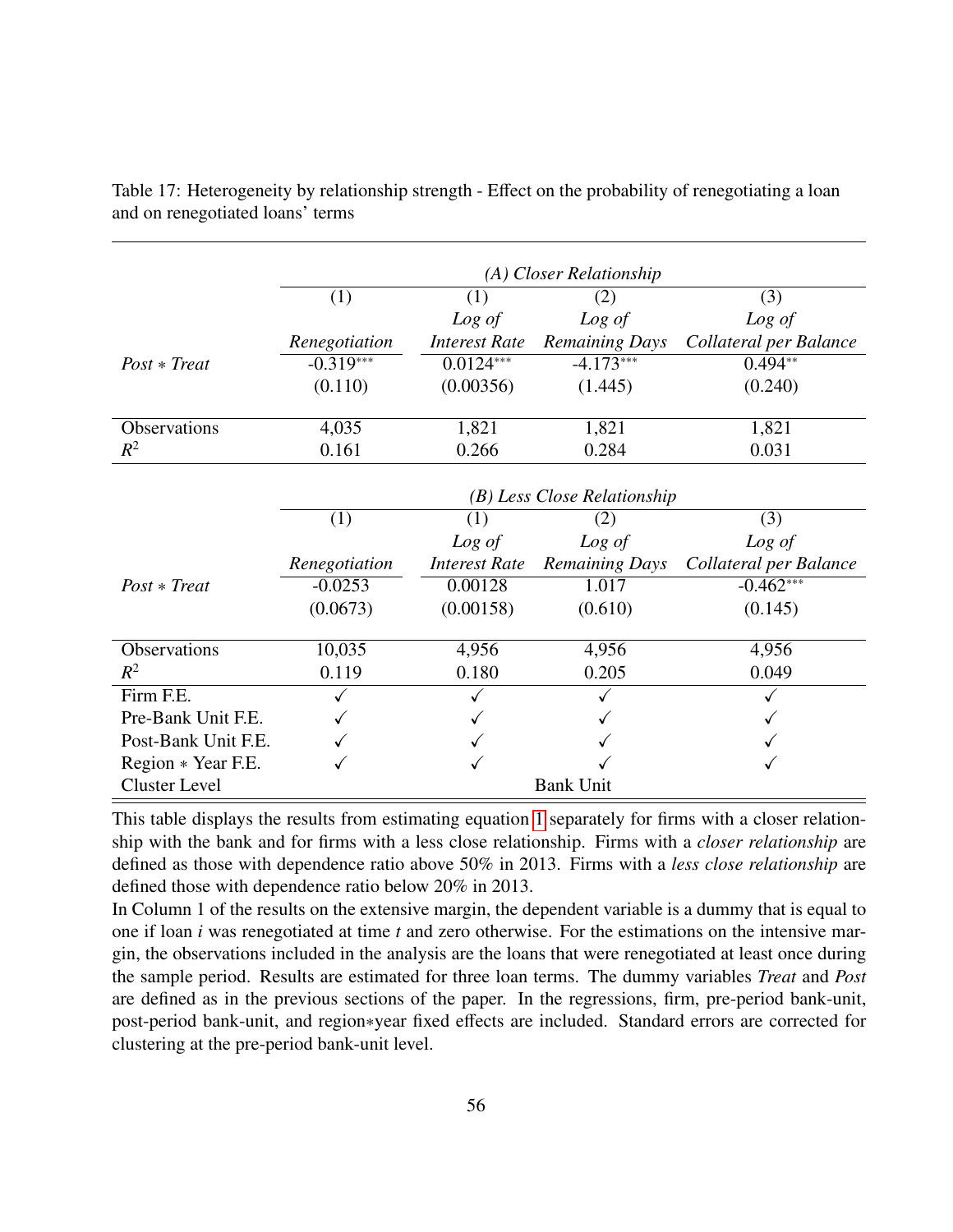| Renegotiation<br>$-0.513***$<br>(0.0725)<br>$\widehat{\Xi}$<br>Post * Treat * Dependence Ratio | Log of    |                  | Intensive Margin                                    |
|------------------------------------------------------------------------------------------------|-----------|------------------|-----------------------------------------------------|
|                                                                                                |           | $\widehat{c}$    | $\widehat{c}$                                       |
|                                                                                                |           | $\log$ of        | Log of                                              |
|                                                                                                |           |                  | Interest Rate Remaining Days Collateral per Balance |
|                                                                                                | 0.00464   | $-2.887***$      | $0.346*$                                            |
|                                                                                                | (0.00471) | (1.006)          | (0.187)                                             |
| 16,824<br>Observations                                                                         | 8,212     | 8,212            | 8,212                                               |
| 0.125<br>$\mathcal{R}^2$                                                                       | 0.223     | 0.191            | 0.049                                               |
| Firm F.E.                                                                                      |           |                  |                                                     |
| Pre-period Bank Unit F.E.                                                                      |           |                  |                                                     |
| Еİ.<br>Post-period Bank Unit                                                                   |           |                  |                                                     |
| Region * Year F.E.                                                                             |           |                  |                                                     |
| Cluster Level                                                                                  |           | <b>Bank Unit</b> |                                                     |

Table 18: Heterogeneity by relationship strength - Effect on the probability of renegotiating a loan and on renegotiated Table 18: Heterogeneity by relationship strength - Effect on the probability of renegotiating a loan and on renegotiated

<span id="page-56-0"></span>This table displays the results from estimating the equation: inha

 $y_{ijurt} = \alpha_j + \alpha_{pre-u} + \alpha_{post-u} + \delta_1 (Post_t * Treat_{ijut} * Dependence Ratio_{ijut}) + \delta_2 (Post_t * Dependence Ratio_{ijut}) +$ On the extensive margin the dependent variable is a dummy that is equal to one if firm j renegotiated loan *i* at time t  $y_{ijunt} = \alpha_j + \alpha_{pre-u} + \alpha_{pos-u} + \alpha_n + \delta_1 (Post_i * Tread_{ijut} * Dependence Ratio_{ijut}) + \delta_2 (Post_i * Dependence Ratio_{ijut}) +$  $\delta_3(Treat_{ijur}*Dependence Ratio_{ijur}) + \delta_4 (Post_t * Treat_{ijur}) + \delta_5 Dependence Ratio_{ijur} + \epsilon_{ijur}$  $\delta_3(Treal_{i,uv}*Dependence Ratio_{ijuv}) + \delta_4(Post)*Treat_{ijuv}) + \delta_5 Dependence Ratio_{ijuv} + \epsilon_{ijuv}$ 

and zero otherwise. For the estimations on the intensive margin, only loans that were renegotiated at least once over the sample period are included. Results are estimated for three loan terms and for two variables related to collateral type. The variable Dependence Ratio is a continuous variable equal to the ratio of the total balance at this bank over the total debt to all banks that a firm *j* has at year 2013. This variable is a measure of how much a firm borrows from this bank relative to its total debt from all banks. The dummy variables Treat and Post are defined as in the previous sections of the paper. In the regressions, firm, pre-period bank-unit, post-period bank-unit and region \* year fixed ef-On the extensive margin the dependent variable is a dummy that is equal to one if firm *j* renegotiated loan *i* at time *t* and zero otherwise. For the estimations on the intensive margin, only loans that were renegotiated at least once over the sample period are included. Results are estimated for three loan terms and for two variables related to collateral type. The variable *Dependence Ratio* is a continuous variable equal to the ratio of the total balance at this bank over the total debt to all banks that a firm *j* has at year 2013. This variable is a measure of how much a firm borrows from this bank relative to its total debt from all banks. The dummy variables *Treat* and *Post* are defined as in the previous sections of the paper. In the regressions, firm, pre-period bank-unit, post-period bank-unit and region ∗ year fixed effects are included. Standard errors are corrected for clustering at the pre-period bank-unit level. fects are included. Standard errors are corrected for clustering at the pre-period bank-unit level.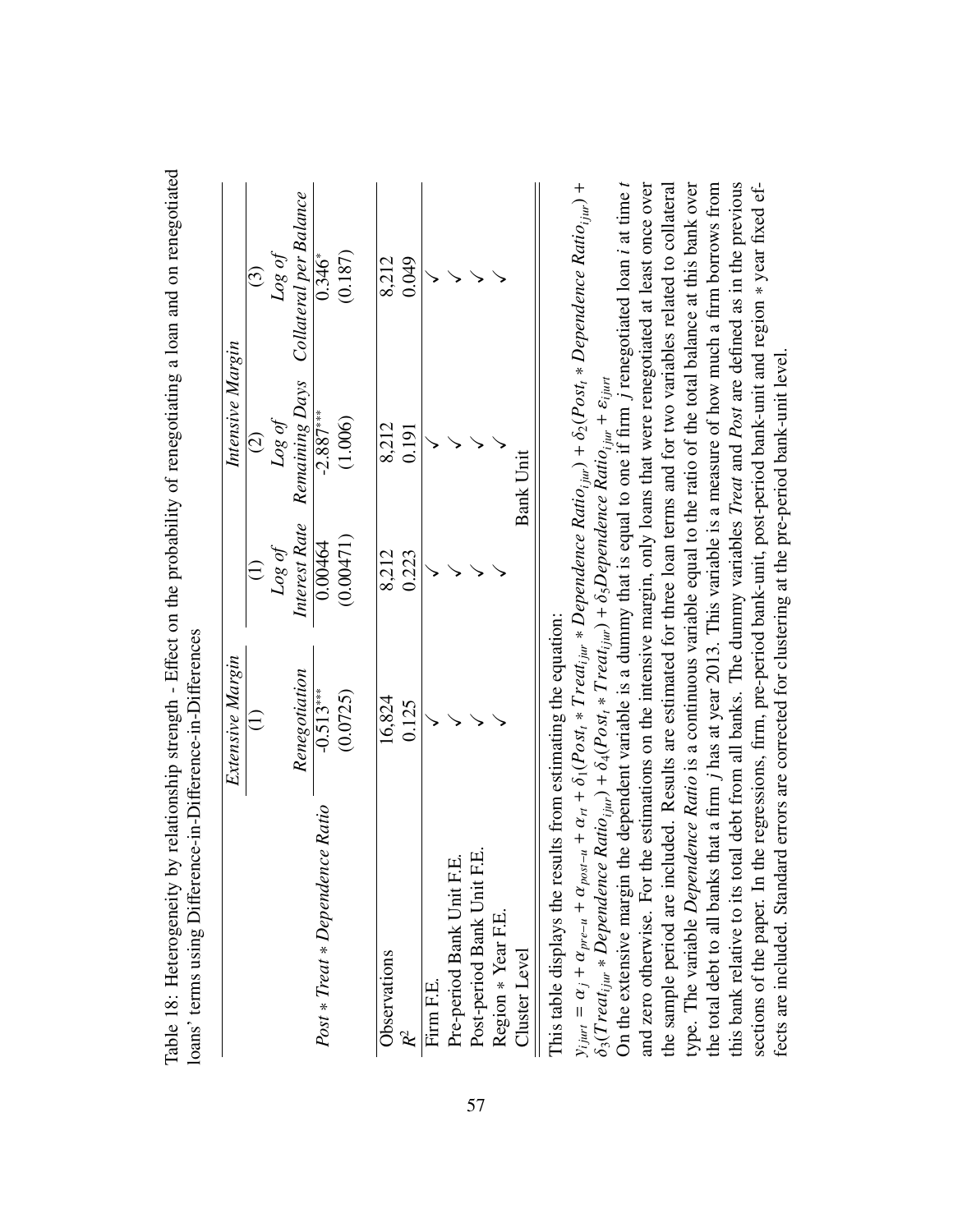# Internet Appendix

### Heterogeneity by the Relative Size of the Firm

In this section, I use as a measure of relationship strength the relative size of the firm as a corporate client within a bank unit. I estimate this measure as the ratio of the total balance of the firm over the total amount of loans that each bank unit manages in 2014, which captures the exposure of that bank unit to each corporate borrower: The larger the ratio, the larger the exposure of the bank unit to this client. The relative size of the firm is potentially correlated with two effects. Although, for larger firms, the potential profit margin for the bank is higher, the bank is also exposed to a higher risk. As both the profit margin and the risk are higher for larger firms, it is expected that loan officers will have a stronger incentive to establish closer relationships with larger clients.

Figure [6](#page-59-0) shows the density distribution of the relative size of the firm within the bank unit. As expected, the distribution is highly skewed, and the majority of the firms are small clients for the bank unit. The indicator of relative firm size is estimated based on 2014 data, the first year after the transfer occurred. I use the relative size after the transfer to control for different behaviors towards the large clients in the post-period independent of whether a firm was in the treated or control group. In the following tests, I look separately at larger and smaller firms. I define as larger firms those whose balance at the specific bank unit accounts for at least 1% of the total amount of corporate loans the unit manages. The rest of the sample is defined as relatively small firms.<sup>[17](#page-57-0)</sup>

Table [19](#page-60-0) presents the results for larger and smaller firms separately. From the results on the extensive margin, we observe that both firms with smaller and larger balances, and an interrupted relationship have a lower probability of renegotiating a loan following the transfer to another bank unit. Regarding the results on the intensive margin, firms with larger balances are affected the most when their relationship with a loan officer is interrupted. In particular, treated firms with a large

<span id="page-57-0"></span> $17$ The cutoffs were chosen to secure enough statistical power to the tests. The results remain robust when I use the continuous variable of the Corporate Client Size measure in Table [20.](#page-61-0)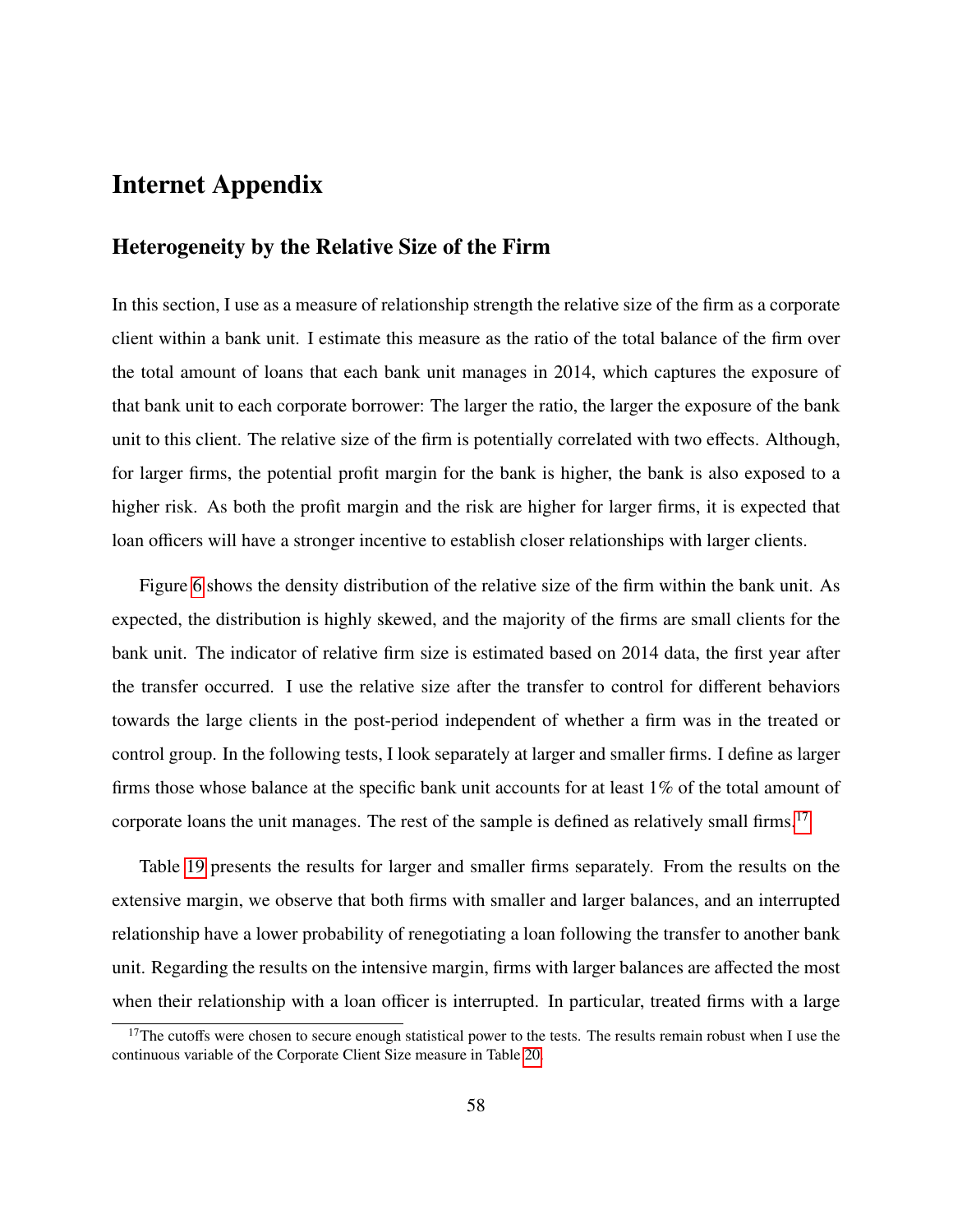balance receive a higher interest rate and shorter maturities, and they have to pledge a higher value of collateral. For treated firms with smaller balances, there is no statistically significant difference from the control group on the renegotiated loan terms.

From the analysis based on the relative size of the firm, I identify important heterogeneity. Firms with smaller balances, once their relationship with the loan officer is interrupted, have a lower probability to renegotiate a loan; however, conditional on a renegotiation, they receive loan terms similar to those of the firms with continuous relationships. This finding suggests that the value of a relationship for small firms affects the extensive margin to renegotiate a loan. Larger firms with interrupted relationships have a significantly lower probability of renegotiating a loan than larger firms with uninterrupted relationships; also, conditional on a renegotiation, they receive tougher loan terms. This effect suggests that, when a loan officer manages a client with whom he or she does not have an established relationship, the officer compensates for the higher risk by requiring tougher loan terms.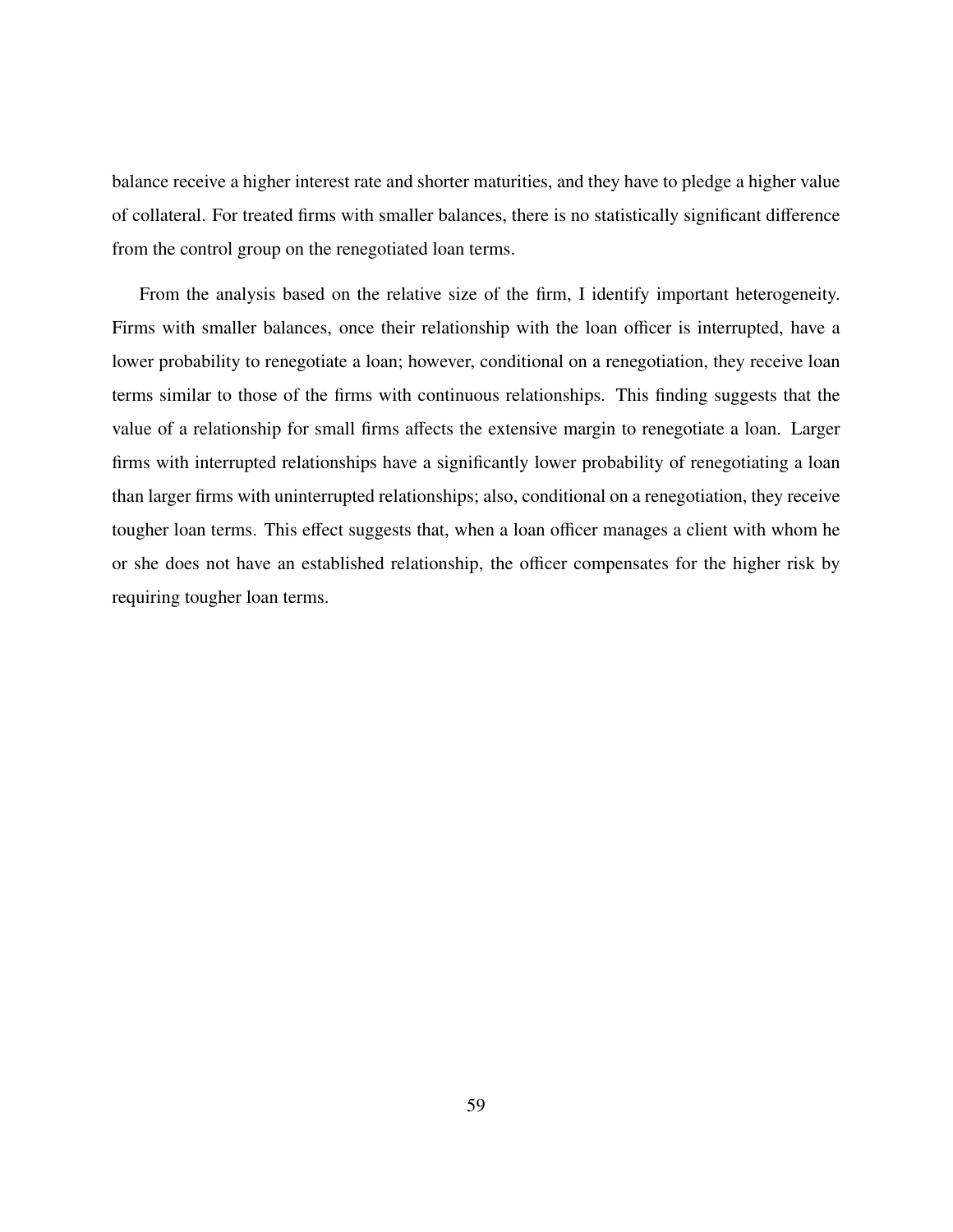<span id="page-59-0"></span>

Figure 6: Density distribution of the firm's relative size

Figure [6](#page-59-0) plots the density distribution of the firm's relative size as a corporate client within bank unit. The measure of firm's relative size is the ratio of the firm's total balance at the bank unit over the total amount of loans that each bank unit manages in 2014.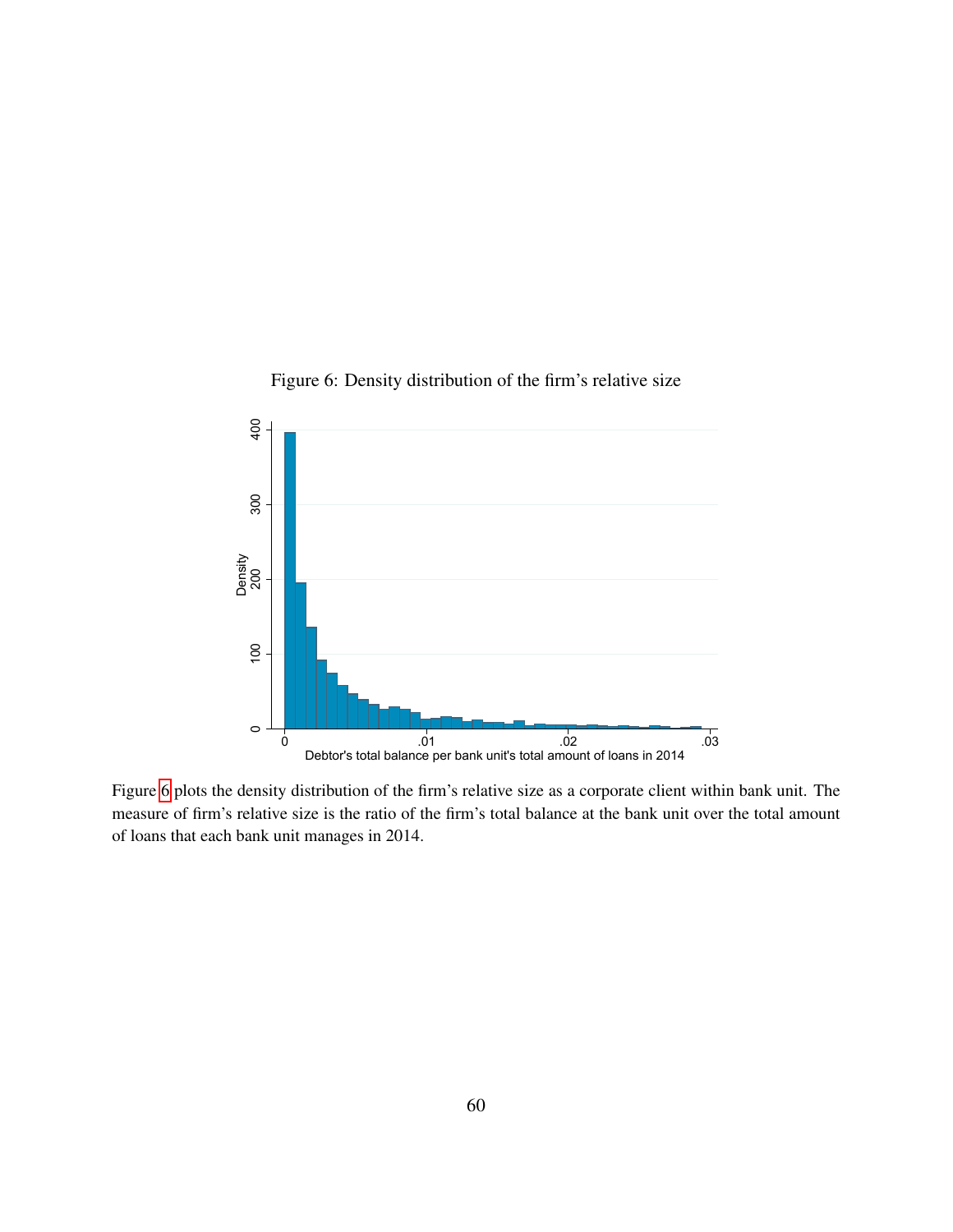<span id="page-60-0"></span>

|                      |               |                      | (A) Smaller balance   |                        |
|----------------------|---------------|----------------------|-----------------------|------------------------|
|                      | (1)           | (1)                  | (2)                   | (3)                    |
|                      |               | Log of               | Log of                | Log of                 |
|                      | Renegotiation | <b>Interest Rate</b> | <b>Remaining Days</b> | Collateral per Balance |
| $Post * Treat$       | $-0.260***$   | $0.00592**$          | 0.1000                | 0.177                  |
|                      | (0.0138)      | (0.00218)            | (0.654)               | (0.212)                |
| Observations         | 12,525        | 6,245                | 6,245                 | 6,245                  |
| $R^2$                | 0.115         | 0.192                | 0.153                 | 0.040                  |
|                      |               |                      |                       |                        |
|                      |               |                      | (B) Larger balance    |                        |
|                      | (1)           | (1)                  | (2)                   | (3)                    |
|                      |               | Log of               | Log of                | Log of                 |
|                      | Renegotiation | <b>Interest Rate</b> | <b>Remaining Days</b> | Collateral per Balance |
| $Post * Treat$       | $-0.729***$   | $0.0110*$            | $-1.891***$           | $0.690***$             |
|                      | (0.121)       | (0.00576)            | (0.374)               | (0.218)                |
| Observations         | 5,800         | 2,510                | 2,510                 | 2,510                  |
| $R^2$                | 0.188         | 0.408                | 0.254                 | 0.056                  |
| Firm F.E.            | $\checkmark$  | $\checkmark$         |                       |                        |
| Pre-Bank Unit F.E.   |               |                      |                       |                        |
| Post-Bank Unit F.E.  |               |                      |                       |                        |
| Region * Year F.E.   |               |                      |                       |                        |
| <b>Cluster Level</b> |               |                      | <b>Bank Unit</b>      |                        |

Table 19: Heterogeneity by firm's relative size as bank's corporate client within unit in 2014 - Effect on the probability of renegotiating a loan and on renegotiated loans' terms

This table displays the results from estimating equation [1](#page-13-0) separately for firms that had a smaller balance at the bank unit in 2014 and for firms that had a larger balance. Larger firms are defined as those whose balance at the specific bank unit accounts for at least 1% of the total amount of corporate loans that the unit manages. The rest of the sample is defined as relatively smaller firms.

In Column 1 of the results on the extensive margin, the dependent variable is a dummy that is equal to one if loan *i* was renegotiated at time *t* and zero otherwise. For the estimations on the intensive margin, the observations included in the analysis are the loans that were renegotiated at least once during the sample period. Results are estimated for three loan terms. The dummy variables *Treat* and *Post* are defined as in the previous sections of the paper. In the regressions, firm, pre-period bank-unit, post-period bank-unit, and region∗year fixed effects are included. Standard errors are corrected for clustering at the pre-period bank-unit level.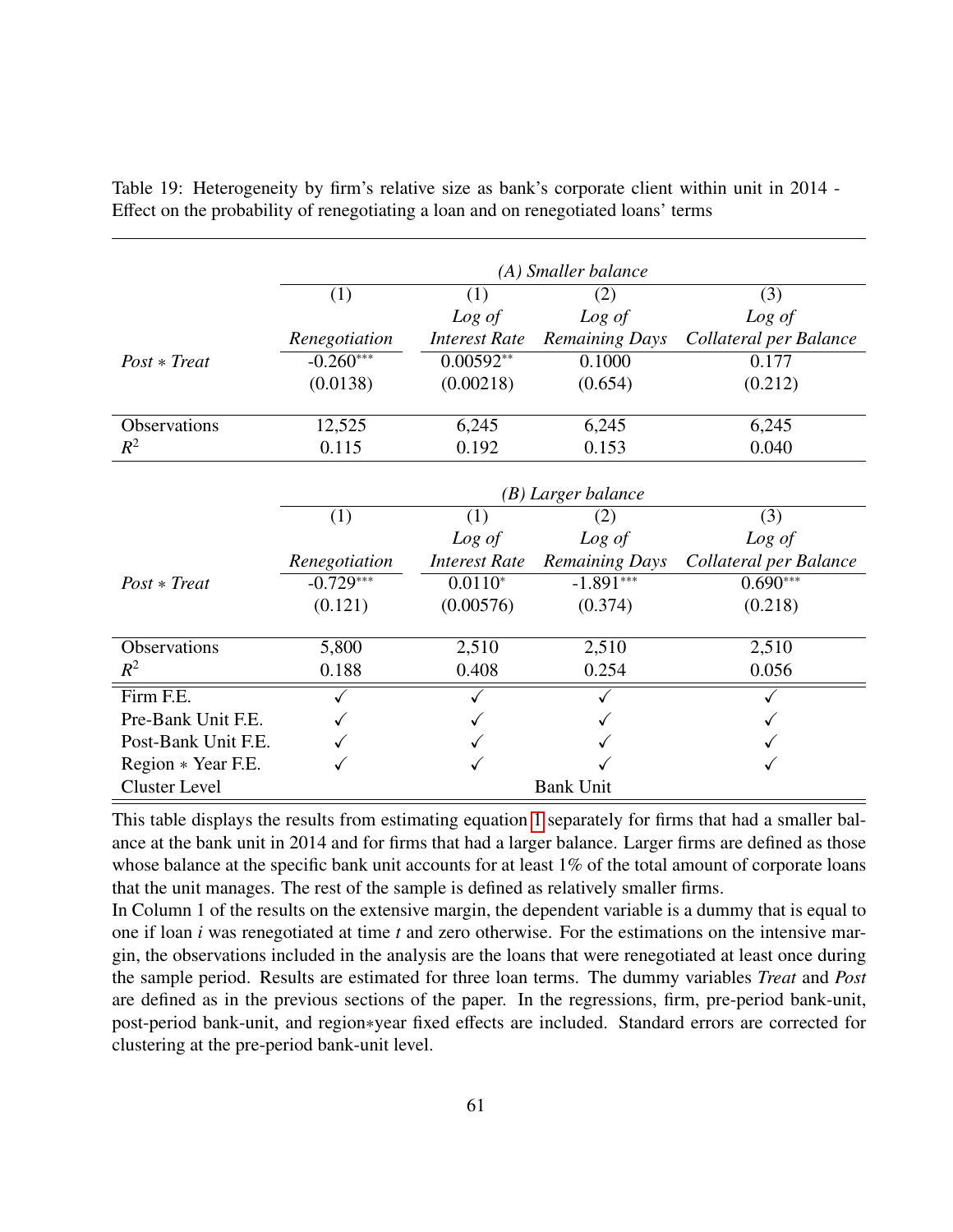| Renegotiation<br>$\widehat{1}$                            |               | Intensive Margin             |                        |
|-----------------------------------------------------------|---------------|------------------------------|------------------------|
|                                                           | $\widehat{c}$ | $\widehat{c}$                | $\odot$                |
|                                                           | Log of        | $\log of$                    | Log of                 |
|                                                           |               | Interest Rate Remaining Days | Collateral per Balance |
| 27.52<br><b>Client Size</b><br>Post * Treat * Corporate ( | $-1.583*$     | $-550.3***$                  | $145.2**$              |
| (18.99)                                                   | (0.884)       | (118.8)                      | (64.33)                |
| 18,306<br>Observations                                    | 8,742         | 8,742                        | 8,742                  |
| 0.127<br>$R^2$                                            | 0.208         | 0.132                        | 0.038                  |
| Firm F.E.                                                 |               |                              |                        |
| Pre-period Bank Unit F.E.                                 |               |                              |                        |
| Post-period Bank Unit F.E.                                |               |                              |                        |
| Region * Year F.E.                                        |               |                              |                        |
| Cluster Level                                             |               | Bank Unit                    |                        |

ffect on the probability of renegotiating a Table 20: Heterogeneity by firm's relative size as bank's corporate client - Effect on the probability of renegotiating a Table 20: Heterogeneity by firm's relative size as bank's corporate client - E

<span id="page-61-0"></span>This table displays the results from estimating the equation: This table displays the results from estimating the equation:

ple period are included. Results are estimated for three loan terms and for two variables related to collateral type. The total amount of loans that the bank unit manages in 2014. This variable captures the exposure of that bank unit to each On the extensive margin the dependent variable is a dummy that is equal to one if firm j renegotiated loan *i* at time *t* and  $\overline{\phantom{a}}$ *j* renegotiated loan *i* at time *t* and zero otherwise. For the estimations on the intensive margin, only loans that were renegotiated at least once over the samzero otherwise. For the estimations on the intensive margin, only loans that were renegotiated at least once over the sample period are included. Results are estimated for three loan terms and for two variables related to collateral type. The variable Corporate Client Size is a continuous variable equal to the ratio of the firm's total balance at a bank unit over the variable *Corporate Client Size* is a continuous variable equal to the ratio of the firm's total balance at a bank unit over the total amount of loans that the bank unit manages in 2014. This variable captures the exposure of that bank unit to each corporate borrower. The dummy variables *Treat* and *Post* are defined as in the previous sections of the paper. In the recorporate borrower. The dummy variables *Treat* and *Post* are defined as in the previous sections of the paper. In the regressions, firm, pre-period bank-unit, post-period bank-unit and region \* year fixed effects are included. Standard errors ffects are included. Standard errors δ2(*Postt* ∗ *Corporate Client Sizei jur* ε*i jurt* +δ5*Corporate Client Sizei jur* On the extensive margin the dependent variable is a dummy that is equal to one if firm  $\alpha$ gressions, firm, pre-period bank-unit, post-period bank-unit and region ∗ year fixed e  $\frac{+}{\frown}$  . δ1(*Postt* ∗ *T reati jur* ∗ *Corporate Client Sizei jur*  $\delta_4(Post_t * Treat_{ijur}) +$ are corrected for clustering at the pre-period bank-unit level.  $\overline{\phantom{a}}$ δ3(*T reati jur* ∗ *Corporate Client Sizei jur* + $\alpha_{rt}$ α*post*−*u* + α*pre*−*u* + α*j* + =*yi jurt*

are corrected for clustering at the pre-period bank-unit level.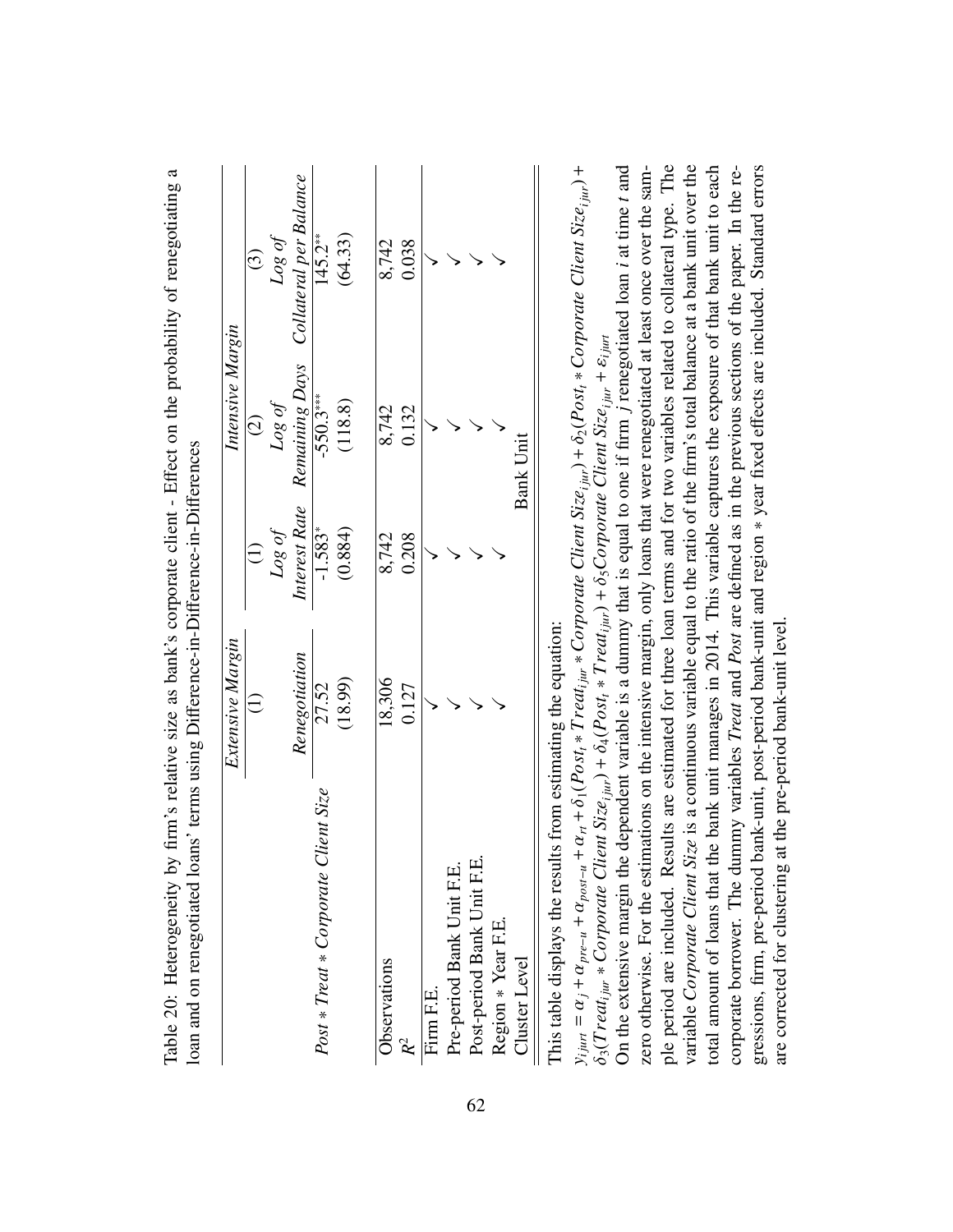# Heterogeneity by Firms Pre-Unit-Closure Period Performance

In this section, I analyze whether the firm's pre-unit-closure period loan performance influences the estimated results. I separate the sample between firms that delayed a loan payment in 2013, the year before the transfer, and firms that paid their loans on time. Table [21](#page-63-0) presents the results of the main outcomes of interest separately for the two groups. A common conclusion is that the results are consistent independent of the previous behavior of the firm. We observe that both firms with good repayment behavior and those with delays in loan payments have a lower probability of renegotiating a loan when their loan officer relationships are interrupted.

The results on the intensive margin are not similar: Even though both groups receive a slightly higher interest rate when the relationship is interrupted, the results on maturity and on collateral vary significantly across the two groups. In particular, among the firms with on time loan payments, treated firms receive significantly shorter maturities (200% less remaining days) and are required to pledge higher collateral (180% higher collateral per loan balance). In contrast, among firms that delayed a payment in the past, we don't observe a statistically significant different effect on the maturity and the collateral.